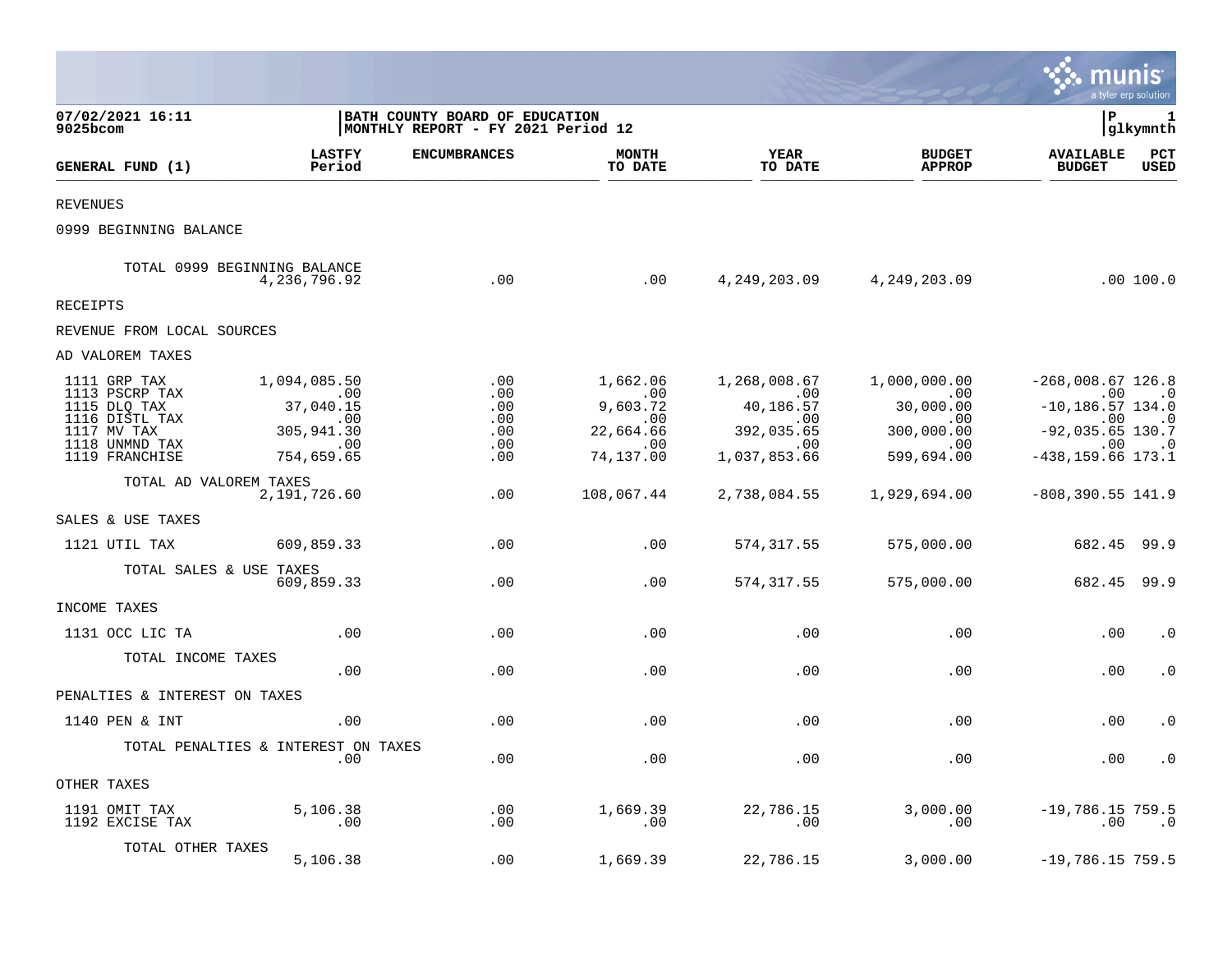|                                                                                                                |                                        |                                                                             |                                        |                                        |                                        | munis                                   | a tyler erp solution                                                                    |
|----------------------------------------------------------------------------------------------------------------|----------------------------------------|-----------------------------------------------------------------------------|----------------------------------------|----------------------------------------|----------------------------------------|-----------------------------------------|-----------------------------------------------------------------------------------------|
| 07/02/2021 16:11<br>9025bcom                                                                                   |                                        | <b>BATH COUNTY BOARD OF EDUCATION</b><br>MONTHLY REPORT - FY 2021 Period 12 |                                        |                                        |                                        | l P                                     | 2<br> glkymnth                                                                          |
| GENERAL FUND (1)                                                                                               | <b>LASTFY</b><br>Period                | <b>ENCUMBRANCES</b>                                                         | <b>MONTH</b><br>TO DATE                | YEAR<br>TO DATE                        | <b>BUDGET</b><br><b>APPROP</b>         | <b>AVAILABLE</b><br><b>BUDGET</b>       | PCT<br><b>USED</b>                                                                      |
| REVENUE OTHER LOCAL GOVERNMENT UNITS                                                                           |                                        |                                                                             |                                        |                                        |                                        |                                         |                                                                                         |
| 1280 IN LIEU OF                                                                                                | .00                                    | .00                                                                         | .00                                    | .00                                    | .00                                    | .00                                     | $\cdot$ 0                                                                               |
| TOTAL REVENUE OTHER LOCAL GOVERNMENT UNITS                                                                     | .00                                    | .00                                                                         | .00                                    | .00                                    | .00                                    | .00                                     | $\cdot$ 0                                                                               |
| TUITION                                                                                                        |                                        |                                                                             |                                        |                                        |                                        |                                         |                                                                                         |
| 1310 TUIT IND<br>1320 GOV TUI IN<br>1330 GOV TUI OU<br>1340 TUIT OTHR                                          | .00<br>.00<br>.00<br>.00               | .00<br>.00<br>.00<br>.00                                                    | .00<br>.00<br>.00<br>.00               | .00<br>.00<br>.00<br>.00               | .00<br>.00<br>.00<br>.00               | $.00 \,$<br>$.00 \,$<br>.00<br>$.00 \,$ | $\cdot$ 0<br>$\cdot$ 0<br>$\begin{smallmatrix} 0 \\ 0 \\ 0 \end{smallmatrix}$           |
| TOTAL TUITION                                                                                                  | .00                                    | .00                                                                         | .00                                    | .00                                    | .00                                    | .00                                     | $\cdot$ 0                                                                               |
| TRANSPORTATION                                                                                                 |                                        |                                                                             |                                        |                                        |                                        |                                         |                                                                                         |
| 1410 TRNS INDIV<br>1420 TRN GOV IN<br>1430 TRN GOV OU<br>1440 TRN OTH PV<br>1441 TRN NON-PB<br>1442 TRN FSC CT | .00<br>.00<br>.00<br>.00<br>.00<br>.00 | .00<br>.00<br>.00<br>.00<br>.00<br>.00                                      | .00<br>.00<br>.00<br>.00<br>.00<br>.00 | .00<br>.00<br>.00<br>.00<br>.00<br>.00 | .00<br>.00<br>.00<br>.00<br>.00<br>.00 | .00<br>.00<br>.00<br>.00<br>.00<br>.00  | $\cdot$ 0<br>$\cdot$ 0<br>$\cdot$ 0<br>$\boldsymbol{\cdot}$ 0<br>$\cdot$ 0<br>$\cdot$ 0 |
| TOTAL TRANSPORTATION                                                                                           | .00                                    | .00                                                                         | .00                                    | .00                                    | .00                                    | $.00 \,$                                | $\cdot$ 0                                                                               |
| EARNINGS ON INVESTMENTS                                                                                        |                                        |                                                                             |                                        |                                        |                                        |                                         |                                                                                         |
| 1510 INT ON INV<br>1540 INVST PRPT                                                                             | 67,744.53<br>.00                       | .00<br>.00                                                                  | 2,501.74<br>.00                        | 29, 257. 22<br>.00                     | 5,000.00<br>.00                        | $-24, 257.22 585.1$<br>.00              | $\overline{\phantom{0}}$ .0                                                             |
| TOTAL EARNINGS ON INVESTMENTS                                                                                  | 67,744.53                              | .00                                                                         | 2,501.74                               | 29, 257. 22                            | 5,000.00                               | $-24, 257.22$ 585.1                     |                                                                                         |
| FOOD SERVICE                                                                                                   |                                        |                                                                             |                                        |                                        |                                        |                                         |                                                                                         |
| 1630 SPEC FUNC                                                                                                 | .00                                    | .00                                                                         | .00                                    | .00                                    | .00                                    | .00                                     | $\cdot$ 0                                                                               |
| TOTAL FOOD SERVICE                                                                                             | .00                                    | .00                                                                         | .00                                    | .00                                    | .00                                    | $.00 \,$                                | $\cdot$ 0                                                                               |
| STUDENT ACTIVITIES                                                                                             |                                        |                                                                             |                                        |                                        |                                        |                                         |                                                                                         |
| 1740 FEES<br>1750 DONATIONS                                                                                    | .00<br>.00                             | .00<br>.00                                                                  | .00<br>.00                             | .00<br>.00                             | .00<br>.00                             | $.00 \,$<br>.00                         | $\cdot$ 0<br>$\cdot$ 0                                                                  |
| TOTAL STUDENT ACTIVITIES                                                                                       | .00                                    | .00                                                                         | .00                                    | .00                                    | .00                                    | .00                                     | $\cdot$ 0                                                                               |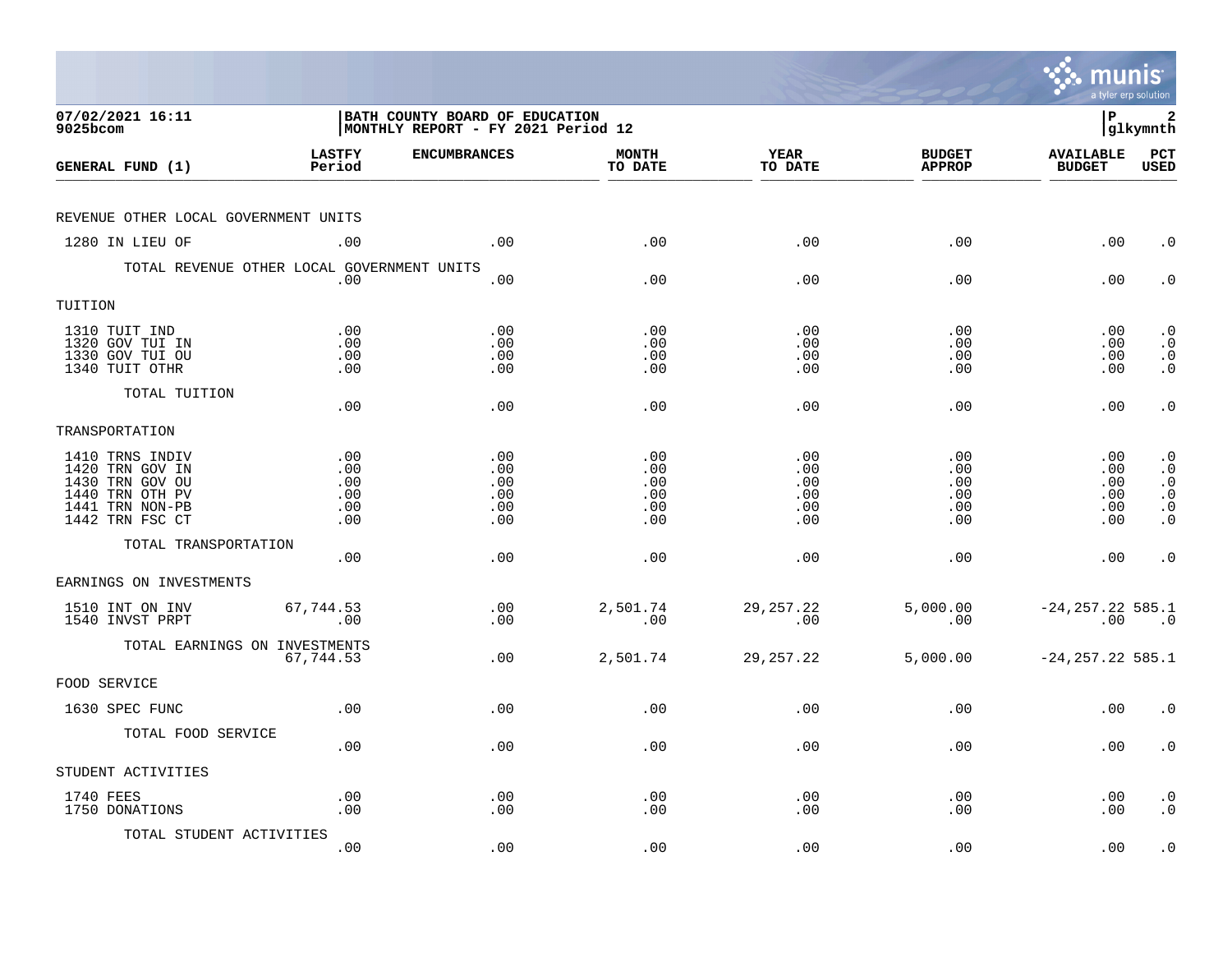

| 9025bcom | 07/02/2021 16:11                                                                                                                                                                                                                             |                                                                                                                 | BATH COUNTY BOARD OF EDUCATION<br>MONTHLY REPORT - FY 2021 Period 12                    |                                                                                                       |                                                                                                     |                                                                                                         |                                                                                                       |                                                                                                                                                |  |
|----------|----------------------------------------------------------------------------------------------------------------------------------------------------------------------------------------------------------------------------------------------|-----------------------------------------------------------------------------------------------------------------|-----------------------------------------------------------------------------------------|-------------------------------------------------------------------------------------------------------|-----------------------------------------------------------------------------------------------------|---------------------------------------------------------------------------------------------------------|-------------------------------------------------------------------------------------------------------|------------------------------------------------------------------------------------------------------------------------------------------------|--|
|          | GENERAL FUND (1)                                                                                                                                                                                                                             | <b>LASTFY</b><br>Period                                                                                         | <b>ENCUMBRANCES</b>                                                                     | <b>MONTH</b><br>TO DATE                                                                               | <b>YEAR</b><br>TO DATE                                                                              | <b>BUDGET</b><br><b>APPROP</b>                                                                          | <b>AVAILABLE</b><br><b>BUDGET</b>                                                                     | PCT<br>USED                                                                                                                                    |  |
|          | OTHER REVENUE FROM LOCAL SOURCES                                                                                                                                                                                                             |                                                                                                                 |                                                                                         |                                                                                                       |                                                                                                     |                                                                                                         |                                                                                                       |                                                                                                                                                |  |
|          | 1911 BLDG RENT<br>1912 BUS RENT<br>1919 OTHER RENT<br>1920 CONTRIBUTE<br>1929 INKIND REV<br>1941 TXT SALES<br>1942 TXT RENTS<br>1951 MSC SCH IN<br>1952 MSC SCH OU<br>1980 PRYR REFND<br>1990 MISC REV<br>1991 TRANSCRIPT<br>1993 OTH REBATE | .00<br>.00<br>.00<br>.00<br>.00<br>.00<br>65.00<br>.00<br>.00<br>$-190.36$<br>29,917.47<br>.00<br>.00           | .00<br>.00<br>.00<br>.00<br>.00<br>.00<br>.00<br>.00<br>.00<br>.00<br>.00<br>.00<br>.00 | .00<br>.00<br>.00<br>.00<br>.00<br>.00<br>.00<br>.00<br>.00<br>3,635.27<br>$-23,674.69$<br>.00<br>.00 | .00<br>.00<br>.00<br>500.00<br>.00<br>.00<br>.00<br>.00<br>3,645.31<br>30,120.52<br>$.00 \,$<br>.00 | .00<br>.00<br>.00<br>500.00<br>.00<br>.00<br>200.00<br>.00<br>.00<br>4,000.00<br>1,000.00<br>.00<br>.00 | .00<br>.00<br>.00<br>.00<br>.00<br>200.00<br>.00<br>.00<br>354.69<br>$-29,120.52******$<br>.00<br>.00 | $\cdot$ 0<br>$\cdot$ 0<br>$\cdot$ 0<br>.00 100.0<br>$\cdot$ 0<br>$\cdot$ 0<br>$\cdot$ 0<br>$\cdot$ 0<br>$.0$<br>91.1<br>$\cdot$ 0<br>$\cdot$ 0 |  |
|          |                                                                                                                                                                                                                                              | TOTAL OTHER REVENUE FROM LOCAL SOURCES<br>29,792.11                                                             | .00                                                                                     | $-20,039.42$                                                                                          | 34, 265.83                                                                                          | 5,700.00                                                                                                | $-28,565.83$ 601.2                                                                                    |                                                                                                                                                |  |
|          |                                                                                                                                                                                                                                              | TOTAL REVENUE FROM LOCAL SOURCES<br>2,904,228.95                                                                | .00                                                                                     |                                                                                                       |                                                                                                     | 92,199.15 3,398,711.30 2,518,394.00                                                                     | $-880, 317.30$ 135.0                                                                                  |                                                                                                                                                |  |
|          | REVENUE FROM STATE SOURCES                                                                                                                                                                                                                   |                                                                                                                 |                                                                                         |                                                                                                       |                                                                                                     |                                                                                                         |                                                                                                       |                                                                                                                                                |  |
|          | STATE PROGRAM                                                                                                                                                                                                                                |                                                                                                                 |                                                                                         |                                                                                                       |                                                                                                     |                                                                                                         |                                                                                                       |                                                                                                                                                |  |
|          | 3111 SEEK                                                                                                                                                                                                                                    | 8,693,369.00                                                                                                    | $\sim$ 00                                                                               | 602,671.00                                                                                            | 8,075,164.00                                                                                        | 8,400,000.00                                                                                            | 324,836.00 96.1                                                                                       |                                                                                                                                                |  |
|          | TOTAL STATE PROGRAM                                                                                                                                                                                                                          | 8,693,369.00                                                                                                    | .00                                                                                     | 602,671.00                                                                                            | 8,075,164.00                                                                                        | 8,400,000.00                                                                                            | 324,836.00 96.1                                                                                       |                                                                                                                                                |  |
|          | OTHER STATE FUNDING                                                                                                                                                                                                                          |                                                                                                                 |                                                                                         |                                                                                                       |                                                                                                     |                                                                                                         |                                                                                                       |                                                                                                                                                |  |
|          | 3122 VOC TRANSP<br>3124 DST VOC SC<br>3125 DRV TRN RB<br>3126 SUB REIMB<br>3127 FLEX SPD<br>3128 AUD REIMB<br>3129 KSB/D TR R                                                                                                                | $\overline{\phantom{0}}$ .00<br>.00<br>$\begin{array}{c} 0.00 \\ -0.00 \end{array}$<br>.00<br>.00<br>.00<br>.00 | .00<br>.00<br>.00<br>.00<br>.00<br>.00<br>.00                                           | 8,052.00<br>.00<br>.00<br>.00<br>.00<br>.00<br>.00                                                    | 8,052.00<br>.00<br>.00<br>$\,.\,00$<br>.00<br>.00<br>.00                                            | $.00 \,$<br>.00<br>$.00 \,$<br>$.00 \,$<br>.00<br>.00<br>.00                                            | $-8,052.00$<br>.00<br>.00<br>.00<br>.00<br>.00<br>.00                                                 | $\cdot$ 0<br>$\cdot$ 0<br>$\boldsymbol{\cdot}$ 0<br>$\cdot$ 0<br>$\cdot$ 0<br>$\cdot$ 0<br>$\cdot$ 0                                           |  |
|          | TOTAL OTHER STATE FUNDING                                                                                                                                                                                                                    |                                                                                                                 |                                                                                         |                                                                                                       |                                                                                                     |                                                                                                         |                                                                                                       |                                                                                                                                                |  |
|          | EXPENDITURE REIMBURSEMENTS                                                                                                                                                                                                                   | .00                                                                                                             | .00                                                                                     | 8,052.00                                                                                              | 8,052.00                                                                                            | .00                                                                                                     | $-8,052.00$                                                                                           | $\boldsymbol{\cdot}$ 0                                                                                                                         |  |
|          |                                                                                                                                                                                                                                              |                                                                                                                 |                                                                                         |                                                                                                       |                                                                                                     |                                                                                                         |                                                                                                       |                                                                                                                                                |  |
|          | 3130 NBC REIMB<br>3131 MISC REIMB                                                                                                                                                                                                            | .00<br>36, 155.87                                                                                               | .00<br>.00                                                                              | 7,529.00<br>1,885.00                                                                                  | 7,529.00<br>1,885.00                                                                                | 7,000.00<br>20,000.00                                                                                   | 529.00 107.6 -<br>18,115.00 9.4                                                                       |                                                                                                                                                |  |
|          |                                                                                                                                                                                                                                              | TOTAL EXPENDITURE REIMBURSEMENTS<br>36, 155.87                                                                  | .00                                                                                     | 9,414.00                                                                                              | 9,414.00                                                                                            | 27,000.00                                                                                               | 17,586.00 34.9                                                                                        |                                                                                                                                                |  |

REVENUE IN LIEU OF TAXES/STATE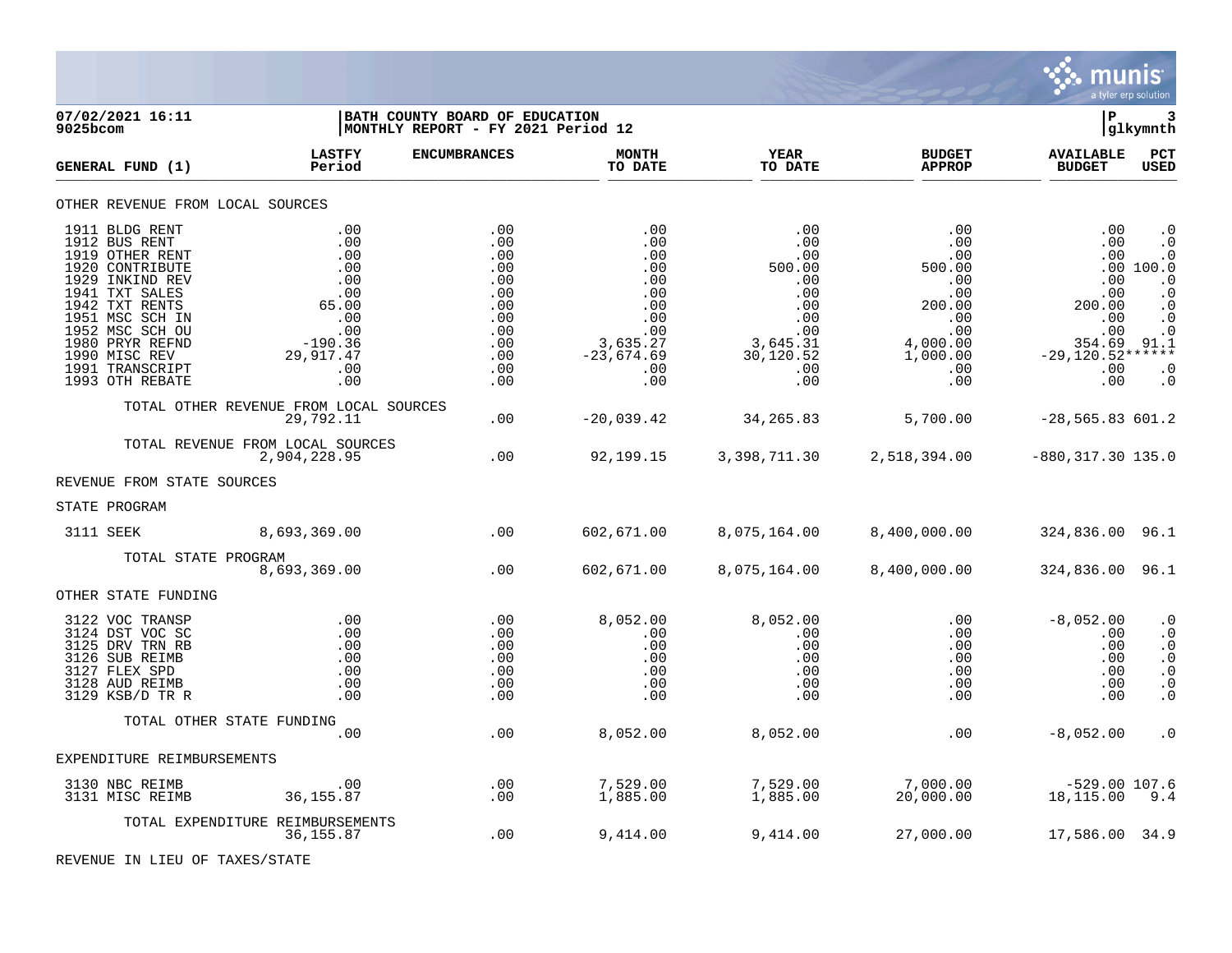

| 07/02/2021 16:11<br>9025bcom     |                                                   | BATH COUNTY BOARD OF EDUCATION<br>MONTHLY REPORT - FY 2021 Period 12 |                         |                        |                                | lР                                | 4<br> glkymnth |
|----------------------------------|---------------------------------------------------|----------------------------------------------------------------------|-------------------------|------------------------|--------------------------------|-----------------------------------|----------------|
| GENERAL FUND (1)                 | <b>LASTFY</b><br>Period                           | <b>ENCUMBRANCES</b>                                                  | <b>MONTH</b><br>TO DATE | <b>YEAR</b><br>TO DATE | <b>BUDGET</b><br><b>APPROP</b> | <b>AVAILABLE</b><br><b>BUDGET</b> | PCT<br>USED    |
| 3800 TAXES                       | 29,097.93                                         | .00                                                                  | 2,446.03                | 29, 297.82             | 25,000.00                      | $-4, 297.82$ 117.2                |                |
|                                  | TOTAL REVENUE IN LIEU OF TAXES/STATE<br>29,097.93 | .00                                                                  | 2,446.03                | 29, 297.82             | 25,000.00                      | $-4, 297.82$ 117.2                |                |
| REVENUE ON BEHALF PAYMENTS       |                                                   |                                                                      |                         |                        |                                |                                   |                |
| 3900 ON-BEHALF                   | 4,627,825.58                                      | .00                                                                  | .00                     | .00                    | .00                            | .00                               | $\cdot$ 0      |
|                                  | TOTAL REVENUE ON BEHALF PAYMENTS<br>4,627,825.58  | .00                                                                  | .00                     | .00                    | .00                            | .00                               | $\cdot$ 0      |
|                                  | TOTAL REVENUE FROM STATE SOURCES<br>13,386,448.38 | .00                                                                  | 622,583.03              | 8,121,927.82           | 8,452,000.00                   | 330,072.18                        | 96.1           |
| REVENUE FROM FEDERAL SOURCES     |                                                   |                                                                      |                         |                        |                                |                                   |                |
| RESTRICTED DIRECT                |                                                   |                                                                      |                         |                        |                                |                                   |                |
| 4300 RES DIR FE                  | .00                                               | .00                                                                  | .00                     | .00                    | .00                            | .00                               | . 0            |
| TOTAL RESTRICTED DIRECT          | .00.                                              | .00                                                                  | .00                     | .00                    | .00                            | .00                               | $\cdot$ 0      |
| RESTRICTED THROUGH THE STATE     |                                                   |                                                                      |                         |                        |                                |                                   |                |
| 4500 RES FED/ST                  | .00                                               | .00                                                                  | .00                     | .00                    | .00                            | .00                               | $\cdot$ 0      |
|                                  | TOTAL RESTRICTED THROUGH THE STATE<br>.00         | .00                                                                  | .00                     | .00                    | .00                            | .00                               | . 0            |
| THROUGH INTERMEDIATE AGENCIES    |                                                   |                                                                      |                         |                        |                                |                                   |                |
| 4700 FED INTERM                  | .00                                               | .00                                                                  | .00                     | .00                    | .00                            | .00                               | $\cdot$ 0      |
|                                  | TOTAL THROUGH INTERMEDIATE AGENCIES<br>.00        | .00                                                                  | .00                     | .00                    | .00                            | .00                               | $\cdot$ 0      |
| FEDERAL REIMBURSEMENT            |                                                   |                                                                      |                         |                        |                                |                                   |                |
| 4810 MED REIMB<br>4810 MED REIMB | 64,223.03<br>183,596.92                           | .00<br>.00                                                           | 2,336.86<br>.00         | 59,690.53<br>30,000.00 | 25,000.00<br>30,000.00         | $-34,690.53$ 238.8                | .00 100.0      |
|                                  | TOTAL FEDERAL REIMBURSEMENT<br>247,819.95         | .00                                                                  | 2,336.86                | 89,690.53              | 55,000.00                      | $-34,690.53$ 163.1                |                |
|                                  | TOTAL REVENUE FROM FEDERAL SOURCES<br>247,819.95  | .00                                                                  | 2,336.86                | 89,690.53              | 55,000.00                      | $-34,690.53$ 163.1                |                |

OTHER RECEIPTS

INTERFUND TRANSFERS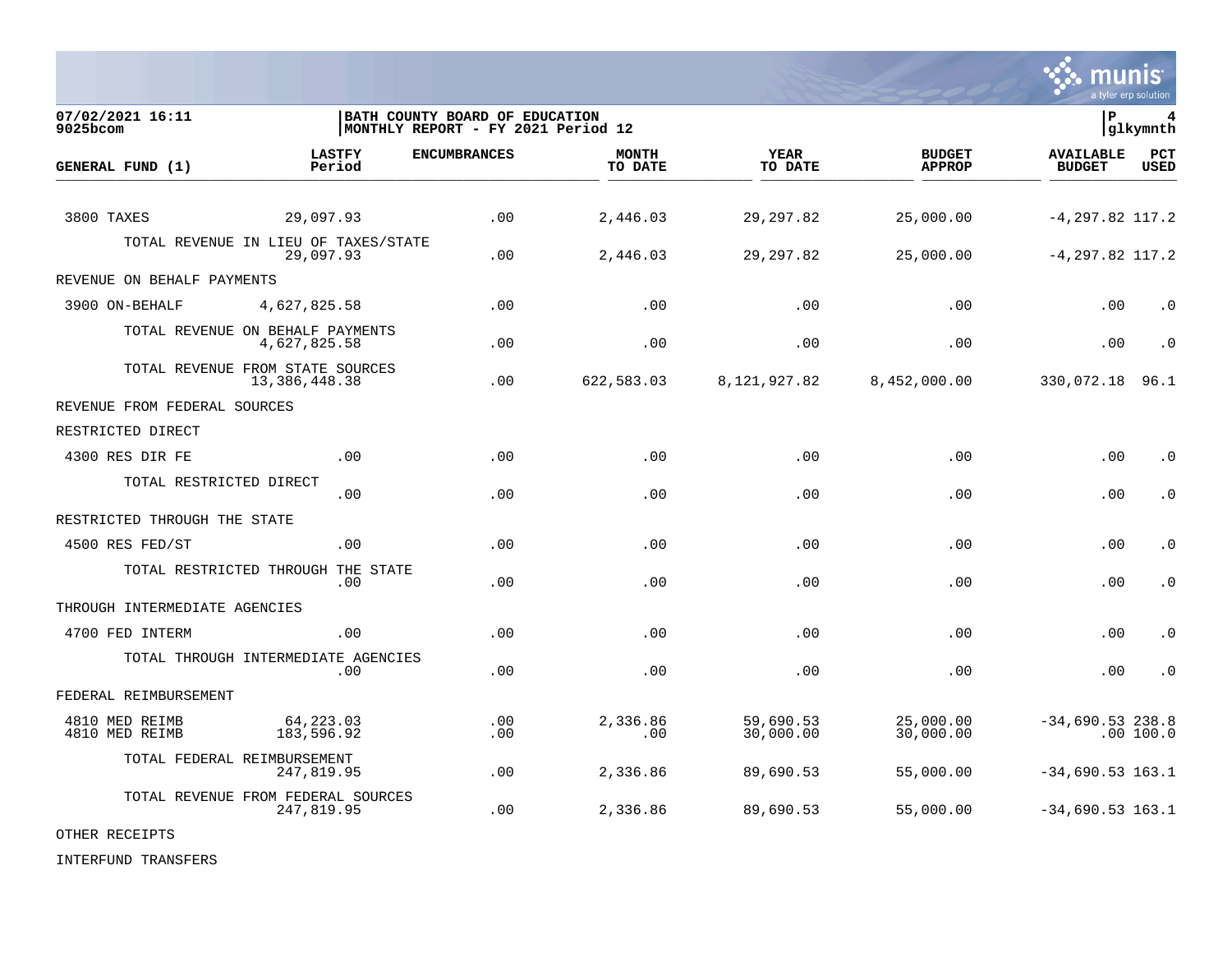

| 07/02/2021 16:11<br>9025bcom                                                                               |                                              | BATH COUNTY BOARD OF EDUCATION<br>MONTHLY REPORT - FY 2021 Period 12 |                                        |                                        |                                             |                                             |                                                                            |
|------------------------------------------------------------------------------------------------------------|----------------------------------------------|----------------------------------------------------------------------|----------------------------------------|----------------------------------------|---------------------------------------------|---------------------------------------------|----------------------------------------------------------------------------|
| GENERAL FUND (1)                                                                                           | <b>LASTFY</b><br>Period                      | <b>ENCUMBRANCES</b>                                                  | <b>MONTH</b><br>TO DATE                | <b>YEAR</b><br>TO DATE                 | <b>BUDGET</b><br><b>APPROP</b>              | <b>AVAILABLE</b><br><b>BUDGET</b>           | PCT<br><b>USED</b>                                                         |
|                                                                                                            |                                              |                                                                      |                                        |                                        |                                             |                                             |                                                                            |
| 5210 FND XFER<br>5220 INDCST XFE                                                                           | 212,646.00<br>90,535.71                      | .00<br>.00                                                           | $-23,932.75$<br>18,091.99              | 199,324.25<br>70,681.98                | .00<br>43,436.00                            | $-199, 324.25$<br>$-27, 245.98$ 162.7       | $\cdot$ 0                                                                  |
| TOTAL INTERFUND TRANSFERS                                                                                  |                                              |                                                                      |                                        |                                        |                                             |                                             |                                                                            |
|                                                                                                            | 303,181.71                                   | .00                                                                  | $-5,840.76$                            | 270,006.23                             | 43,436.00                                   | $-226,570.23621.6$                          |                                                                            |
| SALE OR COMP FOR LOSS OF ASSETS                                                                            |                                              |                                                                      |                                        |                                        |                                             |                                             |                                                                            |
| 5311 SALE LAND<br>5312 LOSS LAND<br>5331 SALE BLDG<br>5332 LOSS BLDG<br>5341 SALE EQUIP<br>5342 LOSS EQUIP | .00<br>.00<br>.00<br>.00<br>.00<br>.00       | .00<br>.00<br>.00<br>.00<br>.00<br>.00                               | .00<br>.00<br>.00<br>.00<br>.00<br>.00 | .00<br>.00<br>.00<br>.00<br>.00<br>.00 | .00<br>.00<br>.00<br>.00<br>5,000.00<br>.00 | .00<br>.00<br>.00<br>.00<br>5,000.00<br>.00 | $\cdot$ 0<br>$\cdot$ 0<br>$\cdot$ 0<br>$\cdot$ 0<br>$\cdot$ 0<br>$\cdot$ 0 |
|                                                                                                            | TOTAL SALE OR COMP FOR LOSS OF ASSETS<br>.00 | .00                                                                  | .00                                    | .00                                    | 5,000.00                                    | 5,000.00                                    | $\cdot$ 0                                                                  |
| CAPITAL LEASE PROCEEDS                                                                                     |                                              |                                                                      |                                        |                                        |                                             |                                             |                                                                            |
| 5500 LEASE PROC                                                                                            | .00                                          | .00                                                                  | .00                                    | .00                                    | .00                                         | .00                                         | $\cdot$ 0                                                                  |
|                                                                                                            | TOTAL CAPITAL LEASE PROCEEDS<br>.00          | .00                                                                  | .00                                    | .00                                    | .00                                         | .00                                         | $\cdot$ 0                                                                  |
| TOTAL OTHER RECEIPTS                                                                                       | 303,181.71                                   | .00                                                                  | $-5,840.76$                            | 270,006.23                             | 48,436.00                                   | $-221, 570.23$ 557.5                        |                                                                            |
| TOTAL RECEIPTS                                                                                             | 16,841,678.99                                | .00                                                                  | 711,278.28                             | 11,880,335.88                          | 11,073,830.00                               | $-806, 505.88$ 107.3                        |                                                                            |
| <b>TOTAL REVENUE</b>                                                                                       | 21,078,475.91                                | .00                                                                  | 711,278.28                             | 16, 129, 538.97                        | 15, 323, 033.09                             | $-806, 505.88$ 105.3                        |                                                                            |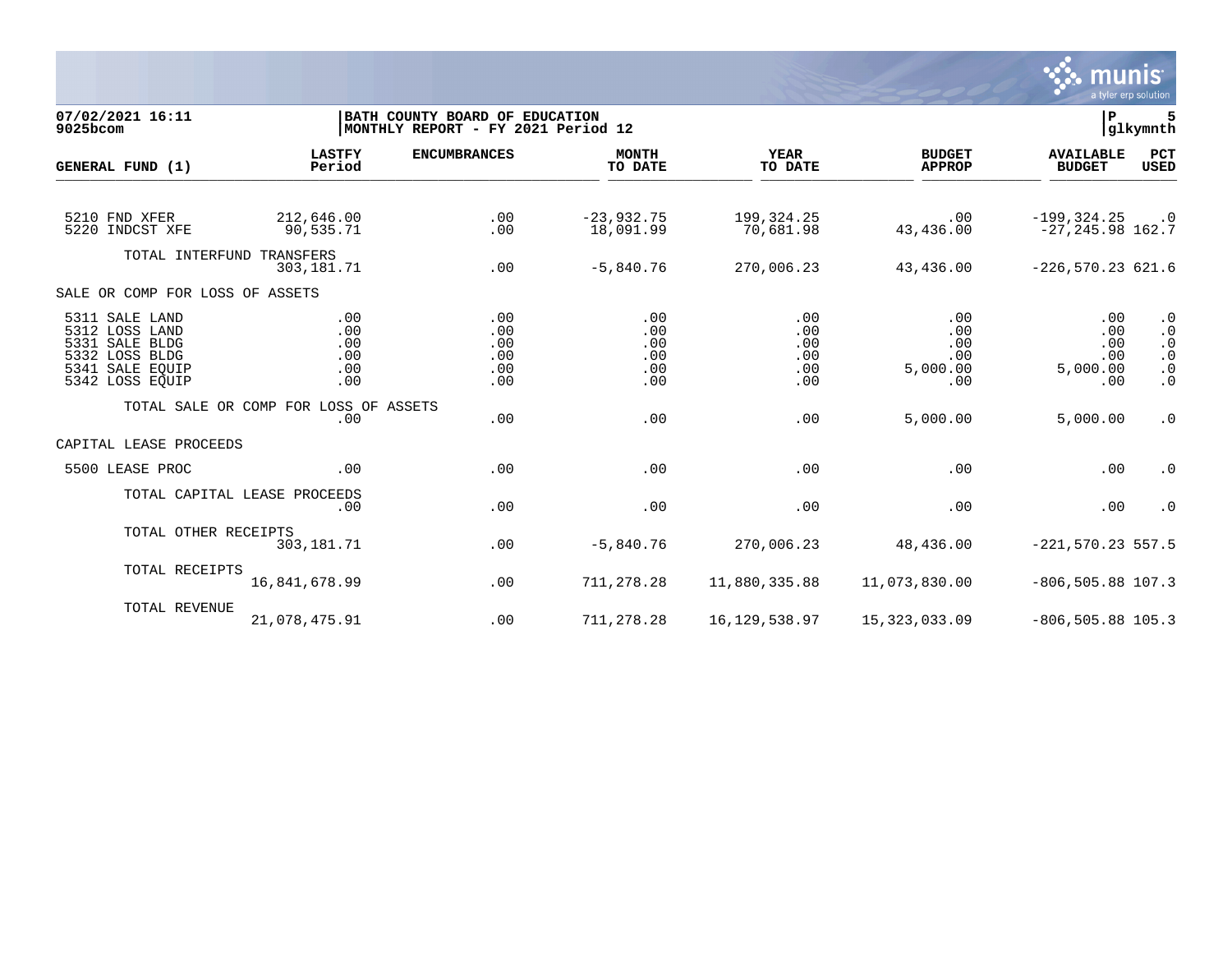|                                                                              |                          |                                                                                                                                                                   |                                                                                 |                                                                                                                                      |                                                                                                                                                   |                                                                                                                                                       | munis<br>a tyler erp solution                                                                                                                              |                                                                                                     |
|------------------------------------------------------------------------------|--------------------------|-------------------------------------------------------------------------------------------------------------------------------------------------------------------|---------------------------------------------------------------------------------|--------------------------------------------------------------------------------------------------------------------------------------|---------------------------------------------------------------------------------------------------------------------------------------------------|-------------------------------------------------------------------------------------------------------------------------------------------------------|------------------------------------------------------------------------------------------------------------------------------------------------------------|-----------------------------------------------------------------------------------------------------|
| 9025bcom                                                                     | 07/02/2021 16:11         |                                                                                                                                                                   | BATH COUNTY BOARD OF EDUCATION<br>MONTHLY REPORT - FY 2021 Period 12            |                                                                                                                                      |                                                                                                                                                   |                                                                                                                                                       | l P                                                                                                                                                        | 6<br> glkymnth                                                                                      |
|                                                                              | GENERAL FUND (1)         | <b>LASTFY</b><br>Period                                                                                                                                           | <b>ENCUMBRANCES</b>                                                             | <b>MONTH</b><br>TO DATE                                                                                                              | <b>YEAR</b><br>TO DATE                                                                                                                            | <b>BUDGET</b><br><b>APPROP</b>                                                                                                                        | <b>AVAILABLE</b><br><b>BUDGET</b>                                                                                                                          | PCT<br><b>USED</b>                                                                                  |
|                                                                              | <b>EXPENDITURES</b>      |                                                                                                                                                                   |                                                                                 |                                                                                                                                      |                                                                                                                                                   |                                                                                                                                                       |                                                                                                                                                            |                                                                                                     |
|                                                                              |                          | 0000 RESTRICT TO REV & BAL SHT ONLY                                                                                                                               |                                                                                 |                                                                                                                                      |                                                                                                                                                   |                                                                                                                                                       |                                                                                                                                                            |                                                                                                     |
| 0200                                                                         |                          | .00                                                                                                                                                               | .00                                                                             | .00                                                                                                                                  | .00                                                                                                                                               | .00                                                                                                                                                   | .00                                                                                                                                                        | . 0                                                                                                 |
|                                                                              | TOTAL 0000               | RESTRICT TO REV & BAL SHT ONLY<br>.00                                                                                                                             | .00                                                                             | .00                                                                                                                                  | .00                                                                                                                                               | .00                                                                                                                                                   | .00                                                                                                                                                        |                                                                                                     |
|                                                                              | 1000 INSTRUCTION         |                                                                                                                                                                   |                                                                                 |                                                                                                                                      |                                                                                                                                                   |                                                                                                                                                       |                                                                                                                                                            |                                                                                                     |
| 0100<br>0200<br>0280<br>0300<br>0400<br>0500<br>0600<br>0700<br>0800<br>0840 | TOTAL 1000               | 5,942,063.78<br>348,871.80<br>3,010,037.55<br>150,805.10<br>79,759.90<br>11,456.17<br>172,737.59<br>102,081.70<br>41,494.73<br>.00<br>INSTRUCTION<br>9,859,308.32 | .00<br>.00<br>.00<br>.00<br>.00<br>.00<br>.00<br>.00<br>.00<br>.00<br>$\sim 00$ | 1,165,284.64<br>71,402.32<br>.00<br>9,270.72<br>10,193.80<br>198.12<br>13,937.98<br>52,831.69<br>12,096.12<br>884.98<br>1,336,100.37 | 5,290,325.15<br>315,973.74<br>.00<br>102,125.94<br>$74, 718.79$<br>10,528.36<br>134,960.38<br>108, 415. 34<br>31,909.18<br>884.98<br>6,069,841.86 | 6,111,970.00<br>437,156.00<br>$\sim 00$<br>192,031.61<br>82,325.00<br>24, 385.00<br>281,679.45<br>605,340.09<br>30,765.00<br>5,779.34<br>7,771,431.49 | 821,644.85<br>121, 182. 26<br>.00<br>89,905.67<br>7,606.21<br>13,856.64<br>146,719.07<br>496,924.75<br>$-1, 144.18$ 103.7<br>4,894.36<br>1,701,589.63 78.1 | 86.6<br>72.3<br>$\cdot$ 0<br>53.2<br>90.8<br>43.2<br>47.9<br>17.9<br>15.3                           |
| 2100                                                                         | STUDENT SUPPORT SERVICES |                                                                                                                                                                   |                                                                                 |                                                                                                                                      |                                                                                                                                                   |                                                                                                                                                       |                                                                                                                                                            |                                                                                                     |
| 0100<br>0200<br>0280<br>0300<br>0400<br>0500<br>0600<br>0700                 |                          | 578,775.82<br>86,569.31<br>292,825.25<br>2,488.22<br>37.50<br>2,340.49<br>8,394.41<br>553.00                                                                      | .00<br>.00<br>.00<br>.00<br>.00<br>.00<br>.00<br>.00                            | 88,579.08<br>12,590.15<br>.00<br>.00<br>.00<br>.00<br>515.99<br>.00                                                                  | 570, 375. 18<br>79,985.60<br>.00<br>931.35<br>.00<br>67.60<br>5,368.35<br>.00                                                                     | 609,413.00<br>109,223.00<br>.00<br>8,540.00<br>$.00 \,$<br>2,720.00<br>11,832.00<br>400.00                                                            | 39,037.82<br>29, 237.40<br>.00<br>7,608.65<br>.00<br>2,652.40<br>6,463.65<br>400.00                                                                        | 93.6<br>73.2<br>$\cdot$ 0<br>10.9<br>$\cdot$ <sup>0</sup><br>2.5<br>45.4<br>$\cdot$ 0               |
|                                                                              | TOTAL 2100               | STUDENT SUPPORT SERVICES<br>971,984.00                                                                                                                            | .00                                                                             | 101,685.22                                                                                                                           | 656,728.08                                                                                                                                        | 742,128.00                                                                                                                                            | 85,399.92                                                                                                                                                  | 88.5                                                                                                |
|                                                                              |                          | 2200 INSTRUCTIONAL STAFF SUPP SERV                                                                                                                                |                                                                                 |                                                                                                                                      |                                                                                                                                                   |                                                                                                                                                       |                                                                                                                                                            |                                                                                                     |
| 0100<br>0200<br>0280<br>0300<br>0400<br>0500<br>0600<br>0700<br>0800<br>0840 |                          | 127,730.24<br>6,917.76<br>64,623.71<br>3,956.00<br>.00<br>1,703.96<br>60.00<br>.00<br>.00<br>.00                                                                  | .00<br>.00<br>.00<br>.00<br>.00<br>.00<br>.00<br>.00<br>.00<br>.00              | 31,606.80<br>1,579.98<br>.00<br>150.00<br>.00<br>83.50<br>.00<br>.00<br>.00<br>.00                                                   | 156,575.26<br>9,096.88<br>.00<br>2,238.00<br>.00<br>228.22<br>539.20<br>.00<br>.00<br>.00                                                         | 168,355.51<br>11,178.24<br>.00<br>8,309.00<br>4,940.00<br>8,950.56<br>6,673.00<br>.00<br>.00<br>.00                                                   | 11,780.25<br>2,081.36<br>.00<br>6,071.00<br>4,940.00<br>8,722.34<br>6,133.80<br>.00<br>.00<br>.00                                                          | 93.0<br>81.4<br>$\cdot$ 0<br>26.9<br>$\cdot$ 0<br>2.6<br>8.1<br>$\cdot$ 0<br>$\cdot$ 0<br>$\cdot$ 0 |

TOTAL 2200 INSTRUCTIONAL STAFF SUPP SERV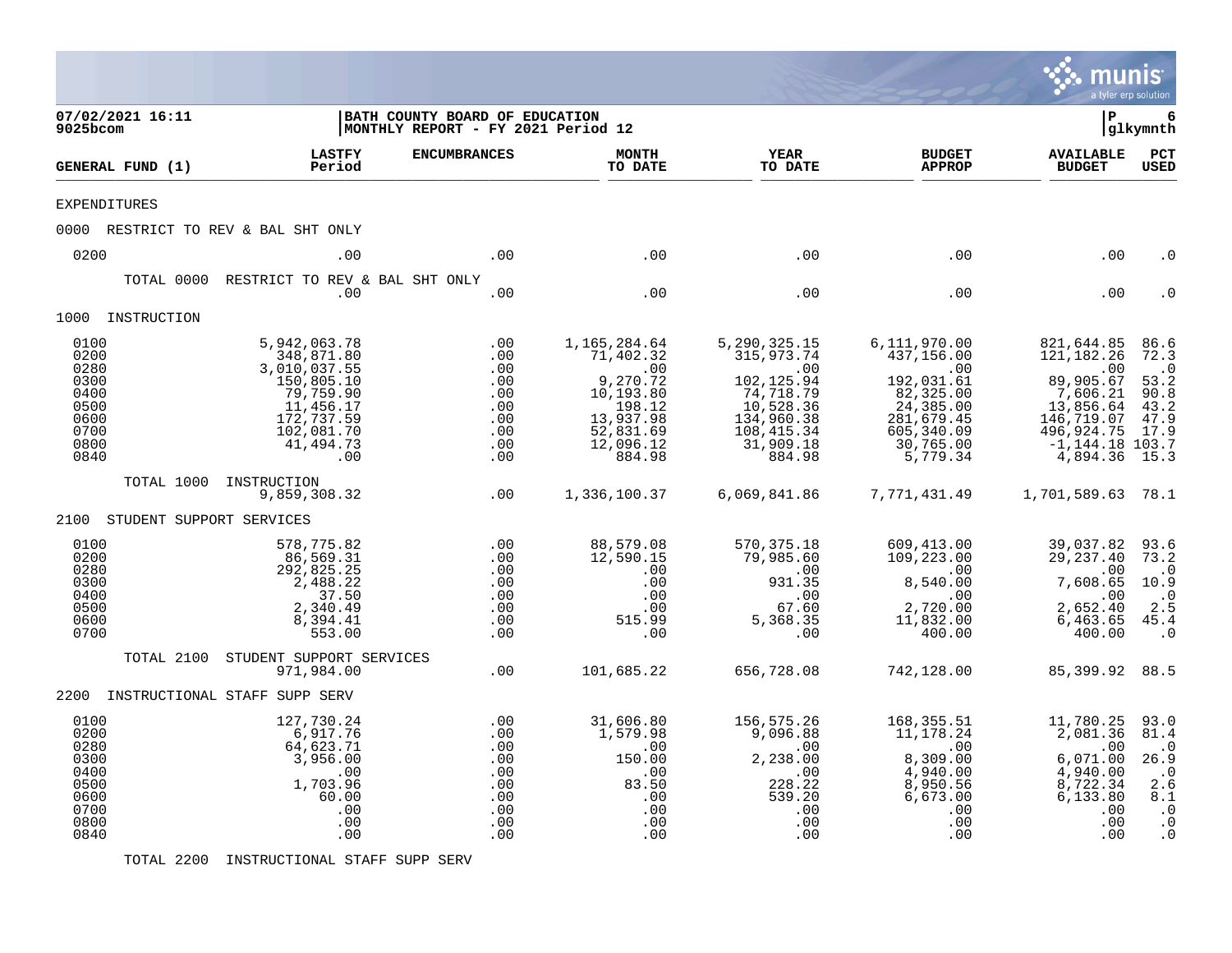

| 07/02/2021 16:11<br>9025bcom                                         |                                                                                                                      | BATH COUNTY BOARD OF EDUCATION<br>MONTHLY REPORT - FY 2021 Period 12 |                                                                                                           |                                                                                                                |                                                                                                                  | $\mathbf{P}$                                                                                                 | glkymnth                                                                              |
|----------------------------------------------------------------------|----------------------------------------------------------------------------------------------------------------------|----------------------------------------------------------------------|-----------------------------------------------------------------------------------------------------------|----------------------------------------------------------------------------------------------------------------|------------------------------------------------------------------------------------------------------------------|--------------------------------------------------------------------------------------------------------------|---------------------------------------------------------------------------------------|
| GENERAL FUND (1)                                                     | <b>LASTFY</b><br>Period                                                                                              | <b>ENCUMBRANCES</b>                                                  | <b>MONTH</b><br>TO DATE                                                                                   | <b>YEAR</b><br>TO DATE                                                                                         | <b>BUDGET</b><br><b>APPROP</b>                                                                                   | <b>AVAILABLE</b><br><b>BUDGET</b>                                                                            | PCT<br>USED                                                                           |
|                                                                      | 204,991.67                                                                                                           | .00                                                                  | 33,420.28                                                                                                 | 168,677.56                                                                                                     | 208,406.31                                                                                                       | 39,728.75 80.9                                                                                               |                                                                                       |
| 2300 DISTRICT ADMIN SUPPORT                                          |                                                                                                                      |                                                                      |                                                                                                           |                                                                                                                |                                                                                                                  |                                                                                                              |                                                                                       |
| 0100<br>0200<br>0280<br>0300<br>0400<br>0500<br>0600<br>0700<br>0800 | 244,564.04<br>123,773.19<br>123,734.47<br>111,576.03<br>21,221.92<br>54,330.59<br>48,682.73<br>46,017.01<br>6,474.99 | .00<br>.00<br>.00<br>.00<br>.00<br>.00<br>200.00<br>.00<br>.00       | 21, 135. 28<br>131, 192.30<br>.00<br>10,269.75<br>4,048.43<br>35,636.94<br>3,383.63<br>5,599.00<br>189.85 | 257,789.69<br>257,711.53<br>.00<br>132,577.81<br>25,989.14<br>93,075.37<br>29,858.63<br>30,712.80<br>11,928.31 | 280,901.00<br>355, 386.00<br>.00<br>181,750.00<br>33,240.00<br>119,000.00<br>97,450.00<br>40,200.00<br>28,800.00 | 23, 111.31<br>97,674.47<br>.00<br>49, 172. 19<br>7,250.86<br>25,924.63<br>67,391.37<br>9,487.20<br>16,871.69 | 91.8<br>72.5<br>$\cdot$ 0<br>73.0<br>78.2<br>78.2<br>$\frac{30.9}{76.4}$<br>41.4      |
| 0840                                                                 | .00                                                                                                                  | .00                                                                  | .00                                                                                                       | .00                                                                                                            | .00                                                                                                              | .00                                                                                                          | $\cdot$ 0                                                                             |
| TOTAL 2300                                                           | DISTRICT ADMIN SUPPORT<br>780,374.97                                                                                 | 200.00                                                               | 211,455.18                                                                                                | 839,643.28                                                                                                     | 1,136,727.00                                                                                                     | 296,883.72 73.9                                                                                              |                                                                                       |
| 2400<br>SCHOOL ADMIN SUPPORT                                         |                                                                                                                      |                                                                      |                                                                                                           |                                                                                                                |                                                                                                                  |                                                                                                              |                                                                                       |
| 0100<br>0200<br>0280<br>0300<br>0500<br>0600<br>0700                 | 764,414.79<br>81,375.93<br>386,747.23<br>.00<br>908.28<br>.00<br>.00                                                 | .00<br>.00<br>.00<br>.00<br>.00<br>.00<br>.00                        | 74,535.67<br>9,014.74<br>.00<br>.00<br>.00<br>.00<br>.00                                                  | 778,321.15<br>82, 237.15<br>.00<br>.00<br>387.27<br>.00<br>.00                                                 | 778,323.00<br>96,019.00<br>.00<br>.00<br>1,200.00<br>.00<br>.00                                                  | 13,781.85<br>.00<br>.00<br>812.73<br>.00<br>.00                                                              | 1.85 100.0<br>85.7<br>$\cdot$ 0<br>$\cdot$ 0<br>32.3<br>$\cdot$ 0<br>$\cdot$ 0        |
| TOTAL 2400                                                           | SCHOOL ADMIN SUPPORT<br>1,233,446.23                                                                                 | .00                                                                  | 83,550.41                                                                                                 | 860,945.57                                                                                                     | 875,542.00                                                                                                       | 14,596.43 98.3                                                                                               |                                                                                       |
| 2500 BUSINESS SUPPORT SERVICES                                       |                                                                                                                      |                                                                      |                                                                                                           |                                                                                                                |                                                                                                                  |                                                                                                              |                                                                                       |
| 0100<br>0200<br>0280<br>0300<br>0500<br>0600<br>0700<br>0800         | 209,624.96<br>41,625.82<br>106,057.43<br>.00<br>92,218.09<br>.00<br>6,452.64<br>.00                                  | .00<br>.00<br>.00<br>.00<br>.00<br>.00<br>.00<br>.00                 | 17,701.94<br>3,544.10<br>.00<br>.00<br>.00<br>.00<br>1,684.30<br>.00                                      | 212,148.70<br>42,226.58<br>.00<br>.00<br>.00<br>.00<br>4,970.74<br>.00                                         | 215, 135.00<br>49,912.00<br>$.00 \,$<br>300.00<br>300.00<br>500.00<br>8,000.00<br>.00                            | 2,986.30<br>7,685.42<br>.00<br>300.00<br>300.00<br>500.00<br>3,029.26<br>.00                                 | 98.6<br>84.6<br>$\cdot$ 0<br>$\cdot$ 0<br>$\cdot$ 0<br>$\cdot$ 0<br>62.1<br>$\cdot$ 0 |
| TOTAL 2500                                                           | BUSINESS SUPPORT SERVICES                                                                                            |                                                                      |                                                                                                           |                                                                                                                |                                                                                                                  |                                                                                                              |                                                                                       |
| 2600                                                                 | 455,978.94<br>PLANT OPERATIONS AND MAINTENANCE                                                                       | .00                                                                  | 22,930.34                                                                                                 | 259,346.02                                                                                                     | 274,147.00                                                                                                       | 14,800.98 94.6                                                                                               |                                                                                       |
| 0100                                                                 | 497,564.16                                                                                                           | .00                                                                  | 47,144.43                                                                                                 | 510,370.12                                                                                                     | 565,141.00                                                                                                       | 54,770.88                                                                                                    | 90.3                                                                                  |
| 0200<br>0280<br>0300<br>0400<br>0500                                 | 145,378.80<br>251,737.11<br>101,611.71<br>158,786.16<br>152,789.99                                                   | .00<br>.00<br>.00<br>1,042.44<br>.00                                 | 12,430.59<br>.00<br>11,510.00<br>17,438.43<br>29,522.24                                                   | 147,210.24<br>.00<br>79,651.89<br>134, 344. 93<br>154,692.60                                                   | 183,693.00<br>.00<br>172,600.00<br>286,650.00<br>177,900.00                                                      | 36,482.76<br>.00<br>92,948.11<br>151,262.63<br>23, 207.40                                                    | 80.1<br>$\ddot{\phantom{0}}$ .0<br>46.2<br>47.2<br>87.0                               |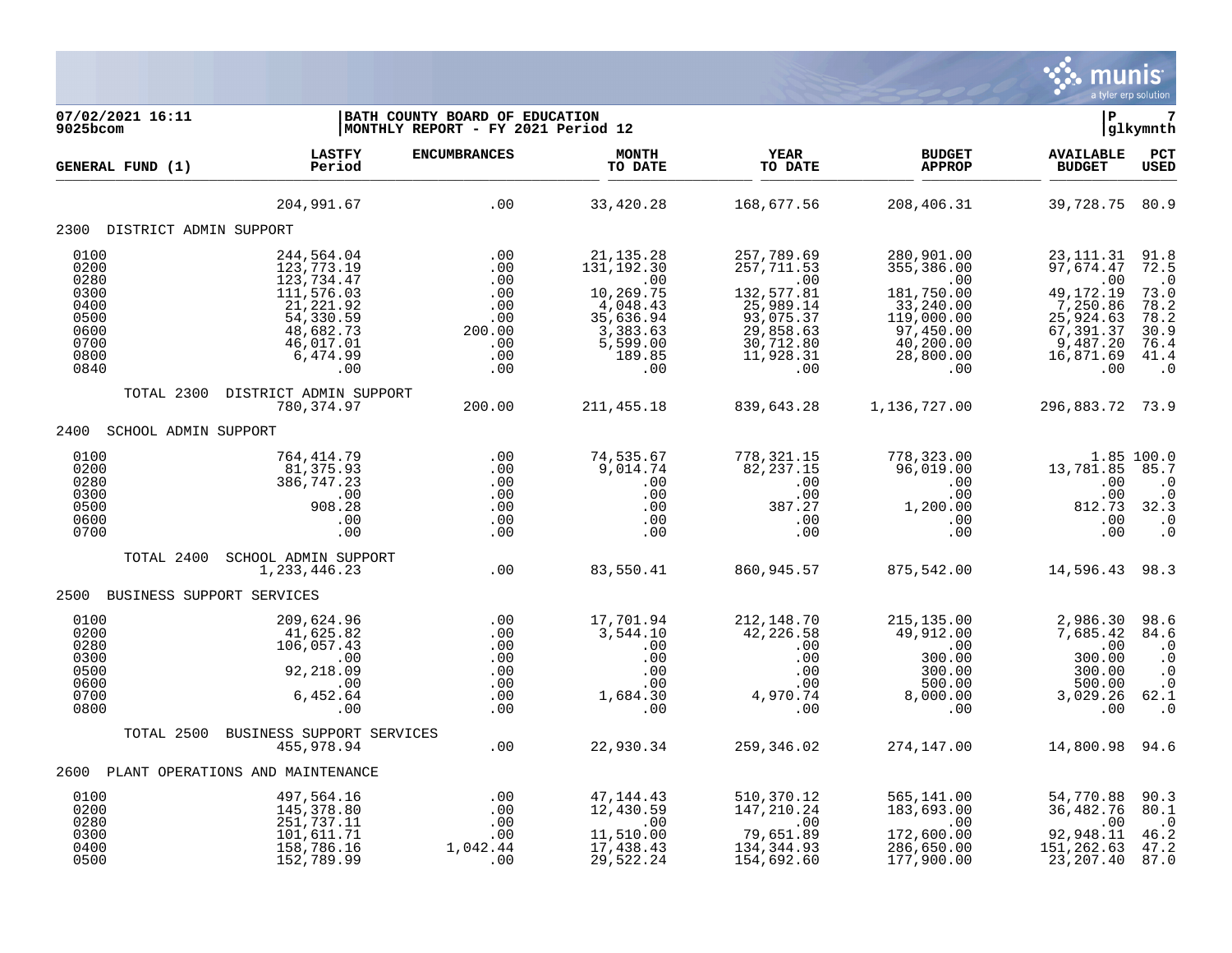

| 07/02/2021 16:11<br>9025bcom                                         |                                                                                                                   | BATH COUNTY BOARD OF EDUCATION<br>MONTHLY REPORT - FY 2021 Period 12 |                                                                                                            |                                                                                                                 |                                                                                                              | lР                                                                                                                      | 8<br> glkymnth                                                    |
|----------------------------------------------------------------------|-------------------------------------------------------------------------------------------------------------------|----------------------------------------------------------------------|------------------------------------------------------------------------------------------------------------|-----------------------------------------------------------------------------------------------------------------|--------------------------------------------------------------------------------------------------------------|-------------------------------------------------------------------------------------------------------------------------|-------------------------------------------------------------------|
| GENERAL FUND (1)                                                     | <b>LASTFY</b><br>Period                                                                                           | <b>ENCUMBRANCES</b>                                                  | <b>MONTH</b><br>TO DATE                                                                                    | YEAR<br>TO DATE                                                                                                 | <b>BUDGET</b><br><b>APPROP</b>                                                                               | <b>AVAILABLE</b><br><b>BUDGET</b>                                                                                       | PCT<br><b>USED</b>                                                |
| 0600<br>0700<br>0800                                                 | 480,641.83<br>38,981.48<br>21,795.97                                                                              | .00<br>.00<br>.00                                                    | 46,932.88<br>.00<br>2,770.18                                                                               | 455,764.19<br>22,127.58<br>24,910.15                                                                            | 721,400.00<br>99,500.00<br>29,100.00                                                                         | 265,635.81<br>77, 372.42<br>4,189.85                                                                                    | 63.2<br>22.2<br>85.6                                              |
| TOTAL 2600                                                           | PLANT OPERATIONS AND MAINTENANCE<br>1,849,287.21                                                                  | 1,042.44                                                             | 167,748.75                                                                                                 | 1,529,071.70                                                                                                    | 2,235,984.00                                                                                                 | 705,869.86 68.4                                                                                                         |                                                                   |
| 2700 STUDENT TRANSPORTATION                                          |                                                                                                                   |                                                                      |                                                                                                            |                                                                                                                 |                                                                                                              |                                                                                                                         |                                                                   |
| 0100<br>0200<br>0280<br>0300<br>0400<br>0500<br>0600<br>0700<br>0800 | 516, 111.97<br>152,147.59<br>261,121.16<br>3,877.64<br>7,410.05<br>57,018.66<br>202,507.11<br>111,414.00<br>75.00 | .00<br>.00<br>.00<br>.00<br>.00<br>.00<br>.00<br>.00<br>.00          | 77,236.93<br>22,196.27<br>$\ldots$ 00<br>770.50<br>478.23<br>16,705.66<br>15,841.98<br>$-23,932.75$<br>.00 | 458,414.17<br>134,058.94<br>$\ldots$<br>3,785.25<br>3,825.83<br>77,624.87<br>128, 113.56<br>88,058.75<br>375.00 | 612,907.87<br>199,277.62<br>.00<br>34,150.00<br>21,700.00<br>62,500.00<br>344,100.00<br>118,400.00<br>500.00 | 154,493.70<br>65,218.68<br>.00<br>30, 364. 75<br>17,874.17<br>$-15, 124.87$ 124.2<br>215,986.44<br>30, 341.25<br>125.00 | 74.8<br>67.3<br>$\cdot$ 0<br>11.1<br>17.6<br>37.2<br>74.4<br>75.0 |
| TOTAL 2700                                                           | STUDENT TRANSPORTATION<br>1,311,683.18                                                                            | .00                                                                  | 109,296.82                                                                                                 | 894, 256. 37                                                                                                    | 1,393,535.49                                                                                                 | 499,279.12 64.2                                                                                                         |                                                                   |
| 3100 FOOD SERVICE OPERATION                                          |                                                                                                                   |                                                                      |                                                                                                            |                                                                                                                 |                                                                                                              |                                                                                                                         |                                                                   |
| 0100<br>0200<br>0280<br>0600                                         | .00<br>.00<br>.00<br>.00                                                                                          | .00<br>.00<br>.00<br>.00                                             | .00<br>.00<br>.00<br>.00                                                                                   | .00<br>.00<br>.00<br>.00                                                                                        | .00<br>.00<br>$.00 \,$<br>.00                                                                                | .00<br>.00<br>.00<br>.00                                                                                                | $\cdot$ 0<br>$\cdot$ 0<br>$\cdot$ 0<br>$\cdot$ 0                  |
| TOTAL 3100                                                           | FOOD SERVICE OPERATION<br>.00                                                                                     | .00                                                                  | .00                                                                                                        | .00                                                                                                             | .00                                                                                                          | .00                                                                                                                     | $\cdot$ 0                                                         |
| 3200 DAY CARE OPERATIONS                                             |                                                                                                                   |                                                                      |                                                                                                            |                                                                                                                 |                                                                                                              |                                                                                                                         |                                                                   |
| 0280                                                                 | .00                                                                                                               | .00                                                                  | .00                                                                                                        | .00                                                                                                             | .00                                                                                                          | .00                                                                                                                     | . 0                                                               |
| TOTAL 3200                                                           | DAY CARE OPERATIONS<br>.00                                                                                        | .00                                                                  | .00                                                                                                        | .00                                                                                                             | .00                                                                                                          | .00                                                                                                                     | . 0                                                               |
| COMMUNITY SERVICES<br>3300                                           |                                                                                                                   |                                                                      |                                                                                                            |                                                                                                                 |                                                                                                              |                                                                                                                         |                                                                   |
| 0100<br>0200<br>0280<br>0500<br>0600                                 | 42,528.63<br>13,184.47<br>38,765.58<br>.00<br>.00                                                                 | .00<br>.00<br>.00<br>.00<br>.00                                      | 3,596.84<br>1,126.64<br>.00<br>.00<br>.00                                                                  | 27,951.11<br>8,732.39<br>.00<br>.00<br>.00                                                                      | 25,896.00<br>9,230.00<br>$.00 \,$<br>.00<br>.00                                                              | $-2,055.11$ 107.9<br>497.61<br>.00<br>.00<br>.00                                                                        | 94.6<br>$\cdot$ 0<br>$\cdot$ 0<br>$\cdot$ 0                       |
| TOTAL 3300                                                           | COMMUNITY SERVICES<br>94,478.68                                                                                   | .00                                                                  | 4,723.48                                                                                                   | 36,683.50                                                                                                       | 35,126.00                                                                                                    | $-1,557.50$ 104.4                                                                                                       |                                                                   |
| 3400                                                                 | ADULT EDUCATION OPERATIONS                                                                                        |                                                                      |                                                                                                            |                                                                                                                 |                                                                                                              |                                                                                                                         |                                                                   |
| 0280                                                                 | .00                                                                                                               | .00                                                                  | .00                                                                                                        | .00                                                                                                             | .00                                                                                                          | .00                                                                                                                     | $\cdot$ 0                                                         |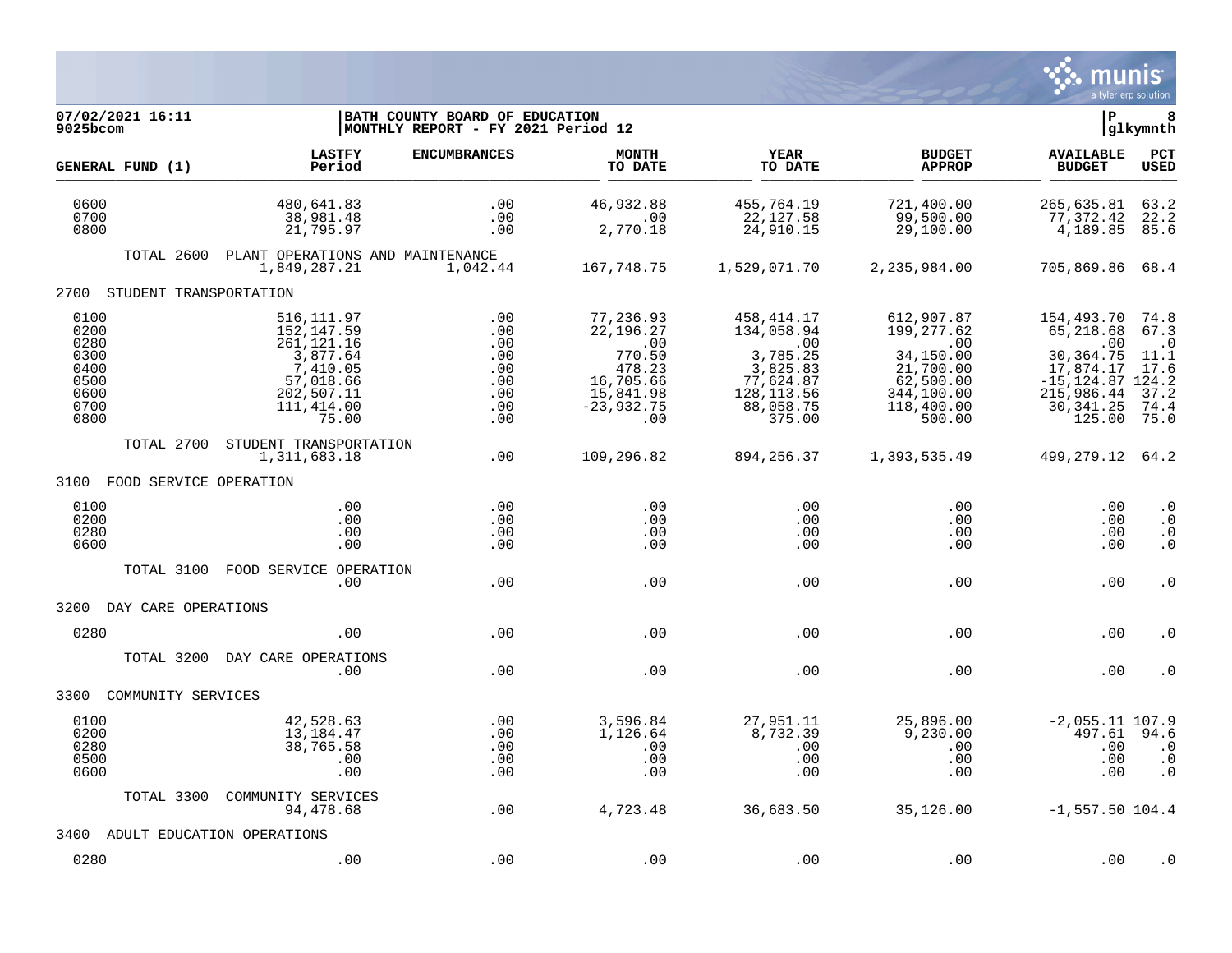

| 9025bcom         | 07/02/2021 16:11   |                                            | BATH COUNTY BOARD OF EDUCATION<br>MONTHLY REPORT - FY 2021 Period 12 |                         |                        |                                |                                   |                    |  |
|------------------|--------------------|--------------------------------------------|----------------------------------------------------------------------|-------------------------|------------------------|--------------------------------|-----------------------------------|--------------------|--|
| GENERAL FUND (1) |                    | <b>LASTFY</b><br>Period                    | <b>ENCUMBRANCES</b>                                                  | <b>MONTH</b><br>TO DATE | <b>YEAR</b><br>TO DATE | <b>BUDGET</b><br><b>APPROP</b> | <b>AVAILABLE</b><br><b>BUDGET</b> | PCT<br><b>USED</b> |  |
|                  | TOTAL 3400         | ADULT EDUCATION OPERATIONS<br>.00          | .00                                                                  | .00                     | .00                    | .00                            | .00                               | $\cdot$ 0          |  |
| 5100             | DEBT SERVICE       |                                            |                                                                      |                         |                        |                                |                                   |                    |  |
| 0800             |                    | 181,832.31                                 | .00                                                                  | .00                     | 194,693.45             | 194,693.45                     |                                   | .00100.0           |  |
|                  | TOTAL 5100         | DEBT SERVICE<br>181,832.31                 | .00                                                                  | .00                     | 194,693.45             | 194,693.45                     |                                   | .00 100.0          |  |
| 5200             | FUND TRANSFERS     |                                            |                                                                      |                         |                        |                                |                                   |                    |  |
| 0900             |                    | 36,165.00                                  | .00                                                                  | .00                     | 36,165.00              | 50,000.00                      | 13,835.00                         | 72.3               |  |
|                  | TOTAL 5200         | <b>FUND TRANSFERS</b><br>36,165.00         | .00                                                                  | .00                     | 36,165.00              | 50,000.00                      | 13,835.00                         | 72.3               |  |
| 5300             | CONTINGENCY        |                                            |                                                                      |                         |                        |                                |                                   |                    |  |
| 0840             |                    | .00                                        | .00                                                                  | .00                     | .00                    | 405, 312.35                    | 405, 312.35                       | $\cdot$ 0          |  |
|                  |                    | TOTAL 5300 CONTINGENCY<br>.00              | .00                                                                  | .00                     | .00                    | 405, 312.35                    | 405, 312.35                       | $\cdot$ 0          |  |
|                  | TOTAL EXPENDITURES | 16,979,530.51                              | 1,242.44                                                             | 2,070,910.85            | 11,546,052.39          | 15,323,033.09                  | 3,775,738.26                      | 75.4               |  |
|                  |                    | TOTAL FOR GENERAL FUND (1)<br>4,098,945.40 | $-1, 242.44$                                                         | $-1, 359, 632.57$       | 4,583,486.58           | .00                            | $-4,582,244.14$                   | $\cdot$ 0          |  |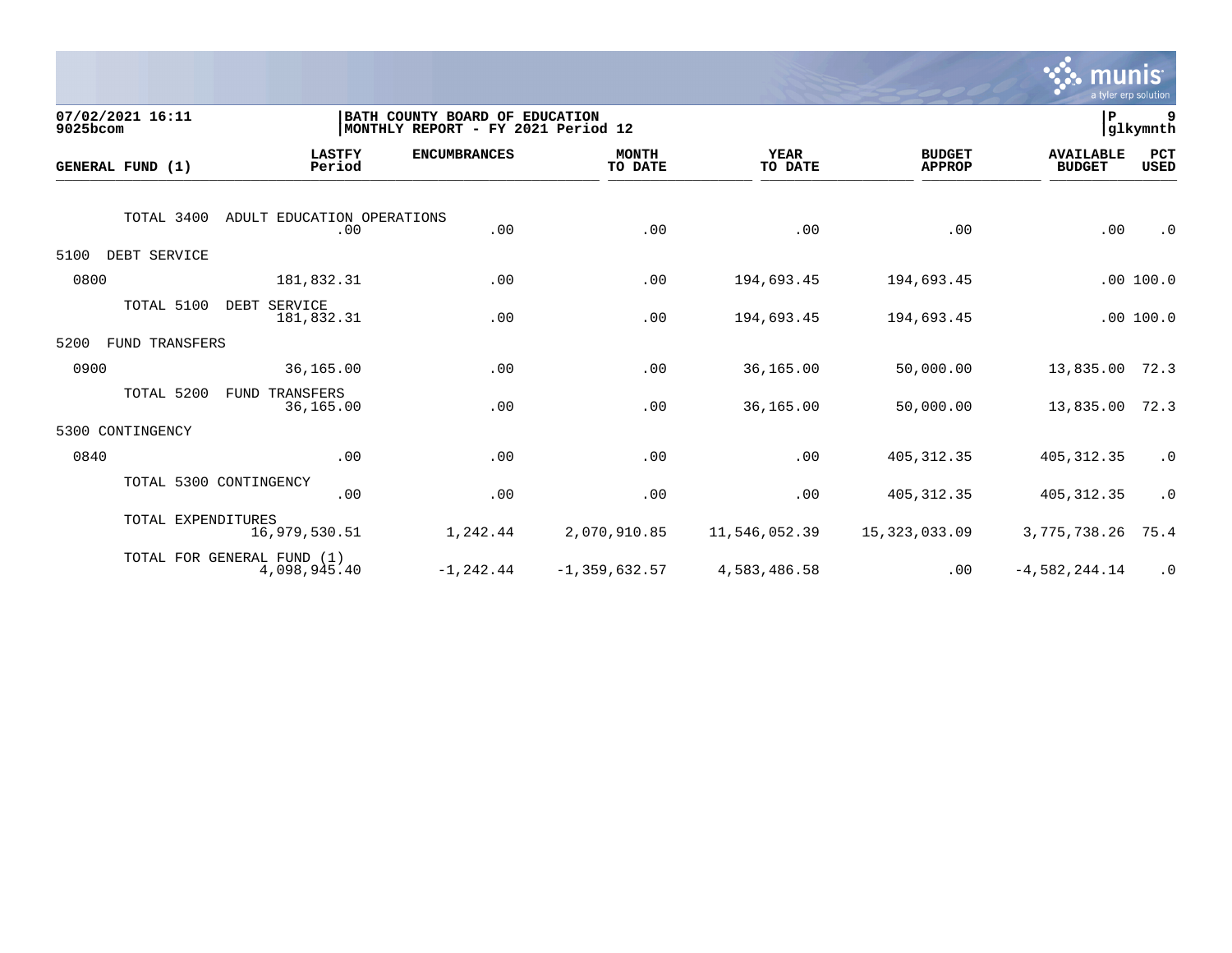|                                        |                         |                                                                      |                         |                         |                                | munis                               | a tyler erp solution   |
|----------------------------------------|-------------------------|----------------------------------------------------------------------|-------------------------|-------------------------|--------------------------------|-------------------------------------|------------------------|
| 07/02/2021 16:11<br>$9025$ bcom        |                         | BATH COUNTY BOARD OF EDUCATION<br>MONTHLY REPORT - FY 2021 Period 12 |                         |                         |                                | l P                                 | 10<br> glkymnth        |
| SPECIAL REVENUE (2)                    | <b>LASTFY</b><br>Period | <b>ENCUMBRANCES</b>                                                  | <b>MONTH</b><br>TO DATE | <b>YEAR</b><br>TO DATE  | <b>BUDGET</b><br><b>APPROP</b> | <b>AVAILABLE</b><br><b>BUDGET</b>   | PCT<br><b>USED</b>     |
| <b>REVENUES</b>                        |                         |                                                                      |                         |                         |                                |                                     |                        |
| 0999 BEGINNING BALANCE                 |                         |                                                                      |                         |                         |                                |                                     |                        |
| TOTAL 0999 BEGINNING BALANCE           | .00                     | .00                                                                  | .00                     | .00                     | .00                            | .00                                 | . 0                    |
| RECEIPTS                               |                         |                                                                      |                         |                         |                                |                                     |                        |
| REVENUE FROM LOCAL SOURCES             |                         |                                                                      |                         |                         |                                |                                     |                        |
| TUITION                                |                         |                                                                      |                         |                         |                                |                                     |                        |
| 1310 TUIT IND                          | .00                     | .00                                                                  | .00                     | .00                     | .00                            | .00                                 | $\cdot$ 0              |
| TOTAL TUITION                          | .00                     | .00                                                                  | .00                     | .00                     | .00                            | .00                                 | $\cdot$ 0              |
| EARNINGS ON INVESTMENTS                |                         |                                                                      |                         |                         |                                |                                     |                        |
| 1510 INT ON INV                        | 224,945.49              | .00                                                                  | 46,525.17               | 183,954.27              | 172,000.00                     | $-11,954.27$ 107.0                  |                        |
| TOTAL EARNINGS ON INVESTMENTS          | 224,945.49              | .00                                                                  | 46,525.17               | 183,954.27              | 172,000.00                     | $-11,954.27$ 107.0                  |                        |
| FOOD SERVICE                           |                         |                                                                      |                         |                         |                                |                                     |                        |
| 1637 VENDING                           | .00                     | .00                                                                  | .00                     | .00                     | .00                            | .00                                 | $\cdot$ 0              |
| TOTAL FOOD SERVICE                     | .00                     | .00                                                                  | .00                     | .00                     | .00                            | .00                                 | $\cdot$ 0              |
| STUDENT ACTIVITIES                     |                         |                                                                      |                         |                         |                                |                                     |                        |
| 1740 FEES<br>1790 OTHER STUD           | .00<br>.00              | .00<br>.00                                                           | .00<br>.00              | .00<br>.00              | .00<br>.00                     | .00<br>.00                          | $\cdot$ 0<br>$\cdot$ 0 |
| TOTAL STUDENT ACTIVITIES               | .00                     | .00                                                                  | .00                     | .00                     | .00                            | .00                                 | $\cdot$ 0              |
| OTHER REVENUE FROM LOCAL SOURCES       |                         |                                                                      |                         |                         |                                |                                     |                        |
| 1920 CONTRIBUTE<br>1990 MISC REV       | 114,250.26<br>15,210.72 | .00<br>.00                                                           | .00<br>.00              | 129,872.68<br>68,138.54 | .00<br>64,874.73               | $-129,872.68$<br>$-3, 263.81$ 105.0 | $\cdot$ 0              |
| TOTAL OTHER REVENUE FROM LOCAL SOURCES | 129,460.98              | .00                                                                  | .00                     | 198,011.22              | 64,874.73                      | $-133, 136.49$ 305.2                |                        |
| TOTAL REVENUE FROM LOCAL SOURCES       | 354,406.47              | .00                                                                  | 46,525.17               | 381,965.49              | 236,874.73                     | $-145,090.76$ 161.3                 |                        |

REVENUE FROM STATE SOURCES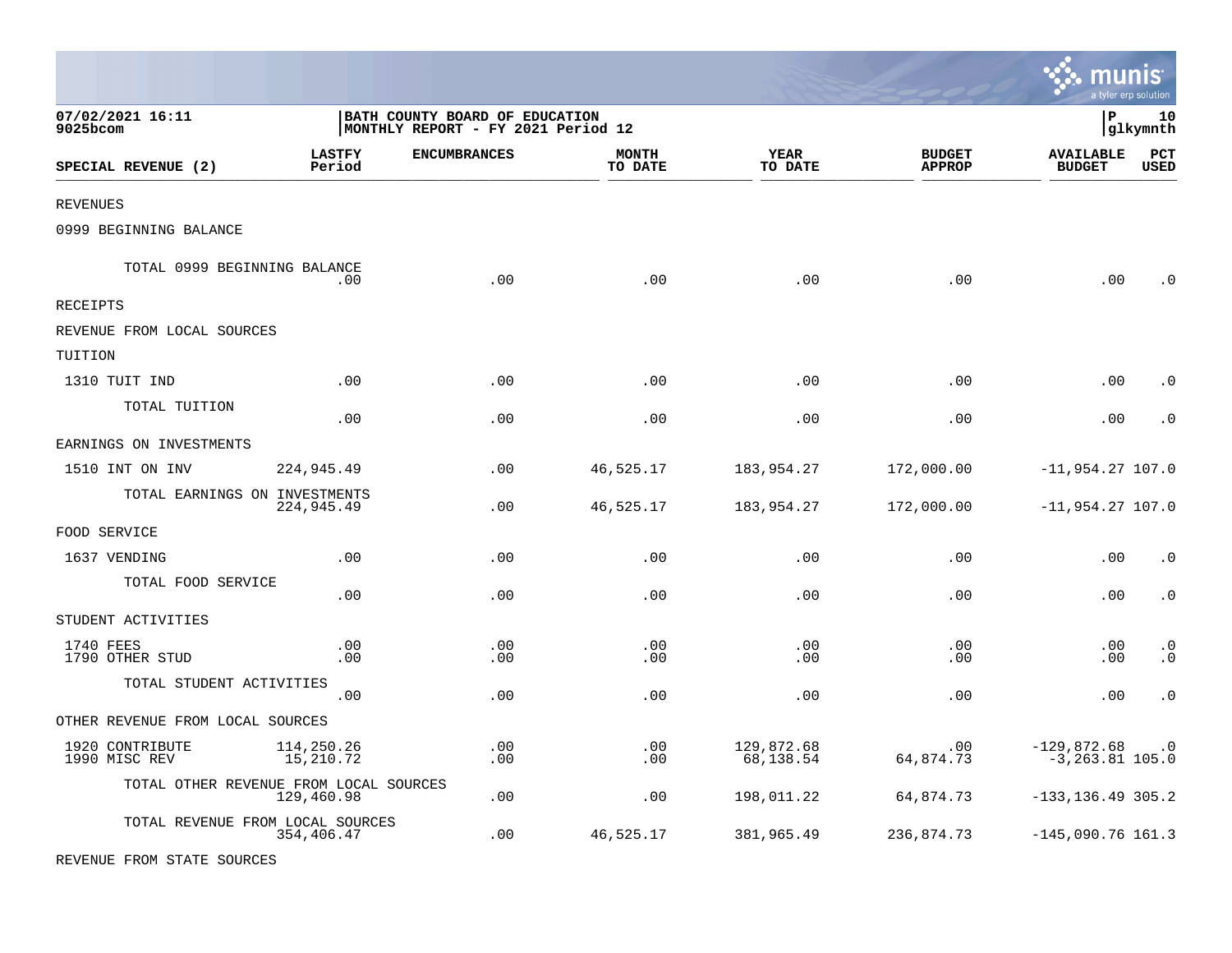

| 07/02/2021 16:11<br>9025bcom                 |                                                    | BATH COUNTY BOARD OF EDUCATION<br>MONTHLY REPORT - FY 2021 Period 12 |                         |                         |                                | lР                                | 11<br> glkymnth           |
|----------------------------------------------|----------------------------------------------------|----------------------------------------------------------------------|-------------------------|-------------------------|--------------------------------|-----------------------------------|---------------------------|
| SPECIAL REVENUE (2)                          | <b>LASTFY</b><br>Period                            | <b>ENCUMBRANCES</b>                                                  | <b>MONTH</b><br>TO DATE | <b>YEAR</b><br>TO DATE  | <b>BUDGET</b><br><b>APPROP</b> | <b>AVAILABLE</b><br><b>BUDGET</b> | <b>PCT</b><br><b>USED</b> |
|                                              |                                                    |                                                                      |                         |                         |                                |                                   |                           |
| STATE PROGRAM                                |                                                    |                                                                      |                         |                         |                                |                                   |                           |
| 3111 SEEK                                    | .00                                                | .00                                                                  | .00                     | 478,720.00              | 478,720.00                     |                                   | .00100.0                  |
| TOTAL STATE PROGRAM                          | .00                                                | .00                                                                  | .00                     | 478,720.00              | 478,720.00                     |                                   | .00 100.0                 |
| EXPENDITURE REIMBURSEMENTS                   |                                                    |                                                                      |                         |                         |                                |                                   |                           |
| 3131 MISC REIMB                              | .00.                                               | .00                                                                  | .00                     | .00                     | .00                            | .00                               | $\cdot$ 0                 |
|                                              | TOTAL EXPENDITURE REIMBURSEMENTS<br>.00.           | .00                                                                  | .00                     | .00                     | .00                            | .00                               | $\cdot$ 0                 |
| RESTRICTED                                   |                                                    |                                                                      |                         |                         |                                |                                   |                           |
| 3200 RES STATE                               | 954,456.03                                         | .00                                                                  | 24,570.67               | 966,787.91              | 854,469.61                     | $-112, 318.30$ 113.1              |                           |
| TOTAL RESTRICTED                             | 954,456.03                                         | .00                                                                  | 24,570.67               | 966,787.91              | 854,469.61                     | $-112, 318.30 113.1$              |                           |
| REVENUE ON BEHALF PAYMENTS                   |                                                    |                                                                      |                         |                         |                                |                                   |                           |
| 3900 ON-BEHALF                               | .00                                                | .00                                                                  | .00                     | .00                     | .00                            | .00                               | $\cdot$ 0                 |
|                                              | TOTAL REVENUE ON BEHALF PAYMENTS<br>.00            | .00                                                                  | .00                     | .00                     | .00                            | .00                               | $\cdot$ 0                 |
|                                              | TOTAL REVENUE FROM STATE SOURCES<br>954,456.03     | .00                                                                  | 24,570.67               | 1,445,507.91            | 1,333,189.61                   | $-112, 318.30 108.4$              |                           |
| REVENUE FROM FEDERAL SOURCES                 |                                                    |                                                                      |                         |                         |                                |                                   |                           |
| RESTRICTED THROUGH THE STATE                 |                                                    |                                                                      |                         |                         |                                |                                   |                           |
| 4500 RES FED/ST                              | 1,916,337.75                                       | .00                                                                  | 230,434.00              | 2,344,883.97            | 14,718,319.00                  | 12, 373, 435.03 15.9              |                           |
|                                              | TOTAL RESTRICTED THROUGH THE STATE<br>1,916,337.75 | .00                                                                  | 230,434.00              | 2,344,883.97            | 14,718,319.00                  | 12, 373, 435.03                   | 15.9                      |
|                                              | TOTAL REVENUE FROM FEDERAL SOURCES<br>1,916,337.75 | .00                                                                  | 230,434.00              | 2,344,883.97            | 14,718,319.00                  | 12, 373, 435.03 15.9              |                           |
| OTHER RECEIPTS                               |                                                    |                                                                      |                         |                         |                                |                                   |                           |
| INTERFUND TRANSFERS                          |                                                    |                                                                      |                         |                         |                                |                                   |                           |
| 5210 FND XFER<br>5251 FF ESS<br>5261 FF OPER | 36,165.00<br>.00<br>.00                            | .00<br>.00<br>.00                                                    | .00<br>.00<br>.00       | 61,136.00<br>.00<br>.00 | 50,000.00<br>.00<br>.00        | $-11, 136.00$ 122.3<br>.00<br>.00 | $\cdot$ 0<br>$\cdot$ 0    |

TOTAL INTERFUND TRANSFERS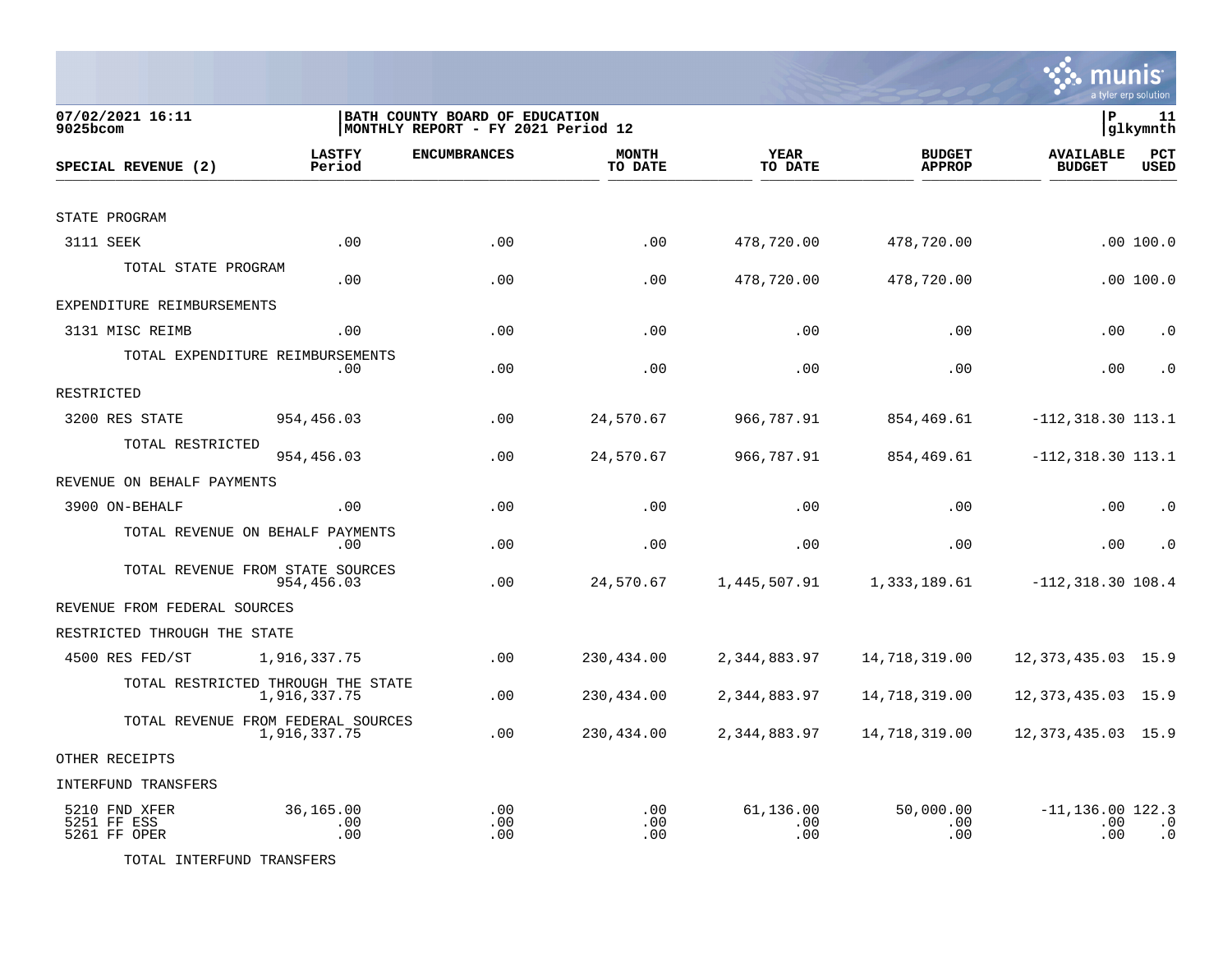

| 07/02/2021 16:11<br>9025bcom |                         | BATH COUNTY BOARD OF EDUCATION<br> MONTHLY REPORT - FY 2021 Period 12 |                         |                 |                                |                                                         |  |  |
|------------------------------|-------------------------|-----------------------------------------------------------------------|-------------------------|-----------------|--------------------------------|---------------------------------------------------------|--|--|
| SPECIAL REVENUE (2)          | <b>LASTFY</b><br>Period | <b>ENCUMBRANCES</b>                                                   | <b>MONTH</b><br>TO DATE | YEAR<br>TO DATE | <b>BUDGET</b><br><b>APPROP</b> | PCT<br><b>AVAILABLE</b><br><b>USED</b><br><b>BUDGET</b> |  |  |
|                              | .00                     | .00                                                                   | .00                     | 61,136.00       | 50,000.00                      | $-11, 136.00$ 122.3                                     |  |  |
| TOTAL OTHER RECEIPTS         | 36,165.00               | .00                                                                   | .00                     | 61,136.00       | 50,000.00                      | $-11, 136.00$ 122.3                                     |  |  |
| TOTAL RECEIPTS               | 3, 261, 365. 25         | .00                                                                   | 301,529.84              | 4, 233, 493. 37 | 16, 338, 383. 34               | 12,104,889.97<br>25.9                                   |  |  |
| TOTAL REVENUE                | 3, 261, 365. 25         | .00                                                                   | 301,529.84              | 4, 233, 493. 37 | 16, 338, 383. 34               | 12,104,889.97<br>25.9                                   |  |  |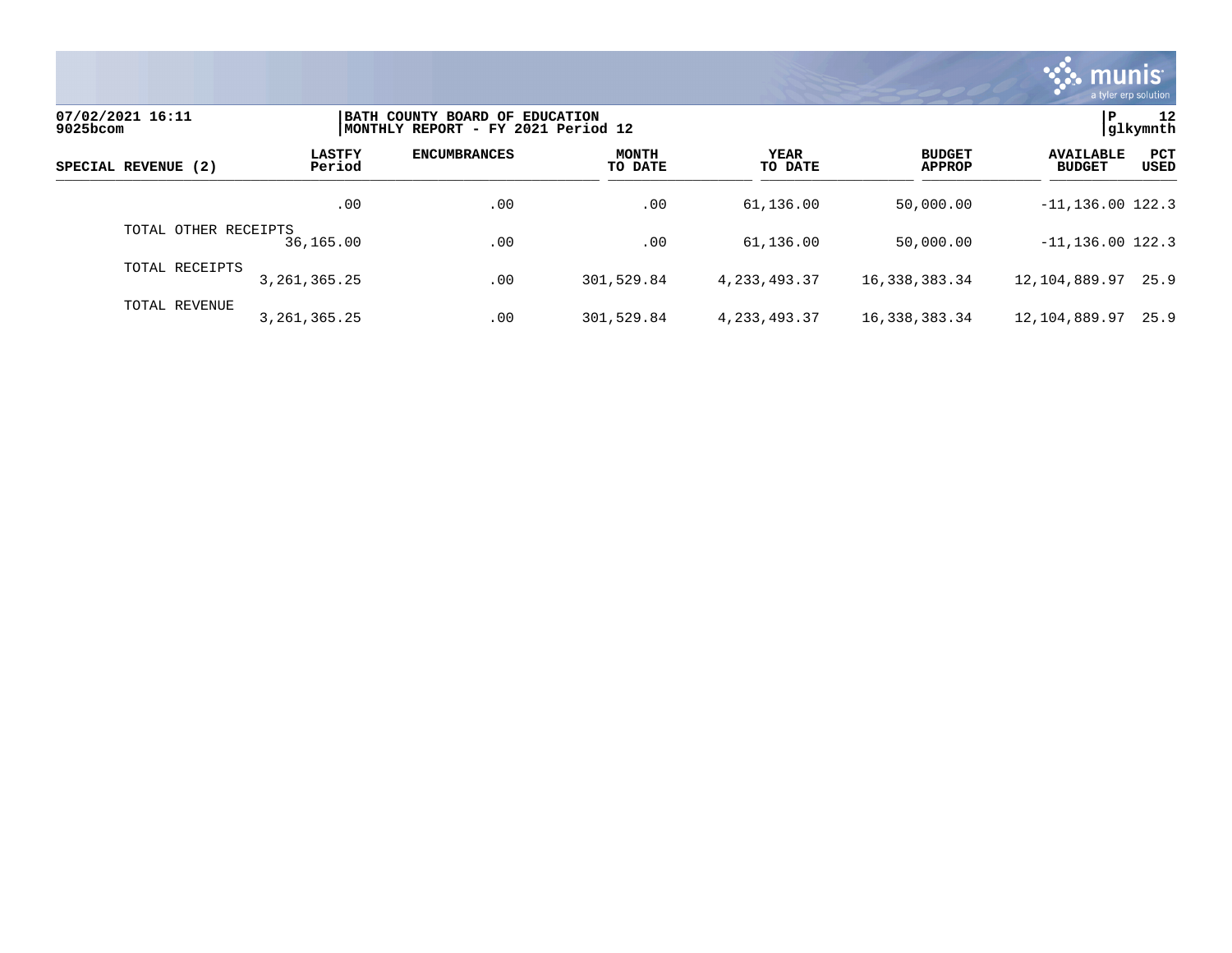

| 07/02/2021 16:11<br>9025bcom                                                 |                                                                                                                       | BATH COUNTY BOARD OF EDUCATION<br>MONTHLY REPORT - FY 2021 Period 12 |                                                                                                        |                                                                                                                       |                                                                                                                                   | lР                                                                                                                             | 13<br>glkymnth                                                                         |
|------------------------------------------------------------------------------|-----------------------------------------------------------------------------------------------------------------------|----------------------------------------------------------------------|--------------------------------------------------------------------------------------------------------|-----------------------------------------------------------------------------------------------------------------------|-----------------------------------------------------------------------------------------------------------------------------------|--------------------------------------------------------------------------------------------------------------------------------|----------------------------------------------------------------------------------------|
| SPECIAL REVENUE (2)                                                          | <b>LASTFY</b><br>Period                                                                                               | <b>ENCUMBRANCES</b>                                                  | <b>MONTH</b><br>TO DATE                                                                                | YEAR<br>TO DATE                                                                                                       | <b>BUDGET</b><br><b>APPROP</b>                                                                                                    | <b>AVAILABLE</b><br><b>BUDGET</b>                                                                                              | $_{\rm PCT}$<br><b>USED</b>                                                            |
| EXPENDITURES                                                                 |                                                                                                                       |                                                                      |                                                                                                        |                                                                                                                       |                                                                                                                                   |                                                                                                                                |                                                                                        |
| 1000 INSTRUCTION                                                             |                                                                                                                       |                                                                      |                                                                                                        |                                                                                                                       |                                                                                                                                   |                                                                                                                                |                                                                                        |
| 0100<br>0200<br>0300<br>0400<br>0500<br>0600<br>0700<br>0800<br>0840<br>0900 | 1,244,813.59<br>317, 127.47<br>11,593.31<br>2,555.64<br>8,437.63<br>160,107.85<br>99,424.94<br>4,349.41<br>.00<br>.00 | .00<br>.00<br>.00<br>.00<br>.00<br>.00<br>.00<br>.00<br>.00<br>.00   | 449,052.20<br>89,769.94<br>675.00<br>425.94<br>.00<br>57, 512.57<br>133,617.00<br>745.00<br>.00<br>.00 | 2,024,205.27<br>417,934.68<br>15,089.40<br>2,555.64<br>3,297.98<br>506,750.86<br>198,640.88<br>3,480.46<br>.00<br>.00 | 5, 122, 245. 12<br>898,703.91<br>21,775.00<br>23,500.00<br>26,569.00<br>761,994.93<br>862,706.91<br>20, 300.00<br>5,921.86<br>.00 | 3,098,039.85<br>480,769.23<br>6,685.60<br>20,944.36<br>23, 271.02<br>255, 244.07<br>664,066.03<br>16,819.54<br>5,921.86<br>.00 | 39.5<br>46.5<br>69.3<br>10.9<br>12.4<br>66.5<br>23.0<br>17.2<br>$\cdot$ 0<br>$\cdot$ 0 |
| TOTAL 1000                                                                   | INSTRUCTION<br>1,848,409.84                                                                                           | .00                                                                  | 731,797.65                                                                                             | 3, 171, 955. 17                                                                                                       | 7, 743, 716.73                                                                                                                    | 4,571,761.56 41.0                                                                                                              |                                                                                        |
| STUDENT SUPPORT SERVICES<br>2100                                             |                                                                                                                       |                                                                      |                                                                                                        |                                                                                                                       |                                                                                                                                   |                                                                                                                                |                                                                                        |
| 0100<br>0200<br>0300<br>0400<br>0500<br>0600<br>0700<br>0800<br>0840         | 163,490.90<br>62,736.65<br>.00<br>.00<br>17,664.32<br>730.31<br>.00<br>3,271.23<br>.00                                | .00<br>.00<br>.00<br>.00<br>.00<br>.00<br>.00<br>.00<br>.00          | 33, 348. 25<br>7,271.93<br>.00<br>.00<br>142.35<br>.00<br>.00<br>.00<br>.00                            | 192,493.96<br>59,387.30<br>.00<br>.00<br>3,870.23<br>2,838.28<br>.00<br>35.00<br>.00                                  | 383,409.80<br>147, 112.64<br>.00<br>.00<br>7,230.74<br>50,494.96<br>.00<br>250.00<br>.00                                          | 190,915.84<br>87,725.34<br>.00<br>.00<br>3,360.51<br>47,656.68<br>.00<br>215.00 14.0<br>.00                                    | 50.2<br>40.4<br>$\cdot$ 0<br>$\cdot$ 0<br>53.5<br>5.6<br>$\cdot$ 0<br>$\overline{0}$   |
| TOTAL 2100                                                                   | STUDENT SUPPORT SERVICES<br>247,893.41                                                                                | .00                                                                  | 40,762.53                                                                                              | 258,624.77                                                                                                            | 588,498.14                                                                                                                        | 329,873.37 44.0                                                                                                                |                                                                                        |
| 2200                                                                         | INSTRUCTIONAL STAFF SUPP SERV                                                                                         |                                                                      |                                                                                                        |                                                                                                                       |                                                                                                                                   |                                                                                                                                |                                                                                        |
| 0100<br>0200<br>0300<br>0400<br>0500<br>0600<br>0700<br>0800                 | 404,984.54<br>123,992.58<br>57,206.71<br>.00<br>18,278.15<br>44, 445.03<br>15, 298.47<br>.00                          | .00<br>.00<br>.00<br>.00<br>.00<br>2,788.93<br>.00<br>.00            | 36,419.02<br>9,371.52<br>2,920.00<br>.00<br>254.28<br>12,678.99<br>.00<br>.00                          | 388,462.21<br>122, 275.97<br>34,290.70<br>$\overline{00}$<br>1,795.60<br>36,918.54<br>30,984.97<br>.00                | 381,796.99<br>119,302.00<br>51,623.14<br>.00<br>18,195.50<br>14,936.54<br>21,150.00<br>1,500.00                                   | $-6,665.22$ 101.8<br>$-2,973.97$ 102.5<br>17,332.44<br>.00<br>16,399.90<br>$-24,770.93$ 265.8<br>$-9,834.97$ 146.5<br>1,500.00 | 66.4<br>$\cdot$ 0<br>9.9<br>$\cdot$ 0                                                  |
| TOTAL 2200                                                                   | INSTRUCTIONAL STAFF SUPP SERV<br>664,205.48                                                                           | 2,788.93                                                             | 61,643.81                                                                                              | 614,727.99                                                                                                            | 608,504.17                                                                                                                        | $-9,012.75$ 101.5                                                                                                              |                                                                                        |
| 2300 DISTRICT ADMIN SUPPORT                                                  |                                                                                                                       |                                                                      |                                                                                                        |                                                                                                                       |                                                                                                                                   |                                                                                                                                |                                                                                        |
| 0100<br>0200<br>0300<br>0400                                                 | .00<br>.00<br>80.00<br>.00                                                                                            | .00<br>.00<br>.00<br>.00                                             | .00<br>.00<br>.00<br>.00                                                                               | .00<br>.00<br>.00<br>.00                                                                                              | .00<br>.00<br>.00<br>.00                                                                                                          | .00<br>.00<br>.00<br>.00                                                                                                       | $\cdot$ 0<br>$\cdot$ 0<br>$\cdot$ 0<br>$\cdot$ 0                                       |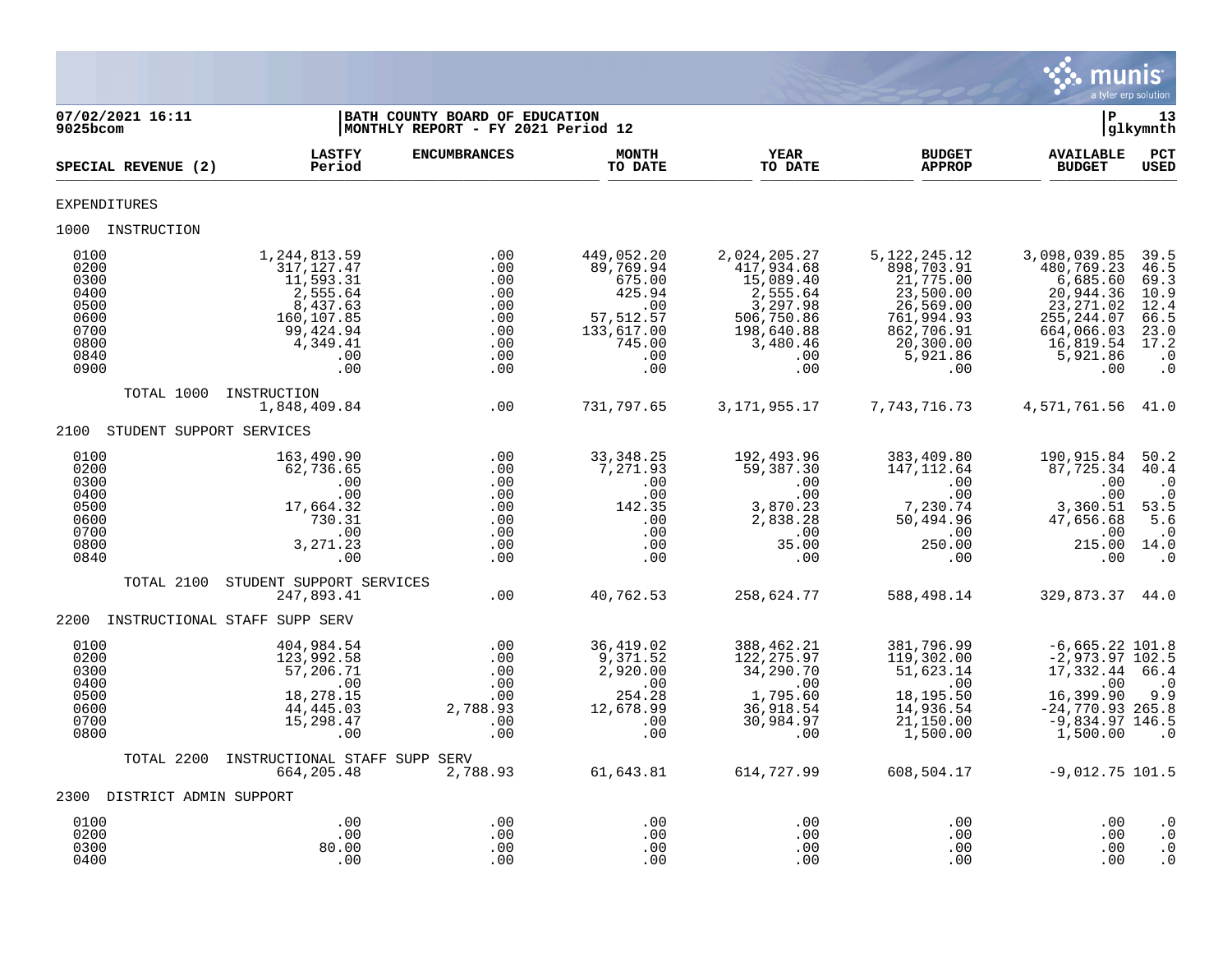

**07/02/2021 16:11 |BATH COUNTY BOARD OF EDUCATION |P 14**  $MONTHLY$  REPORT - FY 2021 Period 12 **LASTFY ENCUMBRANCES MONTH YEAR BUDGET AVAILABLE PCT** SPECIAL REVENUE (2) \_\_\_\_\_\_\_\_\_\_\_\_\_\_\_\_\_\_\_\_\_\_\_\_\_\_\_\_\_\_\_\_\_\_\_\_\_\_\_\_\_\_\_\_\_\_\_\_\_\_\_\_\_\_\_\_\_\_\_\_\_\_\_\_ \_\_\_\_\_\_\_\_\_\_\_\_\_\_\_\_\_ \_\_\_\_\_\_\_\_\_\_\_\_\_\_\_\_\_\_ \_\_\_\_\_\_\_\_\_\_\_\_\_\_ \_\_\_\_\_\_\_\_\_\_\_\_\_\_\_ 0500 .00 .00 .00 .00 .00 .00 .0 0600 2,379.55 .00 .00 38.00 .00 -38.00 .0 0700 .00 .00 .00 .00 .00 .00 .0 0800 .00 .00 .00 .00 .00 .00 .0 TOTAL 2300 DISTRICT ADMIN SUPPORT 2,459.55 .00 .00 38.00 .00 -38.00 .0 2400 SCHOOL ADMIN SUPPORT 0100 .00 .00 .00 .00 .00 .00 .0 0200 .00 .00 .00 .00 .00 .00 .0 0300 .00 .00 .00 .00 .00 .00 .0 0600 .00 .00 .00 .00 .00 .00 .0 0700 .00 .00 .00 .00 .00 .00 .0 0800 .00 .00 .00 .00 .00 .00 .0 TOTAL 2400 SCHOOL ADMIN SUPPORT .00 .00 .00 .00 .00 .00 .0 2500 BUSINESS SUPPORT SERVICES 0100 .00 .00 .00 .00 .00 .00 .0 0200 .00 .00 .00 .00 .00 .00 .0 0300 .00 .00 .00 .00 .00 .00 .0 0400 .00 .00 .00 .00 .00 .00 .0 0500 .00 .00 .00 .00 .00 .00 .0 0600 .00 .00 .00 .00 .00 .00 .0 0700 .00 .00 .00 .00 .00 .00 .0 TOTAL 2500 BUSINESS SUPPORT SERVICES .00 .00 .00 .00 .00 .00 .0 2600 PLANT OPERATIONS AND MAINTENANCE 0100 11,145.60 .00 937.60 11,204.32 11,251.29 46.97 99.6 0200 3,481.01 .00 291.92 3,487.76 4,628.06 1,140.30 75.4 0300 6,362.18 .00 6,981.00 71,668.04 .00 -71,668.04 .0 0400 2,561.59 .00 300.72 14,156.50 6,784,706.00 6,770,549.50 .2 0500 1,546.23 .00 132.24 1,441.39 2,500.00 1,058.61 57.7 0600 11,921.24 .00 0600 3,032.44 101,217.01 65,000.00 -36,217.01<br>124,092.42 58,418.00 -73,674.42 226.1 .00 82,700.32 124,092.42 58,418.00 -73,674.42 226.1 0700 .00 8,000.00 82,700.32 124,092.42 58,418.00 -73,674.42 226.1 TOTAL 2600 PLANT OPERATIONS AND MAINTENANCE 37,017.85 8,000.00 94,376.24 327,267.44 6,926,503.35 6,591,235.91 4.8 2700 STUDENT TRANSPORTATION 0100 23,933.12 .00 10,383.21 29,990.81 9,600.00 -20,390.81 312.4 0200 6,455.12 .00 4,424.56 10,741.87 3,006.00 -7,735.87 357.4 0300 .00 .00 .00 .00 .00 .00 .0 0600 737.65 .00 .00 .00 .00 .00 .0

0700 .00 .00 23,932.75 23,932.75 153,089.75 129,157.00 15.6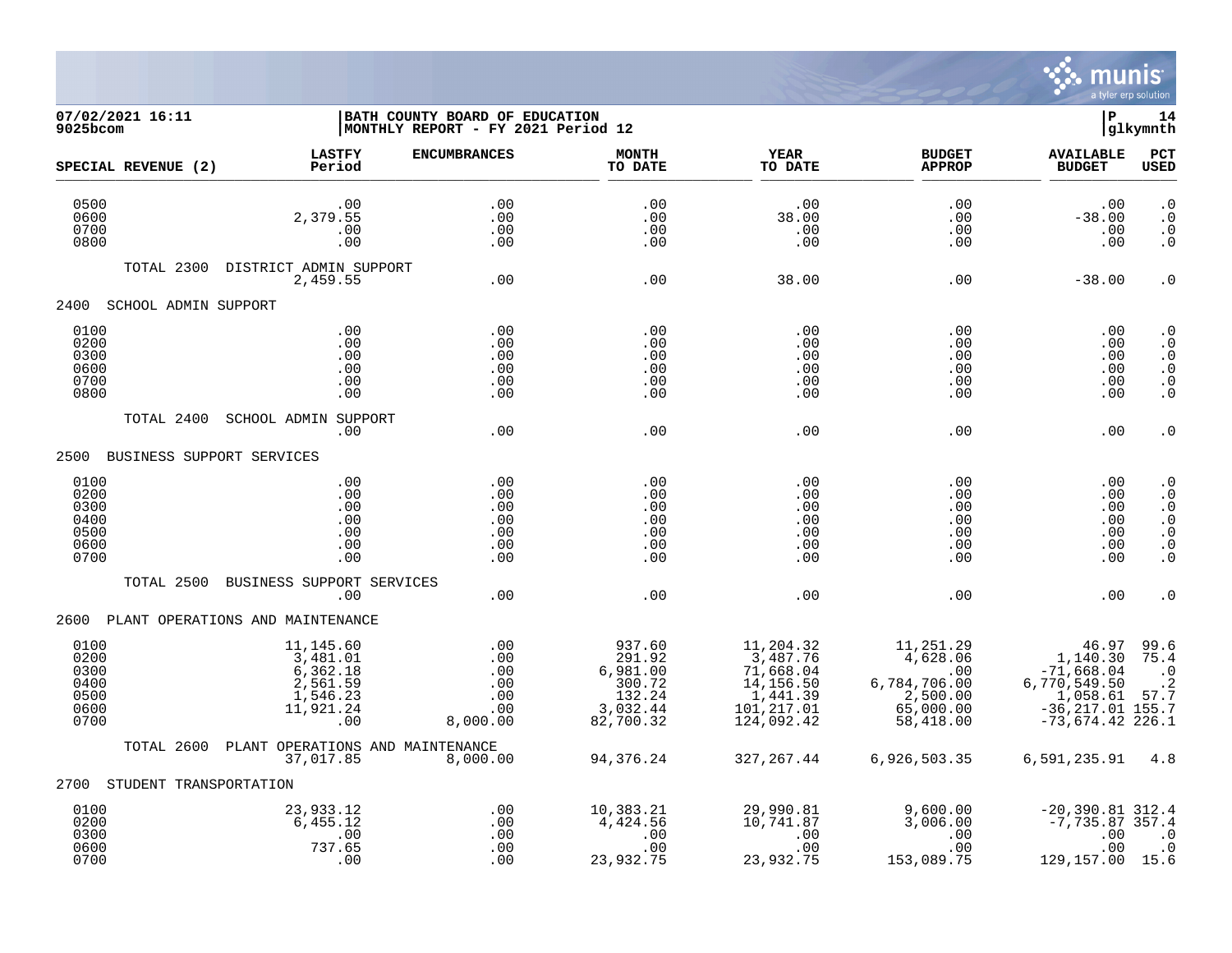

| 07/02/2021 16:11<br>$9025$ bcom                                      |                                                                                                   | BATH COUNTY BOARD OF EDUCATION<br>MONTHLY REPORT - FY 2021 Period 12 |                                                                                            |                                                                                                  |                                                                                               | lР                                                                                                                                       | 15<br> glkymnth                                          |
|----------------------------------------------------------------------|---------------------------------------------------------------------------------------------------|----------------------------------------------------------------------|--------------------------------------------------------------------------------------------|--------------------------------------------------------------------------------------------------|-----------------------------------------------------------------------------------------------|------------------------------------------------------------------------------------------------------------------------------------------|----------------------------------------------------------|
| SPECIAL REVENUE (2)                                                  | <b>LASTFY</b><br>Period                                                                           | <b>ENCUMBRANCES</b>                                                  | <b>MONTH</b><br>TO DATE                                                                    | <b>YEAR</b><br>TO DATE                                                                           | <b>BUDGET</b><br><b>APPROP</b>                                                                | <b>AVAILABLE</b><br><b>BUDGET</b>                                                                                                        | PCT<br><b>USED</b>                                       |
| 0800                                                                 | .00                                                                                               | $.00$                                                                | .00                                                                                        | .00                                                                                              | .00                                                                                           | .00                                                                                                                                      | $\overline{\phantom{0}}$ .                               |
| TOTAL 2700                                                           | STUDENT TRANSPORTATION<br>31, 125.89                                                              | .00                                                                  | 38,740.52                                                                                  | 64,665.43                                                                                        | 165,695.75                                                                                    | 101,030.32                                                                                                                               | 39.0                                                     |
| FOOD SERVICE OPERATION<br>3100                                       |                                                                                                   |                                                                      |                                                                                            |                                                                                                  |                                                                                               |                                                                                                                                          |                                                          |
| 0100<br>0200<br>0500<br>0600<br>0700<br>0800                         | .00<br>.00<br>.00<br>1,775.98<br>5,719.13<br>.00                                                  | .00<br>.00<br>.00<br>.00<br>.00<br>.00                               | 9,230.00<br>2,913.31<br>.00<br>408.86<br>18,372.81<br>.00                                  | 9,230.00<br>2,913.31<br>.00<br>3,384.69<br>18,362.81<br>.00                                      | .00<br>.00<br>.00<br>3,000.00<br>30,034.00<br>.00                                             | $-9,230.00$<br>$-2,913.31$<br>.00<br>$-384.69$ 112.8<br>11,671.19<br>.00                                                                 | $\cdot$ 0<br>$\cdot$ 0<br>$\cdot$ 0<br>61.1<br>$\cdot$ 0 |
| TOTAL 3100                                                           | FOOD SERVICE OPERATION<br>7,495.11                                                                | .00                                                                  | 30,924.98                                                                                  | 33,890.81                                                                                        | 33,034.00                                                                                     | $-856.81$ 102.6                                                                                                                          |                                                          |
| DAY CARE OPERATIONS<br>3200                                          |                                                                                                   |                                                                      |                                                                                            |                                                                                                  |                                                                                               |                                                                                                                                          |                                                          |
| 0100<br>0500<br>0600                                                 | .00<br>.00<br>.00                                                                                 | .00<br>.00<br>.00                                                    | .00<br>.00<br>.00                                                                          | .00<br>.00<br>.00                                                                                | .00<br>.00<br>.00                                                                             | .00<br>.00<br>.00                                                                                                                        | $\cdot$ 0<br>$\boldsymbol{\cdot}$ 0<br>$\cdot$ 0         |
| TOTAL 3200                                                           | DAY CARE OPERATIONS<br>.00                                                                        | .00                                                                  | .00                                                                                        | .00                                                                                              | .00                                                                                           | .00                                                                                                                                      | $\cdot$ 0                                                |
| 3300<br>COMMUNITY SERVICES                                           |                                                                                                   |                                                                      |                                                                                            |                                                                                                  |                                                                                               |                                                                                                                                          |                                                          |
| 0100<br>0200<br>0300<br>0400<br>0500<br>0600<br>0700<br>0800<br>0900 | 228,080.82<br>21,981.91<br>480.00<br>675.71<br>2,550.79<br>44,324.01<br>1,694.82<br>760.15<br>.00 | .00<br>.00<br>.00<br>.00<br>.00<br>428.77<br>.00<br>.00<br>.00       | 20,309.67<br>2,198.73<br>.00<br>111.76<br>2,144.22<br>16,070.79<br>149.75<br>871.00<br>.00 | 223,405.66<br>20,039.15<br>198.00<br>670.56<br>2, 243.22<br>66,714.97<br>563.87<br>991.00<br>.00 | 229,615.22<br>19, 113.69<br>498.00<br>450.00<br>1,557.50<br>17,660.79<br>.00<br>100.00<br>.00 | 6,209.56<br>$-925.46$ 104.8<br>300.00<br>$-220.56$ 149.0<br>$-685.72$ 144.0<br>$-49,482.95$ 380.2<br>$-563.87$<br>$-891.00$ 991.0<br>.00 | 97.3<br>39.8<br>$\cdot$ 0<br>$\cdot$ 0                   |
| TOTAL 3300                                                           | COMMUNITY SERVICES<br>300,548.21                                                                  | 428.77                                                               | 41,855.92                                                                                  | 314,826.43                                                                                       | 268,995.20                                                                                    | $-46, 260.00$ 117.2                                                                                                                      |                                                          |
| DEBT SERVICE<br>5100                                                 |                                                                                                   |                                                                      |                                                                                            |                                                                                                  |                                                                                               |                                                                                                                                          |                                                          |
| 0800                                                                 | .00                                                                                               | .00                                                                  | .00                                                                                        | .00                                                                                              | .00                                                                                           | .00                                                                                                                                      | . 0                                                      |
| TOTAL 5100                                                           | DEBT SERVICE<br>.00                                                                               | .00                                                                  | .00                                                                                        | .00                                                                                              | .00                                                                                           | .00                                                                                                                                      | . 0                                                      |
| 5200<br>FUND TRANSFERS                                               |                                                                                                   |                                                                      |                                                                                            |                                                                                                  |                                                                                               |                                                                                                                                          |                                                          |
| 0900                                                                 | 1,962.76                                                                                          | .00                                                                  | 5,440.12                                                                                   | 5,440.12                                                                                         | 3,436.00                                                                                      | $-2,004.12$ 158.3                                                                                                                        |                                                          |
| TOTAL 5200                                                           | FUND TRANSFERS                                                                                    |                                                                      |                                                                                            |                                                                                                  |                                                                                               |                                                                                                                                          |                                                          |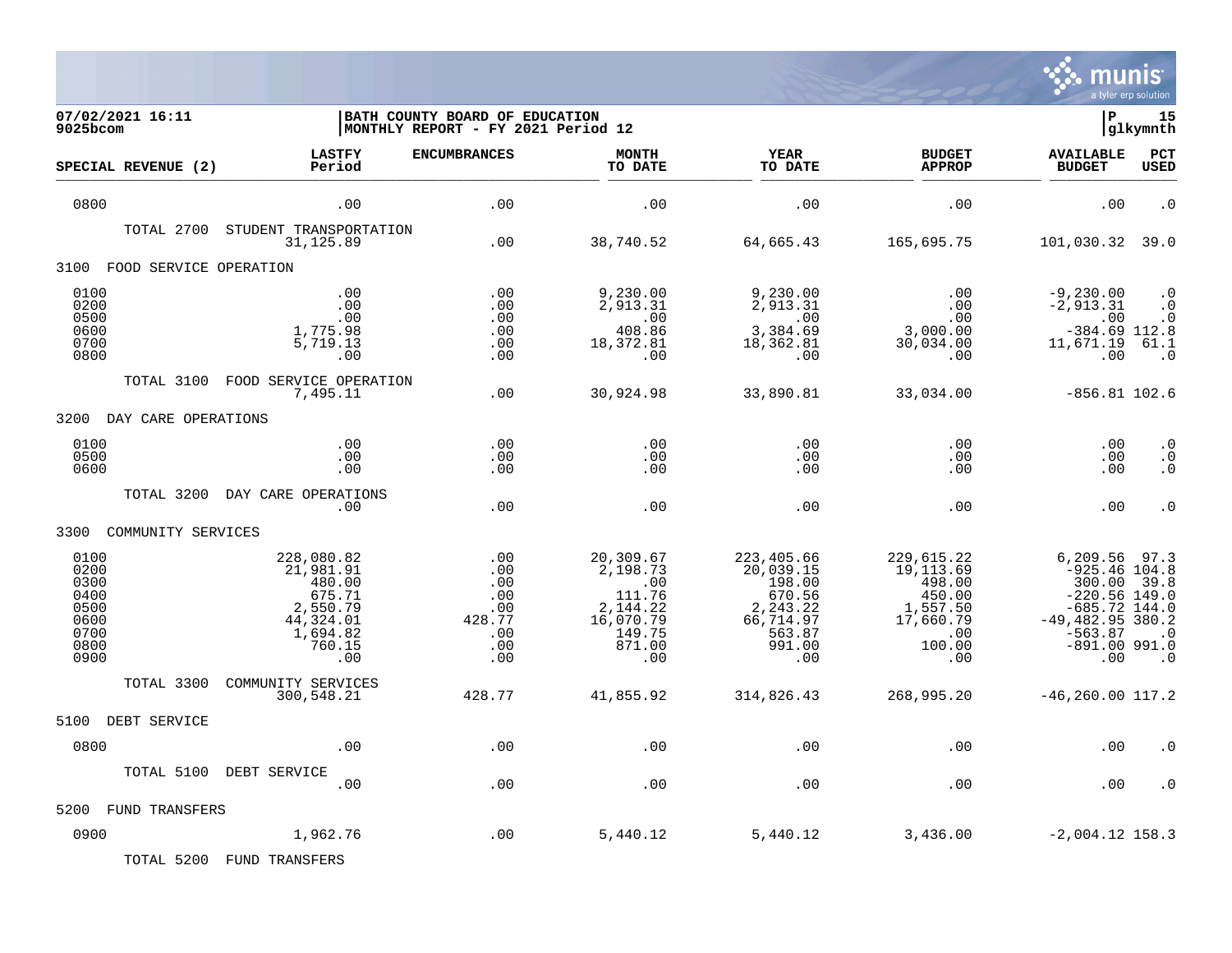

| 07/02/2021 16:11<br>$9025$ bcom |                         | BATH COUNTY BOARD OF EDUCATION<br> MONTHLY REPORT - FY 2021 Period 12 |                         |                 |                                | glkymnth                          | 16          |
|---------------------------------|-------------------------|-----------------------------------------------------------------------|-------------------------|-----------------|--------------------------------|-----------------------------------|-------------|
| SPECIAL REVENUE (2)             | <b>LASTFY</b><br>Period | <b>ENCUMBRANCES</b>                                                   | <b>MONTH</b><br>TO DATE | YEAR<br>TO DATE | <b>BUDGET</b><br><b>APPROP</b> | <b>AVAILABLE</b><br><b>BUDGET</b> | PCT<br>USED |
|                                 | 1,962.76                | .00                                                                   | 5,440.12                | 5,440.12        | 3,436.00                       | $-2,004.12$ 158.3                 |             |
| TOTAL EXPENDITURES              | 3, 141, 118. 10         | 11,217.70                                                             | 1,045,541.77            | 4,791,436.16    | 16,338,383.34                  | 11,535,729.48 29.4                |             |
| TOTAL FOR SPECIAL REVENUE       | (2)<br>120,247.15       | $-11, 217, 70$                                                        | $-744.011.93$           | $-557, 942.79$  | .00                            | 569,160.49                        | $\cdot$ 0   |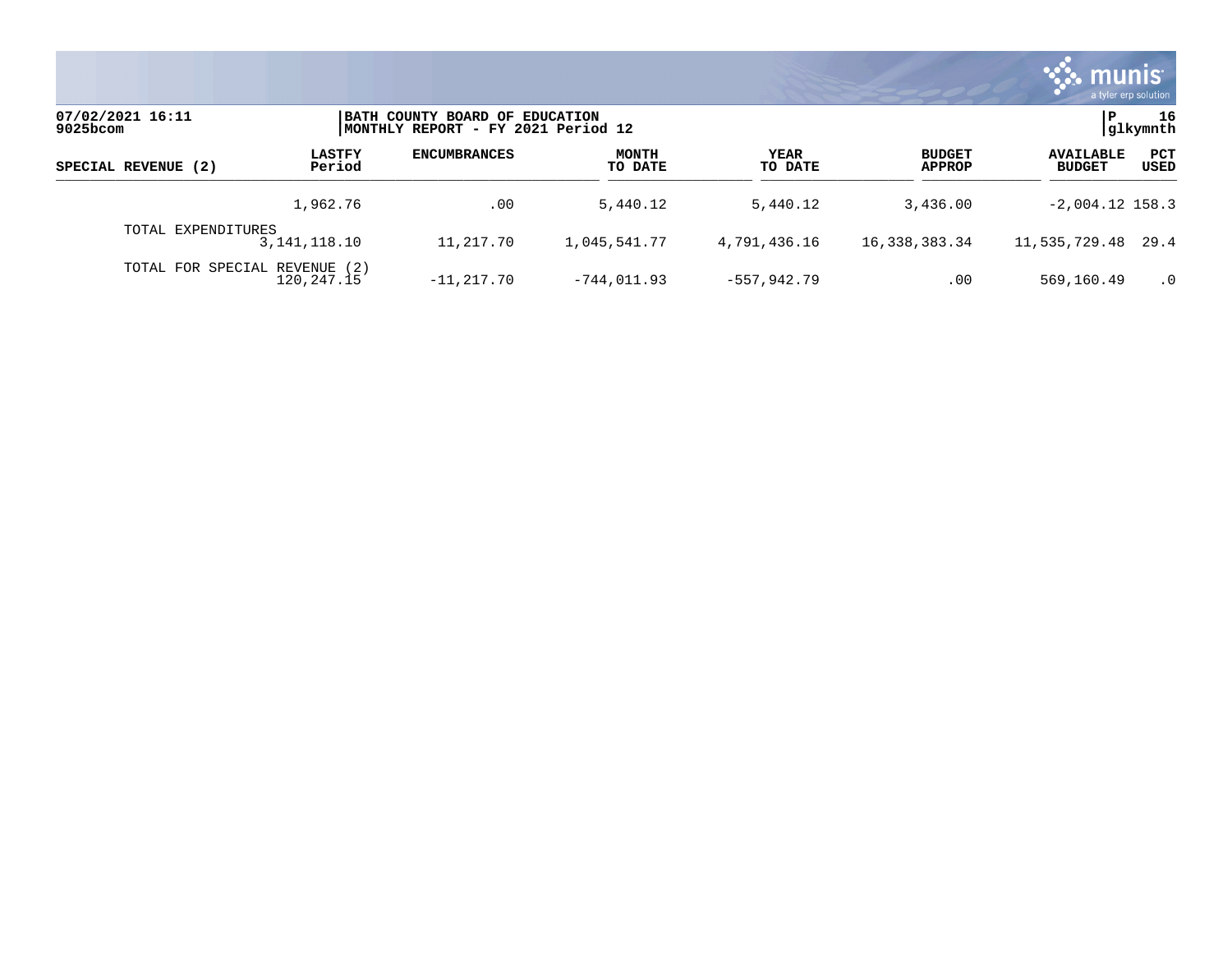|                                                |                                                     |                                                                              |                         |                        |                                | <u>ः munis</u><br>a tyler erp solution |                               |
|------------------------------------------------|-----------------------------------------------------|------------------------------------------------------------------------------|-------------------------|------------------------|--------------------------------|----------------------------------------|-------------------------------|
| 07/02/2021 16:11<br>9025bcom                   |                                                     | <b>BATH COUNTY BOARD OF EDUCATION</b><br> MONTHLY REPORT - FY 2021 Period 12 |                         |                        |                                | l P                                    | 17<br> glkymnth               |
| DISTRICT ACTIVITY FD (ANNUAL) Period           | <b>LASTFY</b>                                       | <b>ENCUMBRANCES</b>                                                          | <b>MONTH</b><br>TO DATE | YEAR<br>TO DATE        | <b>BUDGET</b><br><b>APPROP</b> | <b>AVAILABLE</b><br><b>BUDGET</b>      | $_{\rm PCT}$<br><b>USED</b>   |
| <b>REVENUES</b>                                |                                                     |                                                                              |                         |                        |                                |                                        |                               |
| 0999 BEGINNING BALANCE                         |                                                     |                                                                              |                         |                        |                                |                                        |                               |
| TOTAL 0999 BEGINNING BALANCE                   | 94,621.51                                           | .00                                                                          | .00                     | 96,410.11              | 96,410.11                      |                                        | .00 100.0                     |
| RECEIPTS                                       |                                                     |                                                                              |                         |                        |                                |                                        |                               |
| REVENUE FROM LOCAL SOURCES                     |                                                     |                                                                              |                         |                        |                                |                                        |                               |
| STUDENT ACTIVITIES                             |                                                     |                                                                              |                         |                        |                                |                                        |                               |
| 1740 FEES<br>1750 DONATIONS<br>1790 OTHER STUD | 3,965.00<br>.00<br>58,991.33                        | .00<br>.00<br>.00                                                            | .00<br>.00<br>.00       | .00<br>.00<br>1,751.63 | 5,721.14<br>.00<br>45,815.74   | 5,721.14<br>.00<br>44,064.11           | $\cdot$ 0<br>$\cdot$ 0<br>3.8 |
| TOTAL STUDENT ACTIVITIES                       | 62,956.33                                           | .00                                                                          | .00                     | 1,751.63               | 51,536.88                      | 49,785.25                              | 3.4                           |
| OTHER REVENUE FROM LOCAL SOURCES               |                                                     |                                                                              |                         |                        |                                |                                        |                               |
| 1920 CONTRIBUTE<br>1990 MISC REV               | 22,190.00<br>13,095.40                              | .00<br>.00                                                                   | 100.00<br>.00           | 10,950.00<br>.00       | 20,175.00<br>15,010.00         | 9,225.00<br>15,010.00                  | 54.3<br>$\cdot$ 0             |
|                                                | TOTAL OTHER REVENUE FROM LOCAL SOURCES<br>35,285.40 | .00                                                                          | 100.00                  | 10,950.00              | 35,185.00                      | 24,235.00                              | 31.1                          |
| TOTAL REVENUE FROM LOCAL SOURCES               | 98,241.73                                           | .00                                                                          | 100.00                  | 12,701.63              | 86,721.88                      | 74,020.25 14.7                         |                               |
| REVENUE FROM FEDERAL SOURCES                   |                                                     |                                                                              |                         |                        |                                |                                        |                               |
| FEDERAL REIMBURSEMENT                          |                                                     |                                                                              |                         |                        |                                |                                        |                               |
| 4810 MED REIMB                                 | .00                                                 | .00                                                                          | .00                     | .00                    | .00                            | .00                                    | $\cdot$ 0                     |
| TOTAL FEDERAL REIMBURSEMENT                    | .00                                                 | .00                                                                          | .00                     | .00                    | .00                            | .00                                    | $\cdot$ 0                     |
| TOTAL REVENUE FROM FEDERAL SOURCES             | .00                                                 | .00                                                                          | .00                     | .00                    | .00                            | .00                                    | $\cdot$ 0                     |
| OTHER RECEIPTS                                 |                                                     |                                                                              |                         |                        |                                |                                        |                               |
| INTERFUND TRANSFERS                            |                                                     |                                                                              |                         |                        |                                |                                        |                               |
| 5210 FND XFER                                  | .00                                                 | .00                                                                          | 13,523.00               | 20,604.60              | .00                            | $-20,604.60$                           | . 0                           |
| TOTAL INTERFUND TRANSFERS                      | .00                                                 | .00                                                                          | 13,523.00               | 20,604.60              | .00                            | $-20,604.60$                           | $\cdot$ 0                     |

and the contract of the contract of the contract of the contract of the contract of the contract of the contract of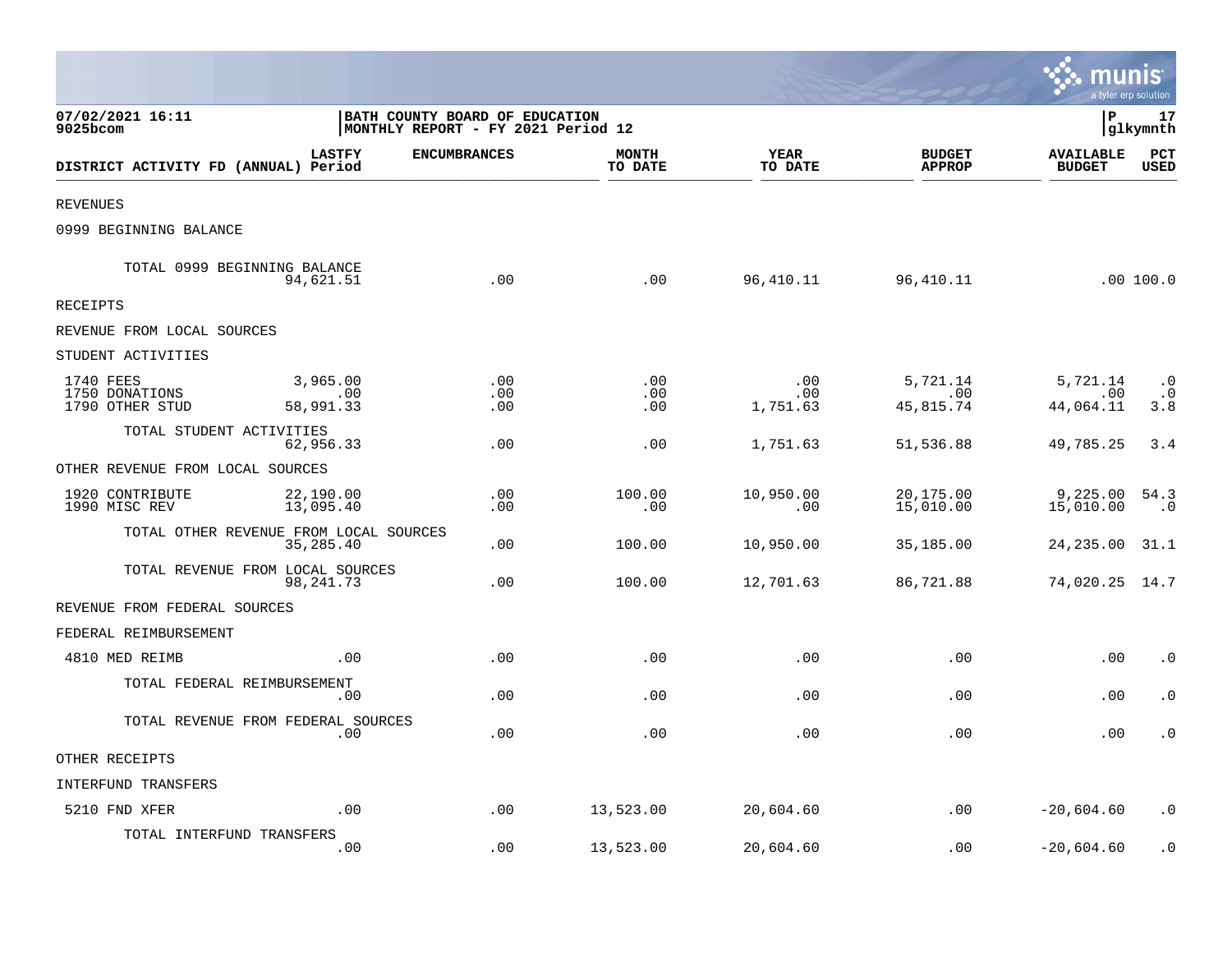

| 07/02/2021 16:11<br>$9025$ bcom      |               | BATH COUNTY BOARD OF EDUCATION<br> MONTHLY REPORT - FY 2021 Period 12 |                         |                        |                                |                                   |                    |
|--------------------------------------|---------------|-----------------------------------------------------------------------|-------------------------|------------------------|--------------------------------|-----------------------------------|--------------------|
| DISTRICT ACTIVITY FD (ANNUAL) Period | <b>LASTFY</b> | <b>ENCUMBRANCES</b>                                                   | <b>MONTH</b><br>TO DATE | <b>YEAR</b><br>TO DATE | <b>BUDGET</b><br><b>APPROP</b> | <b>AVAILABLE</b><br><b>BUDGET</b> | <b>PCT</b><br>USED |
| TOTAL OTHER RECEIPTS                 | .00           | .00                                                                   | 13,523.00               | 20,604.60              | .00                            | $-20.604.60$                      | $\cdot$ 0          |
| TOTAL RECEIPTS                       | 98,241.73     | .00                                                                   | 13,623.00               | 33,306.23              | 86,721.88                      | 53, 415.65 38.4                   |                    |
| TOTAL REVENUE                        | 192,863.24    | .00                                                                   | 13,623.00               | 129,716.34             | 183, 131.99                    | 53,415.65                         | 70.8               |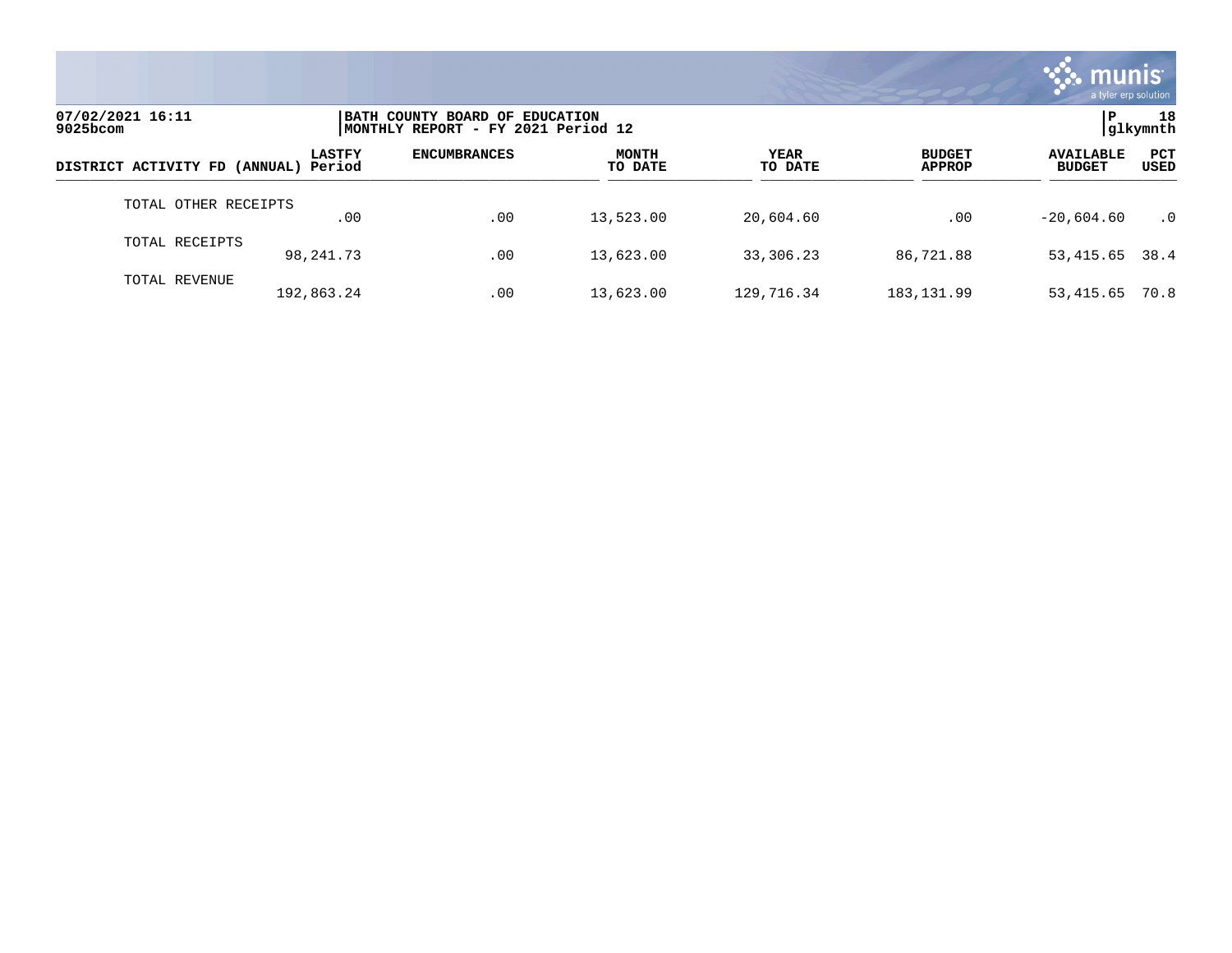

| 07/02/2021 16:11<br>9025bcom                                                                                                                              | BATH COUNTY BOARD OF EDUCATION<br>MONTHLY REPORT - FY 2021 Period 12 |                                                                   |                                                                            |                                                                                          | lР                                                                                                | 19<br> glkymnth                                                                             |
|-----------------------------------------------------------------------------------------------------------------------------------------------------------|----------------------------------------------------------------------|-------------------------------------------------------------------|----------------------------------------------------------------------------|------------------------------------------------------------------------------------------|---------------------------------------------------------------------------------------------------|---------------------------------------------------------------------------------------------|
| <b>LASTFY</b><br>DISTRICT ACTIVITY FD (ANNUAL) Period                                                                                                     | <b>ENCUMBRANCES</b>                                                  | <b>MONTH</b><br>TO DATE                                           | YEAR<br>TO DATE                                                            | <b>BUDGET</b><br><b>APPROP</b>                                                           | <b>AVAILABLE</b><br><b>BUDGET</b>                                                                 | PCT<br><b>USED</b>                                                                          |
| EXPENDITURES                                                                                                                                              |                                                                      |                                                                   |                                                                            |                                                                                          |                                                                                                   |                                                                                             |
| 1000 INSTRUCTION                                                                                                                                          |                                                                      |                                                                   |                                                                            |                                                                                          |                                                                                                   |                                                                                             |
| 0100<br>2,955.51<br>0200<br>744.46<br>0300<br>2,655.00<br>0400<br>480.00<br>0500<br>8,810.68<br>0600<br>66,019.94<br>0700<br>3,800.93<br>0800<br>3,617.23 | .00<br>.00<br>.00<br>.00<br>.00<br>.00<br>.00<br>.00                 | .00<br>.00<br>.00<br>.00<br>1,168.69<br>1,244.96<br>.00<br>250.00 | .00<br>.00<br>1,831.55<br>600.00<br>1,409.71<br>26,564.18<br>.00<br>250.00 | 4,643.51<br>868.00<br>980.00<br>992.07<br>4,991.81<br>140,239.66<br>7,611.14<br>8,069.53 | 4,643.51<br>868.00<br>$-851.55$ 186.9<br>392.07<br>3,582.10<br>113,675.48<br>7,611.14<br>7,819.53 | $\cdot$ 0<br>. 0<br>$\begin{array}{c} 60.5 \\ 28.2 \\ 18.9 \end{array}$<br>$\cdot$ 0<br>3.1 |
| TOTAL 1000<br>INSTRUCTION<br>89,083.75                                                                                                                    | .00                                                                  | 2,663.65                                                          | 30,655.44                                                                  | 168,395.72                                                                               | 137,740.28 18.2                                                                                   |                                                                                             |
| 2100<br>STUDENT SUPPORT SERVICES                                                                                                                          |                                                                      |                                                                   |                                                                            |                                                                                          |                                                                                                   |                                                                                             |
| 0600<br>701.10                                                                                                                                            | .00                                                                  | .00                                                               | 33.95                                                                      | 1,790.85                                                                                 | 1,756.90                                                                                          | 1.9                                                                                         |
| TOTAL 2100<br>STUDENT SUPPORT SERVICES<br>701.10                                                                                                          | .00                                                                  | .00                                                               | 33.95                                                                      | 1,790.85                                                                                 | 1,756.90                                                                                          | 1.9                                                                                         |
| INSTRUCTIONAL STAFF SUPP SERV<br>2200                                                                                                                     |                                                                      |                                                                   |                                                                            |                                                                                          |                                                                                                   |                                                                                             |
| 0600<br>5,388.72<br>0700<br>.00                                                                                                                           | .00<br>.00                                                           | .00<br>.00                                                        | 720.78<br>.00                                                              | 11,086.07<br>.00                                                                         | 10,365.29<br>.00                                                                                  | 6.5<br>$\cdot$ 0                                                                            |
| TOTAL 2200<br>INSTRUCTIONAL STAFF SUPP SERV<br>5,388.72                                                                                                   | .00                                                                  | .00                                                               | 720.78                                                                     | 11,086.07                                                                                | 10,365.29                                                                                         | 6.5                                                                                         |
| PLANT OPERATIONS AND MAINTENANCE<br>2600                                                                                                                  |                                                                      |                                                                   |                                                                            |                                                                                          |                                                                                                   |                                                                                             |
| 0600<br>.00                                                                                                                                               | .00                                                                  | .00                                                               | 102.28                                                                     | .00                                                                                      | $-102.28$                                                                                         | $\cdot$ 0                                                                                   |
| TOTAL 2600<br>.00                                                                                                                                         | PLANT OPERATIONS AND MAINTENANCE<br>.00                              | .00                                                               | 102.28                                                                     | .00                                                                                      | $-102.28$                                                                                         | $\cdot$ 0                                                                                   |
| 2700<br>STUDENT TRANSPORTATION                                                                                                                            |                                                                      |                                                                   |                                                                            |                                                                                          |                                                                                                   |                                                                                             |
| 0100<br>.00<br>0200<br>.00<br>0800<br>1,279.56                                                                                                            | .00<br>.00<br>.00                                                    | .00<br>$.00 \,$<br>.00                                            | .00<br>.00<br>.00                                                          | .00<br>$.00 \,$<br>1,859.35                                                              | .00<br>.00<br>1,859.35                                                                            | $\cdot$ 0<br>$\boldsymbol{\cdot}$ 0<br>$\cdot$ 0                                            |
| STUDENT TRANSPORTATION<br>TOTAL 2700<br>1,279.56                                                                                                          | .00                                                                  | .00                                                               | .00                                                                        | 1,859.35                                                                                 | 1,859.35                                                                                          | $\cdot$ 0                                                                                   |
| TOTAL EXPENDITURES<br>96,453.13                                                                                                                           | .00                                                                  | 2,663.65                                                          | 31,512.45                                                                  | 183, 131.99                                                                              | 151,619.54 17.2                                                                                   |                                                                                             |
| TOTAL FOR DISTRICT ACTIVITY FD (ANNUAL) (21)<br>96,410.11                                                                                                 | .00                                                                  | 10,959.35                                                         | 98,203.89                                                                  | .00                                                                                      | $-98, 203.89$                                                                                     | $\cdot$ 0                                                                                   |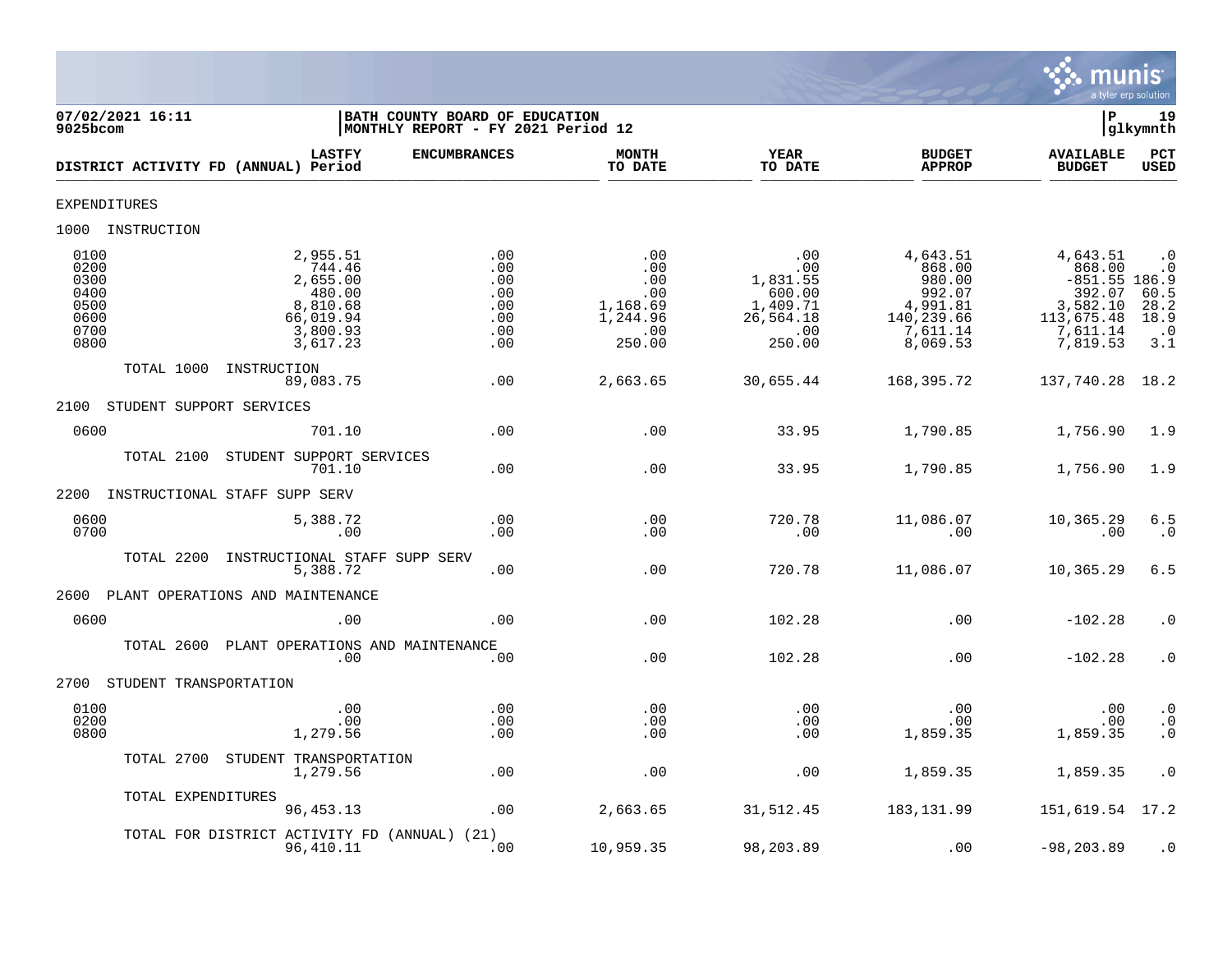|                                                              |                                                                      |                          |                          |                          |                                | munis<br>a tyler erp solution     |                                                  |
|--------------------------------------------------------------|----------------------------------------------------------------------|--------------------------|--------------------------|--------------------------|--------------------------------|-----------------------------------|--------------------------------------------------|
| 07/02/2021 16:11<br>9025bcom                                 | BATH COUNTY BOARD OF EDUCATION<br>MONTHLY REPORT - FY 2021 Period 12 |                          |                          |                          |                                | P                                 | 20<br>glkymnth                                   |
| SPEC REV - STUDENT ACTIVITY (2Period                         | <b>LASTFY</b>                                                        | <b>ENCUMBRANCES</b>      | <b>MONTH</b><br>TO DATE  | YEAR<br>TO DATE          | <b>BUDGET</b><br><b>APPROP</b> | <b>AVAILABLE</b><br><b>BUDGET</b> | PCT<br>USED                                      |
| <b>REVENUES</b>                                              |                                                                      |                          |                          |                          |                                |                                   |                                                  |
| RECEIPTS                                                     |                                                                      |                          |                          |                          |                                |                                   |                                                  |
| REVENUE FROM LOCAL SOURCES                                   |                                                                      |                          |                          |                          |                                |                                   |                                                  |
| STUDENT ACTIVITIES                                           |                                                                      |                          |                          |                          |                                |                                   |                                                  |
| 1710 ADMISSIONS<br>1730 DUES<br>1740 FEES<br>1790 OTHER STUD | .00<br>.00<br>.00<br>.00                                             | .00<br>.00<br>.00<br>.00 | .00<br>.00<br>.00<br>.00 | .00<br>.00<br>.00<br>.00 | .00<br>.00<br>.00<br>.00       | .00<br>.00<br>.00<br>.00          | $\cdot$ 0<br>$\cdot$ 0<br>$\cdot$ 0<br>$\cdot$ 0 |
| TOTAL STUDENT ACTIVITIES                                     | .00                                                                  | .00                      | .00                      | .00                      | .00                            | .00                               | $\cdot$ 0                                        |
| OTHER REVENUE FROM LOCAL SOURCES                             |                                                                      |                          |                          |                          |                                |                                   |                                                  |
| 1920 CONTRIBUTE                                              | .00                                                                  | .00                      | .00                      | .00                      | .00                            | .00                               | $\cdot$ 0                                        |
| TOTAL OTHER REVENUE FROM LOCAL SOURCES                       | .00                                                                  | .00                      | .00                      | .00                      | .00                            | .00                               | $\cdot$ 0                                        |
| TOTAL REVENUE FROM LOCAL                                     | SOURCES<br>.00                                                       | .00                      | .00                      | .00                      | .00                            | .00                               | $\cdot$ 0                                        |
| TOTAL RECEIPTS                                               | .00                                                                  | .00                      | .00                      | .00                      | .00                            | .00                               | $\cdot$ 0                                        |
| TOTAL REVENUE                                                | .00                                                                  | .00                      | .00                      | .00                      | .00                            | .00                               | $\cdot$ 0                                        |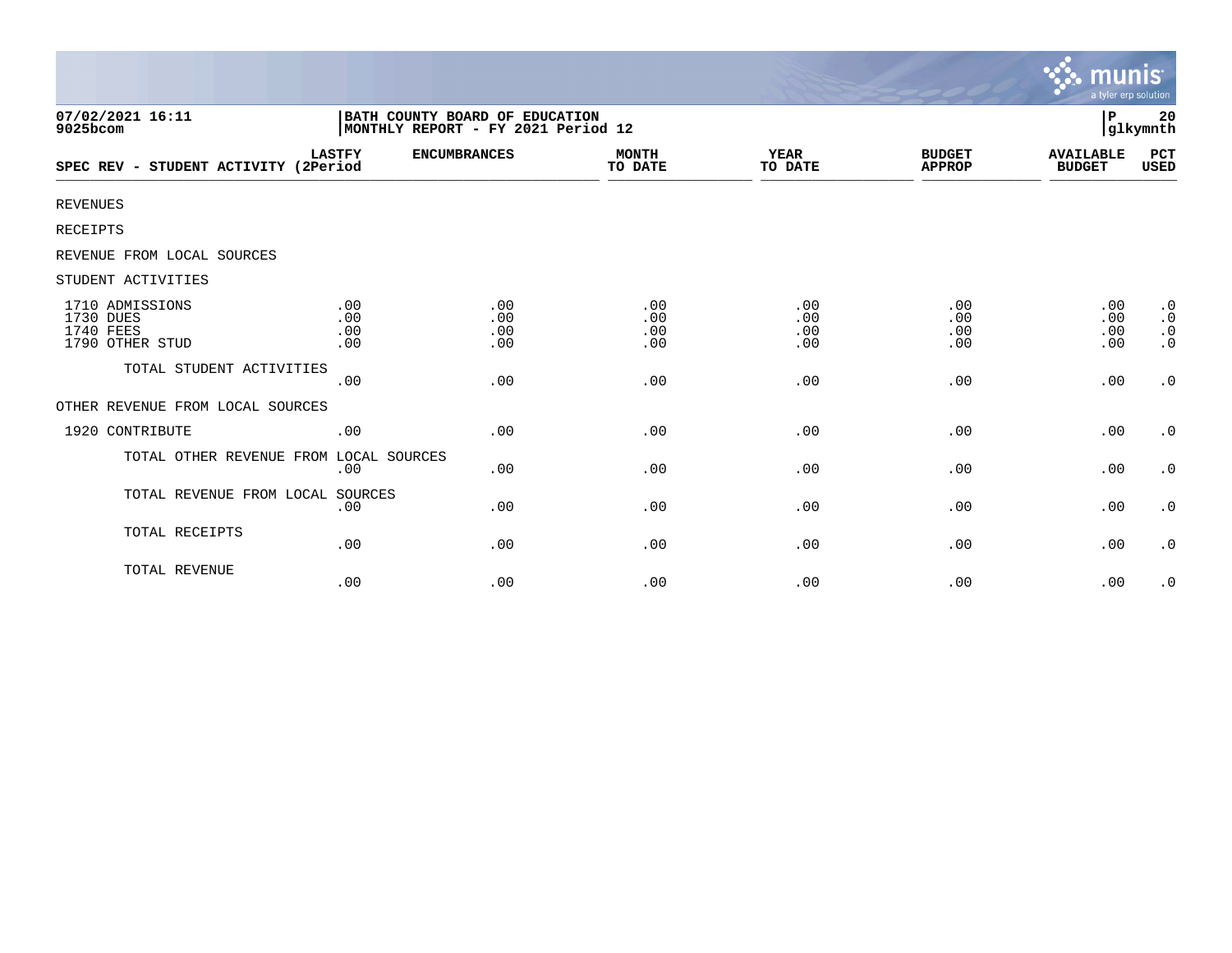

| 07/02/2021 16:11<br>9025bcom                         | BATH COUNTY BOARD OF EDUCATION<br>MONTHLY REPORT - FY 2021 Period 12 |                                               |                                               |                                               |                                               | $\, {\bf P}$                                  | 21<br>glkymnth                                                                                                                                    |
|------------------------------------------------------|----------------------------------------------------------------------|-----------------------------------------------|-----------------------------------------------|-----------------------------------------------|-----------------------------------------------|-----------------------------------------------|---------------------------------------------------------------------------------------------------------------------------------------------------|
| SPEC REV - STUDENT ACTIVITY (2Period                 | <b>LASTFY</b><br><b>ENCUMBRANCES</b>                                 |                                               | <b>MONTH</b><br>TO DATE                       | <b>YEAR</b><br>TO DATE                        | <b>BUDGET</b><br><b>APPROP</b>                | <b>AVAILABLE</b><br><b>BUDGET</b>             | PCT<br><b>USED</b>                                                                                                                                |
| <b>EXPENDITURES</b>                                  |                                                                      |                                               |                                               |                                               |                                               |                                               |                                                                                                                                                   |
| 1000<br>INSTRUCTION                                  |                                                                      |                                               |                                               |                                               |                                               |                                               |                                                                                                                                                   |
| 0100<br>0300<br>0400<br>0500<br>0600<br>0700<br>0800 | .00<br>.00<br>.00<br>.00<br>.00<br>.00<br>.00                        | .00<br>.00<br>.00<br>.00<br>.00<br>.00<br>.00 | .00<br>.00<br>.00<br>.00<br>.00<br>.00<br>.00 | .00<br>.00<br>.00<br>.00<br>.00<br>.00<br>.00 | .00<br>.00<br>.00<br>.00<br>.00<br>.00<br>.00 | .00<br>.00<br>.00<br>.00<br>.00<br>.00<br>.00 | $\cdot$ 0<br>$\boldsymbol{\cdot}$ 0<br>$\cdot$ 0<br>$\begin{smallmatrix} . & 0 \\ . & 0 \end{smallmatrix}$<br>$\boldsymbol{\cdot}$ 0<br>$\cdot$ 0 |
| TOTAL 1000                                           | INSTRUCTION<br>.00                                                   | .00                                           | .00                                           | .00                                           | .00                                           | .00                                           | $\cdot$ 0                                                                                                                                         |
| STUDENT SUPPORT SERVICES<br>2100                     |                                                                      |                                               |                                               |                                               |                                               |                                               |                                                                                                                                                   |
| 0100<br>0300<br>0400<br>0500<br>0600<br>0700<br>0800 | .00<br>.00<br>.00<br>.00<br>.00<br>.00<br>.00                        | .00<br>.00<br>.00<br>.00<br>.00<br>.00<br>.00 | .00<br>.00<br>.00<br>.00<br>.00<br>.00<br>.00 | .00<br>.00<br>.00<br>.00<br>.00<br>.00<br>.00 | .00<br>.00<br>.00<br>.00<br>.00<br>.00<br>.00 | .00<br>.00<br>.00<br>.00<br>.00<br>.00<br>.00 | $\begin{smallmatrix} 0.1 \\ 0.1 \end{smallmatrix}$<br>$\cdot$ 0<br>$\begin{matrix} 0 \\ 0 \\ 0 \end{matrix}$<br>$\overline{0}$<br>$\cdot$ 0       |
| TOTAL 2100                                           | STUDENT SUPPORT SERVICES<br>.00                                      | .00                                           | .00                                           | .00                                           | .00                                           | .00                                           | $\cdot$ 0                                                                                                                                         |
| 2200                                                 | INSTRUCTIONAL STAFF SUPP SERV                                        |                                               |                                               |                                               |                                               |                                               |                                                                                                                                                   |
| 0100<br>0300<br>0400<br>0500<br>0600<br>0700<br>0800 | .00<br>.00<br>.00<br>.00<br>.00<br>.00<br>.00                        | .00<br>.00<br>.00<br>.00<br>.00<br>.00<br>.00 | .00<br>.00<br>.00<br>.00<br>.00<br>.00<br>.00 | .00<br>.00<br>.00<br>.00<br>.00<br>.00<br>.00 | .00<br>.00<br>.00<br>.00<br>.00<br>.00<br>.00 | .00<br>.00<br>.00<br>.00<br>.00<br>.00<br>.00 | $\cdot$ 0<br>$\overline{0}$<br>$\cdot$ 0<br>$\ddot{0}$<br>$\boldsymbol{\cdot}$ 0<br>$\boldsymbol{\cdot}$ 0<br>$\ddot{0}$                          |
| TOTAL 2200                                           | INSTRUCTIONAL STAFF SUPP SERV<br>.00                                 | .00                                           | .00                                           | .00                                           | .00                                           | .00                                           | $\cdot$ 0                                                                                                                                         |
| 2600                                                 | PLANT OPERATIONS AND MAINTENANCE                                     |                                               |                                               |                                               |                                               |                                               |                                                                                                                                                   |
| 0100<br>0300<br>0400<br>0500<br>0600<br>0700<br>0800 | .00<br>.00<br>.00<br>.00<br>.00<br>.00<br>.00                        | .00<br>.00<br>.00<br>.00<br>.00<br>.00<br>.00 | .00<br>.00<br>.00<br>.00<br>.00<br>.00<br>.00 | .00<br>.00<br>.00<br>.00<br>.00<br>.00<br>.00 | .00<br>.00<br>.00<br>.00<br>.00<br>.00<br>.00 | .00<br>.00<br>.00<br>.00<br>.00<br>.00<br>.00 | $\cdot$ 0<br>$\cdot$ 0<br>$\boldsymbol{\cdot}$ 0<br>$\boldsymbol{\cdot}$ 0<br>$\boldsymbol{\cdot}$ 0<br>$\cdot$ 0<br>$\cdot$ 0                    |
| TOTAL 2600                                           | PLANT OPERATIONS AND MAINTENANCE<br>.00                              | .00                                           | .00                                           | .00                                           | .00                                           | .00                                           | $\cdot$ 0                                                                                                                                         |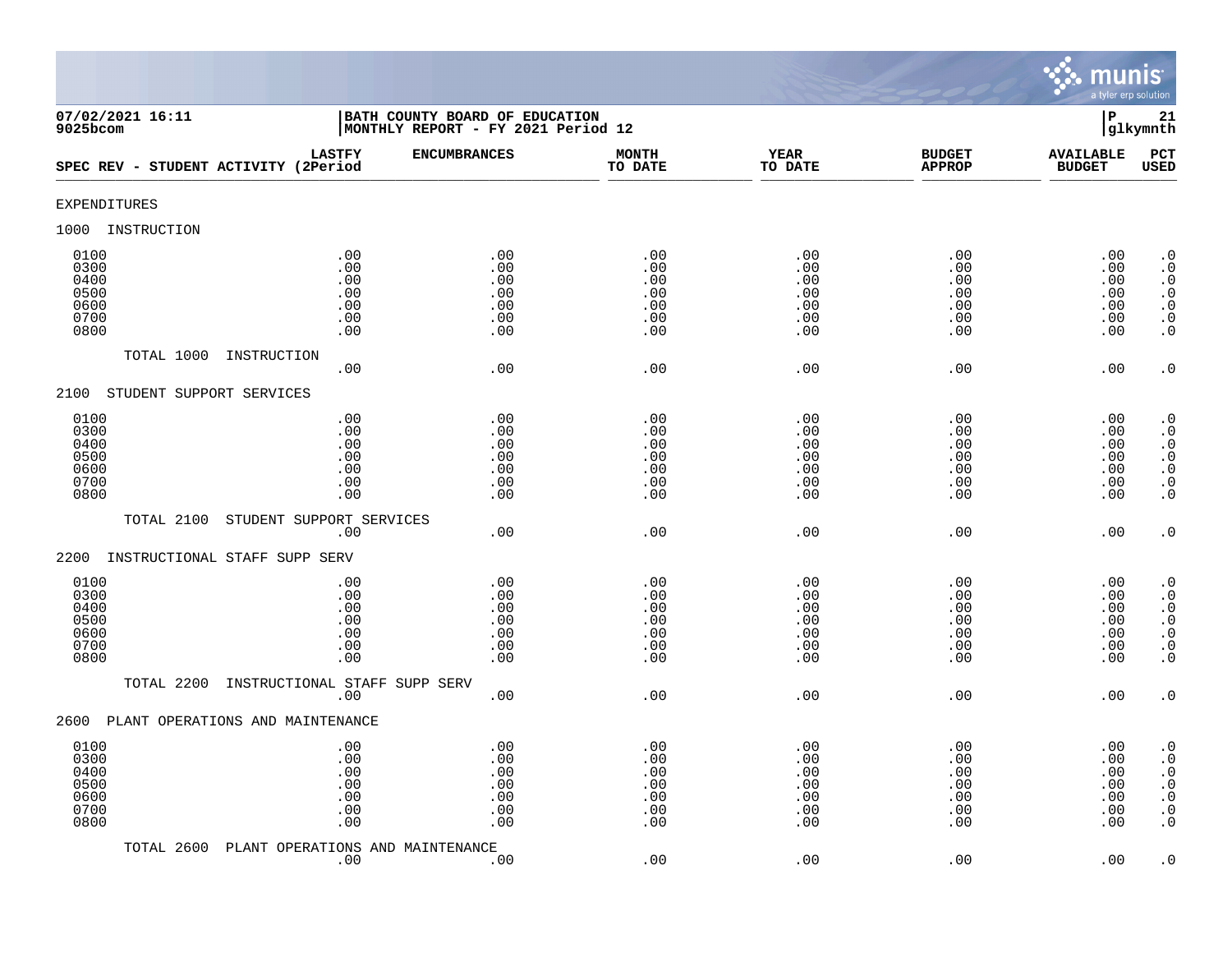

| 07/02/2021 16:11<br>$9025$ bcom                      | BATH COUNTY BOARD OF EDUCATION<br>MONTHLY REPORT - FY 2021 Period 12 | P<br>glkymnth                                 |                                               |                                               |                                               |                                               |                                                                                         |
|------------------------------------------------------|----------------------------------------------------------------------|-----------------------------------------------|-----------------------------------------------|-----------------------------------------------|-----------------------------------------------|-----------------------------------------------|-----------------------------------------------------------------------------------------|
| SPEC REV - STUDENT ACTIVITY (2Period                 | <b>LASTFY</b>                                                        | <b>ENCUMBRANCES</b>                           | <b>MONTH</b><br>TO DATE                       | <b>YEAR</b><br>TO DATE                        | <b>BUDGET</b><br><b>APPROP</b>                | <b>AVAILABLE</b><br><b>BUDGET</b>             | PCT<br>USED                                                                             |
| 2700<br>STUDENT TRANSPORTATION                       |                                                                      |                                               |                                               |                                               |                                               |                                               |                                                                                         |
| 0100<br>0300<br>0400<br>0500<br>0600<br>0700<br>0800 | .00<br>.00<br>.00<br>.00<br>.00<br>.00<br>.00                        | .00<br>.00<br>.00<br>.00<br>.00<br>.00<br>.00 | .00<br>.00<br>.00<br>.00<br>.00<br>.00<br>.00 | .00<br>.00<br>.00<br>.00<br>.00<br>.00<br>.00 | .00<br>.00<br>.00<br>.00<br>.00<br>.00<br>.00 | .00<br>.00<br>.00<br>.00<br>.00<br>.00<br>.00 | $\cdot$ 0<br>$\cdot$ 0<br>$\cdot$ 0<br>$\cdot$ 0<br>$\cdot$ 0<br>$\cdot$ 0<br>$\cdot$ 0 |
| TOTAL 2700                                           | STUDENT TRANSPORTATION<br>.00                                        | .00                                           | .00                                           | .00                                           | .00                                           | .00                                           | .0                                                                                      |
| TOTAL EXPENDITURES                                   | .00                                                                  | .00                                           | .00                                           | .00                                           | .00                                           | .00                                           | .0                                                                                      |
| TOTAL FOR SPEC REV -                                 | .00                                                                  | STUDENT ACTIVITY (25)<br>.00                  | .00                                           | .00                                           | .00                                           | .00                                           | $\cdot$ 0                                                                               |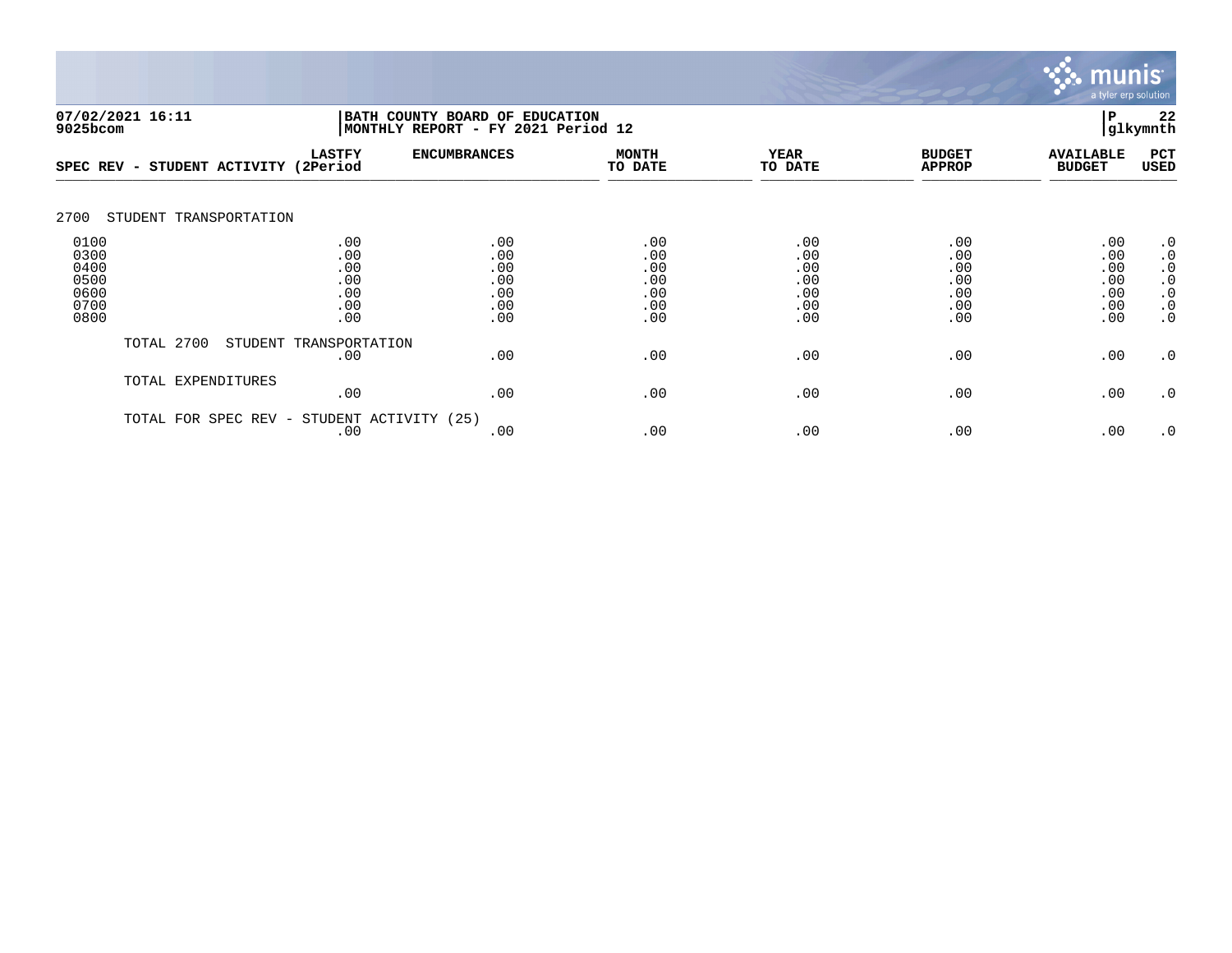|                                  |                         |                                                                      |                         |                        |                                | a tyler erp solution              |                    |
|----------------------------------|-------------------------|----------------------------------------------------------------------|-------------------------|------------------------|--------------------------------|-----------------------------------|--------------------|
| 07/02/2021 16:11<br>9025bcom     |                         | BATH COUNTY BOARD OF EDUCATION<br>MONTHLY REPORT - FY 2021 Period 12 |                         |                        |                                | P                                 | 23<br>glkymnth     |
| CAPITAL OUTLAY FUND (310)        | <b>LASTFY</b><br>Period | <b>ENCUMBRANCES</b>                                                  | <b>MONTH</b><br>TO DATE | <b>YEAR</b><br>TO DATE | <b>BUDGET</b><br><b>APPROP</b> | <b>AVAILABLE</b><br><b>BUDGET</b> | PCT<br><b>USED</b> |
| <b>REVENUES</b>                  |                         |                                                                      |                         |                        |                                |                                   |                    |
| 0999 BEGINNING BALANCE           |                         |                                                                      |                         |                        |                                |                                   |                    |
| TOTAL 0999 BEGINNING BALANCE     | .00                     | .00                                                                  | .00                     | .00                    | .00                            | .00                               | $\cdot$ 0          |
| RECEIPTS                         |                         |                                                                      |                         |                        |                                |                                   |                    |
| REVENUE FROM STATE SOURCES       |                         |                                                                      |                         |                        |                                |                                   |                    |
| RESTRICTED                       |                         |                                                                      |                         |                        |                                |                                   |                    |
| 3200 RES STATE                   | 172,209.00              | .00                                                                  | .00                     | 172,209.00             | 172,209.00                     |                                   | .00100.0           |
| TOTAL RESTRICTED                 | 172,209.00              | .00                                                                  | .00                     | 172,209.00             | 172,209.00                     |                                   | .00 100.0          |
| TOTAL REVENUE FROM STATE SOURCES | 172,209.00              | .00                                                                  | .00                     | 172,209.00             | 172,209.00                     |                                   | .00 100.0          |
| OTHER RECEIPTS                   |                         |                                                                      |                         |                        |                                |                                   |                    |
| <b>INTERFUND TRANSFERS</b>       |                         |                                                                      |                         |                        |                                |                                   |                    |
| 5210 FND XFER                    | .00                     | .00                                                                  | .00                     | .00                    | .00                            | .00                               | $\cdot$ 0          |
| TOTAL INTERFUND TRANSFERS        | .00                     | .00                                                                  | .00                     | .00                    | .00                            | .00                               | $\cdot$ 0          |
| TOTAL OTHER RECEIPTS             | .00                     | .00                                                                  | .00                     | .00                    | .00                            | .00                               | $\cdot$ 0          |
| TOTAL RECEIPTS                   | 172,209.00              | .00                                                                  | .00                     | 172,209.00             | 172,209.00                     |                                   | .00 100.0          |
| TOTAL REVENUE                    | 172,209.00              | .00                                                                  | .00                     | 172,209.00             | 172,209.00                     |                                   | .00 100.0          |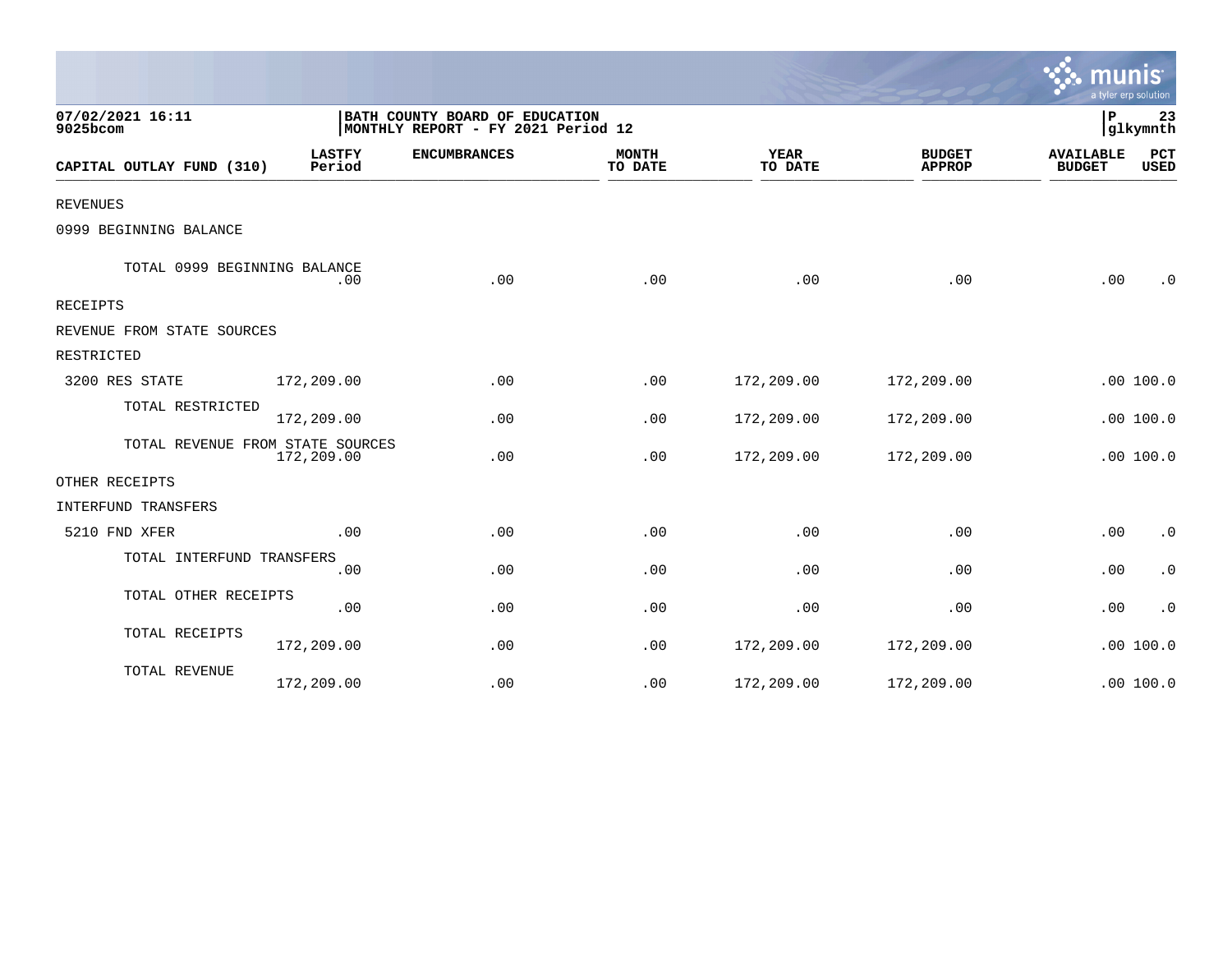

| 07/02/2021 16:11<br>9025bcom             |                                         | BATH COUNTY BOARD OF EDUCATION<br>MONTHLY REPORT - FY 2021 Period 12 |                         |                        |                                | P                                 | 24<br>glkymnth                                     |
|------------------------------------------|-----------------------------------------|----------------------------------------------------------------------|-------------------------|------------------------|--------------------------------|-----------------------------------|----------------------------------------------------|
| CAPITAL OUTLAY FUND (310)                | <b>LASTFY</b><br>Period                 | <b>ENCUMBRANCES</b>                                                  | <b>MONTH</b><br>TO DATE | <b>YEAR</b><br>TO DATE | <b>BUDGET</b><br><b>APPROP</b> | <b>AVAILABLE</b><br><b>BUDGET</b> | PCT<br><b>USED</b>                                 |
| <b>EXPENDITURES</b>                      |                                         |                                                                      |                         |                        |                                |                                   |                                                    |
| 2600<br>PLANT OPERATIONS AND MAINTENANCE |                                         |                                                                      |                         |                        |                                |                                   |                                                    |
| 0400<br>0500                             | .00<br>.00                              | .00<br>.00                                                           | .00<br>.00              | .00<br>.00             | .00<br>.00                     | .00<br>.00                        | $\cdot$ 0<br>$\cdot$ 0                             |
| TOTAL 2600                               | PLANT OPERATIONS AND MAINTENANCE<br>.00 | .00                                                                  | .00                     | .00                    | .00                            | .00                               | $\cdot$ 0                                          |
| DEBT SERVICE<br>5100                     |                                         |                                                                      |                         |                        |                                |                                   |                                                    |
| 0800<br>0840                             | .00<br>.00                              | .00<br>.00                                                           | .00<br>.00              | .00<br>.00             | .00<br>172,209.00              | .00<br>172,209.00                 | $\begin{smallmatrix} 0.1 \\ 0.1 \end{smallmatrix}$ |
| TOTAL 5100                               | DEBT SERVICE<br>.00                     | .00                                                                  | .00                     | .00                    | 172,209.00                     | 172,209.00                        | $\cdot$ 0                                          |
| 5200<br>FUND TRANSFERS                   |                                         |                                                                      |                         |                        |                                |                                   |                                                    |
| 0900                                     | 172,209.00                              | .00                                                                  | $-23,932.75$            | 87,659.25              | .00                            | $-87,659.25$                      | $\cdot$ 0                                          |
| TOTAL 5200<br>FUND                       | TRANSFERS<br>172,209.00                 | .00                                                                  | $-23,932.75$            | 87,659.25              | .00                            | $-87,659.25$                      | $\cdot$ 0                                          |
| TOTAL EXPENDITURES                       | 172,209.00                              | .00                                                                  | $-23,932.75$            | 87,659.25              | 172,209.00                     | 84,549.75                         | 50.9                                               |
| TOTAL FOR CAPITAL OUTLAY FUND            | .00                                     | (310)<br>.00                                                         | 23,932.75               | 84,549.75              | .00                            | $-84,549.75$                      | $\cdot$ 0                                          |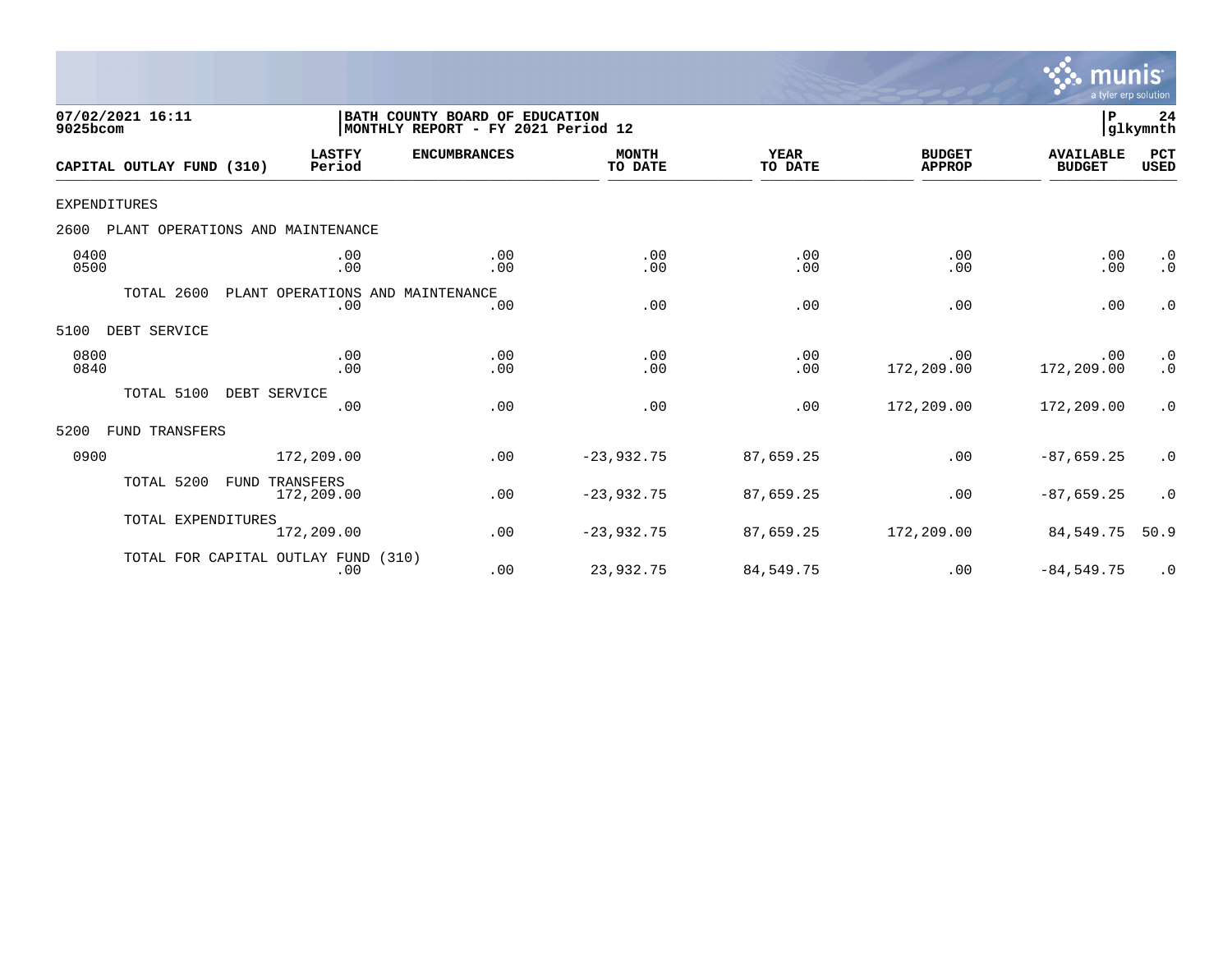|                                                                                                   |                                                                      |                                        |                                        |                                               |                                               | munis                                                 | a tyler erp solution                                           |
|---------------------------------------------------------------------------------------------------|----------------------------------------------------------------------|----------------------------------------|----------------------------------------|-----------------------------------------------|-----------------------------------------------|-------------------------------------------------------|----------------------------------------------------------------|
| 07/02/2021 16:11<br>9025bcom                                                                      | BATH COUNTY BOARD OF EDUCATION<br>MONTHLY REPORT - FY 2021 Period 12 |                                        |                                        |                                               |                                               | l P                                                   | 25<br>glkymnth                                                 |
| BUILDING FUND (5 CENT LEVY) (3Period                                                              | <b>LASTFY</b>                                                        | <b>ENCUMBRANCES</b>                    | <b>MONTH</b><br>TO DATE                | YEAR<br>TO DATE                               | <b>BUDGET</b><br><b>APPROP</b>                | <b>AVAILABLE</b><br><b>BUDGET</b>                     | <b>PCT</b><br><b>USED</b>                                      |
| <b>REVENUES</b>                                                                                   |                                                                      |                                        |                                        |                                               |                                               |                                                       |                                                                |
| 0999 BEGINNING BALANCE                                                                            |                                                                      |                                        |                                        |                                               |                                               |                                                       |                                                                |
| TOTAL 0999 BEGINNING BALANCE                                                                      | .00                                                                  | .00                                    | .00                                    | .00                                           | .00                                           | .00                                                   | $\cdot$ 0                                                      |
| RECEIPTS                                                                                          |                                                                      |                                        |                                        |                                               |                                               |                                                       |                                                                |
| REVENUE FROM LOCAL SOURCES                                                                        |                                                                      |                                        |                                        |                                               |                                               |                                                       |                                                                |
| AD VALOREM TAXES                                                                                  |                                                                      |                                        |                                        |                                               |                                               |                                                       |                                                                |
| 1111 GRP TAX<br>1113 PSCRP TAX<br>1115 DLQ TAX<br>1116 DISTL TAX<br>1117 MV TAX<br>1118 UNMND TAX | 554,564.00<br>.00<br>.00<br>.00<br>.00<br>.00                        | .00<br>.00<br>.00<br>.00<br>.00<br>.00 | .00<br>.00<br>.00<br>.00<br>.00<br>.00 | 621,784.00<br>.00<br>.00<br>.00<br>.00<br>.00 | 565,000.00<br>.00<br>.00<br>.00<br>.00<br>.00 | $-56,784.00$ 110.1<br>.00<br>.00<br>.00<br>.00<br>.00 | $\cdot$ 0<br>$\ddot{0}$<br>$\cdot$ 0<br>$\cdot$ 0<br>$\cdot$ 0 |
| TOTAL AD VALOREM TAXES                                                                            | 554,564.00                                                           | .00                                    | .00                                    | 621,784.00                                    | 565,000.00                                    | $-56,784.00$ 110.1                                    |                                                                |
| PENALTIES & INTEREST ON TAXES                                                                     |                                                                      |                                        |                                        |                                               |                                               |                                                       |                                                                |
| 1140 PEN & INT                                                                                    | .00                                                                  | .00                                    | .00                                    | .00                                           | .00                                           | .00                                                   | $\cdot$ 0                                                      |
| TOTAL PENALTIES & INTEREST ON TAXES                                                               | .00                                                                  | .00                                    | .00                                    | .00                                           | .00                                           | .00                                                   | $\cdot$ 0                                                      |
| OTHER TAXES                                                                                       |                                                                      |                                        |                                        |                                               |                                               |                                                       |                                                                |
| 1191 OMIT TAX<br>1192 EXCISE TAX                                                                  | .00<br>.00                                                           | .00<br>.00                             | .00<br>.00                             | .00<br>.00                                    | .00<br>.00                                    | .00<br>.00                                            | $\cdot$ 0<br>$\cdot$ 0                                         |
| TOTAL OTHER TAXES                                                                                 | .00                                                                  | .00                                    | .00                                    | .00                                           | .00                                           | .00                                                   | $\cdot$ 0                                                      |
| EARNINGS ON INVESTMENTS                                                                           |                                                                      |                                        |                                        |                                               |                                               |                                                       |                                                                |
| 1510 INT ON INV                                                                                   | .00                                                                  | .00                                    | .00                                    | .00                                           | .00                                           | .00                                                   | $\cdot$ 0                                                      |
| TOTAL EARNINGS ON INVESTMENTS                                                                     | .00                                                                  | .00                                    | .00                                    | .00                                           | .00                                           | .00                                                   | $\cdot$ 0                                                      |
| TOTAL REVENUE FROM LOCAL SOURCES                                                                  | 554,564.00                                                           | .00                                    | .00                                    | 621,784.00                                    | 565,000.00                                    | $-56,784.00$ 110.1                                    |                                                                |
| REVENUE FROM STATE SOURCES                                                                        |                                                                      |                                        |                                        |                                               |                                               |                                                       |                                                                |

 $\mathcal{L}$ 

RESTRICTED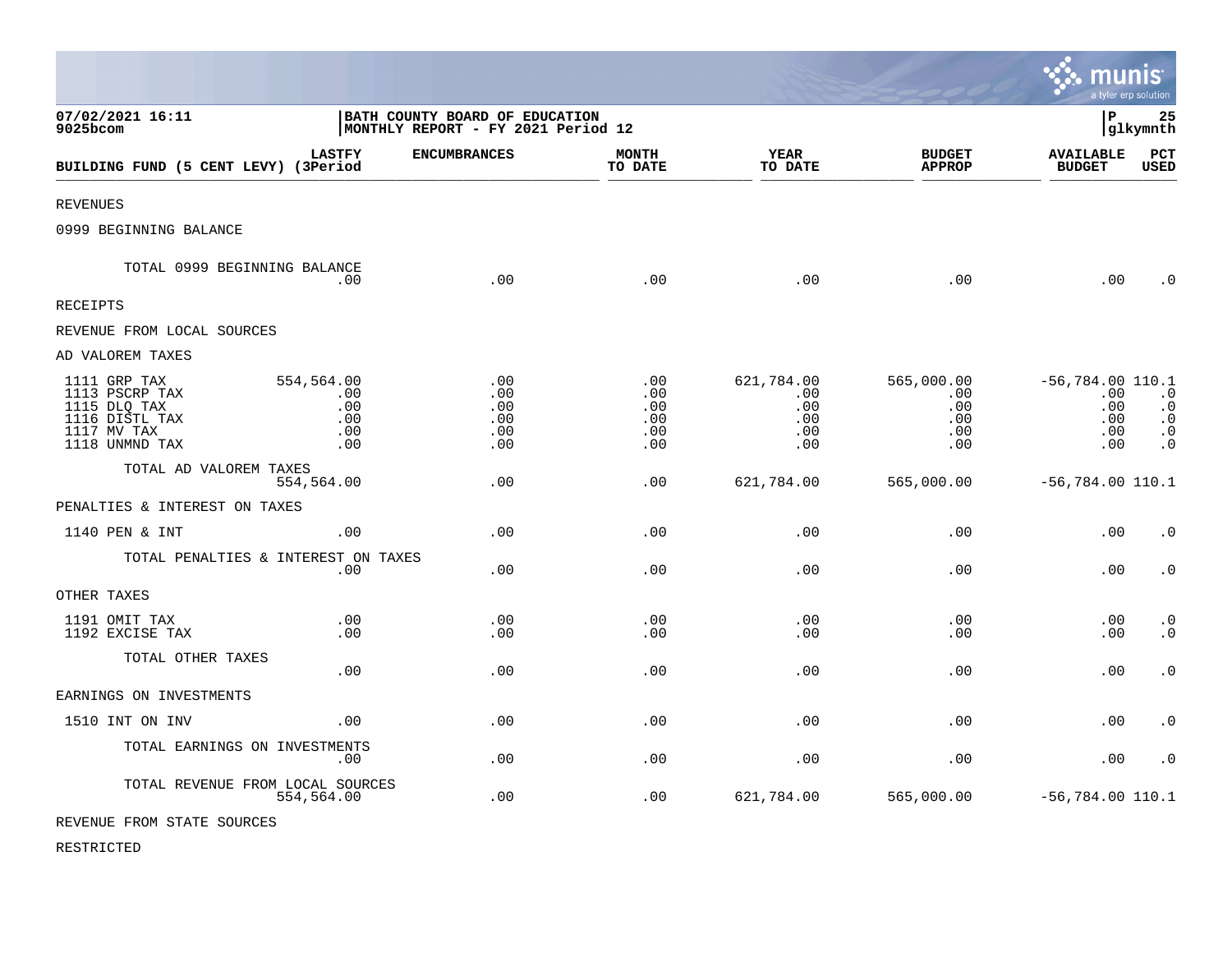

| 07/02/2021 16:11<br>9025bcom                                                                                  |                                                | BATH COUNTY BOARD OF EDUCATION<br>MONTHLY REPORT - FY 2021 Period 12 |                                        |                                        |                                        |                                        |                                                                            |  |
|---------------------------------------------------------------------------------------------------------------|------------------------------------------------|----------------------------------------------------------------------|----------------------------------------|----------------------------------------|----------------------------------------|----------------------------------------|----------------------------------------------------------------------------|--|
| BUILDING FUND (5 CENT LEVY) (3Period                                                                          | <b>LASTFY</b>                                  | <b>ENCUMBRANCES</b>                                                  | <b>MONTH</b><br>TO DATE                | <b>YEAR</b><br>TO DATE                 | <b>BUDGET</b><br><b>APPROP</b>         | <b>AVAILABLE</b><br><b>BUDGET</b>      | PCT<br><b>USED</b>                                                         |  |
| 3200 RES STATE                                                                                                | 881,658.00                                     | .00                                                                  | 449,432.00                             | 955,648.00                             | 1,012,432.00                           | 56,784.00 94.4                         |                                                                            |  |
| TOTAL RESTRICTED                                                                                              | 881,658.00                                     | .00                                                                  | 449,432.00                             | 955,648.00                             | 1,012,432.00                           | 56,784.00 94.4                         |                                                                            |  |
|                                                                                                               | TOTAL REVENUE FROM STATE SOURCES<br>881,658.00 | .00                                                                  | 449,432.00                             | 955,648.00                             | 1,012,432.00                           | 56,784.00 94.4                         |                                                                            |  |
| OTHER RECEIPTS                                                                                                |                                                |                                                                      |                                        |                                        |                                        |                                        |                                                                            |  |
| INTERFUND TRANSFERS                                                                                           |                                                |                                                                      |                                        |                                        |                                        |                                        |                                                                            |  |
| 5210 FND XFER                                                                                                 | .00                                            | .00                                                                  | .00                                    | .00                                    | .00                                    | .00                                    | $\cdot$ 0                                                                  |  |
| TOTAL INTERFUND TRANSFERS                                                                                     | .00                                            | .00                                                                  | .00                                    | .00                                    | .00                                    | .00                                    | $\cdot$ 0                                                                  |  |
| SALE OR COMP FOR LOSS OF ASSETS                                                                               |                                                |                                                                      |                                        |                                        |                                        |                                        |                                                                            |  |
| 5311 SALE LAND<br>5312 LOSS LAND<br>5331 SALE BLDG<br>5332 LOSS BLDG<br>5341<br>SALE EOUIP<br>5342 LOSS EQUIP | .00<br>.00<br>.00<br>.00<br>.00<br>.00         | .00<br>.00<br>.00<br>.00<br>.00<br>.00                               | .00<br>.00<br>.00<br>.00<br>.00<br>.00 | .00<br>.00<br>.00<br>.00<br>.00<br>.00 | .00<br>.00<br>.00<br>.00<br>.00<br>.00 | .00<br>.00<br>.00<br>.00<br>.00<br>.00 | $\cdot$ 0<br>$\cdot$ 0<br>$\cdot$ 0<br>$\cdot$ 0<br>$\cdot$ 0<br>$\cdot$ 0 |  |
|                                                                                                               | TOTAL SALE OR COMP FOR LOSS OF ASSETS<br>.00   | .00                                                                  | .00                                    | .00                                    | .00                                    | .00                                    | $\cdot$ 0                                                                  |  |
| TOTAL OTHER RECEIPTS                                                                                          | .00                                            | .00                                                                  | .00                                    | .00                                    | .00                                    | .00                                    | $\cdot$ 0                                                                  |  |
| TOTAL RECEIPTS                                                                                                | 1,436,222.00                                   | .00                                                                  | 449,432.00                             | 1,577,432.00                           | 1,577,432.00                           |                                        | .00 100.0                                                                  |  |
| TOTAL REVENUE                                                                                                 | 1,436,222.00                                   | .00                                                                  | 449,432.00                             | 1,577,432.00                           | 1,577,432.00                           |                                        | .00 100.0                                                                  |  |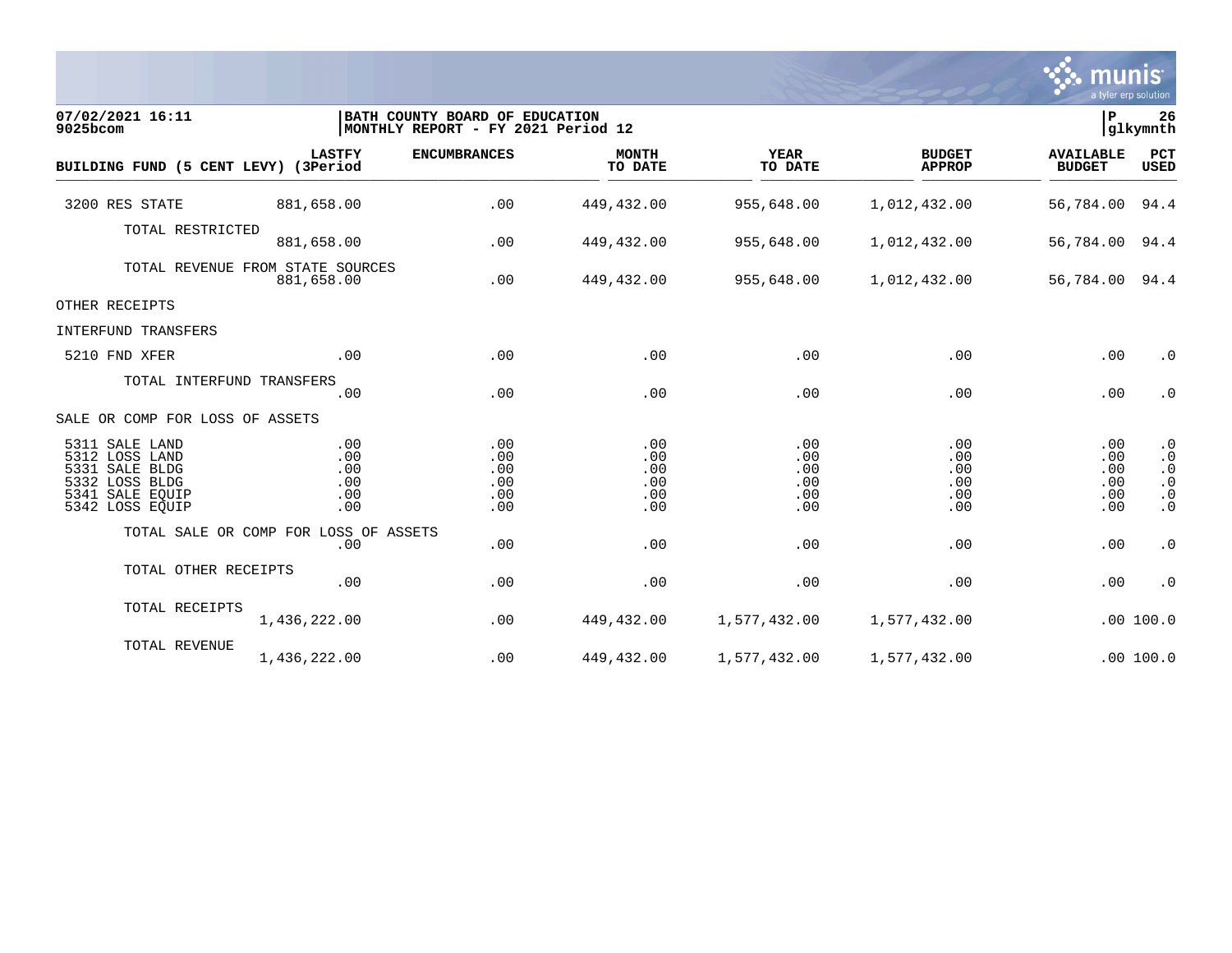

| 07/02/2021 16:11<br>9025bcom         |                                                          | BATH COUNTY BOARD OF EDUCATION<br> MONTHLY REPORT - FY 2021 Period 12 |                         |                        |                                | ∣₽                                | 27<br>glkymnth            |
|--------------------------------------|----------------------------------------------------------|-----------------------------------------------------------------------|-------------------------|------------------------|--------------------------------|-----------------------------------|---------------------------|
| BUILDING FUND (5 CENT LEVY) (3Period | <b>LASTFY</b>                                            | <b>ENCUMBRANCES</b>                                                   | <b>MONTH</b><br>TO DATE | <b>YEAR</b><br>TO DATE | <b>BUDGET</b><br><b>APPROP</b> | <b>AVAILABLE</b><br><b>BUDGET</b> | <b>PCT</b><br><b>USED</b> |
| EXPENDITURES                         |                                                          |                                                                       |                         |                        |                                |                                   |                           |
| BUILDING IMPROVEMENTS<br>4700        |                                                          |                                                                       |                         |                        |                                |                                   |                           |
| 0400<br>0840                         | .00<br>.00                                               | .00<br>.00                                                            | .00<br>.00              | .00<br>.00             | .00<br>231,524.63              | .00<br>231,524.63                 | $\cdot$ 0<br>$\cdot$ 0    |
| TOTAL 4700                           | BUILDING IMPROVEMENTS<br>.00                             | .00                                                                   | .00                     | .00                    | 231,524.63                     | 231,524.63                        | $\cdot$ 0                 |
| 5100<br>DEBT SERVICE                 |                                                          |                                                                       |                         |                        |                                |                                   |                           |
| 0300<br>0800                         | .00<br>.00                                               | .00<br>.00                                                            | .00<br>.00              | .00<br>.00             | .00<br>.00                     | .00<br>.00                        | $\cdot$ 0<br>$\cdot$ 0    |
| TOTAL 5100                           | DEBT SERVICE<br>.00                                      | .00                                                                   | .00                     | .00                    | .00                            | .00                               | $\cdot$ 0                 |
| 5200<br><b>FUND TRANSFERS</b>        |                                                          |                                                                       |                         |                        |                                |                                   |                           |
| 0900                                 | 1,414,230.90                                             | .00                                                                   | .00                     | 1,457,572.45           | 1,345,907.37                   | $-111,665.08$ 108.3               |                           |
| TOTAL 5200                           | <b>FUND TRANSFERS</b><br>1,414,230.90                    | .00                                                                   | .00                     | 1, 457, 572.45         | 1,345,907.37                   | $-111,665.08$ 108.3               |                           |
| TOTAL EXPENDITURES                   | 1,414,230.90                                             | .00                                                                   | .00                     | 1,457,572.45           | 1,577,432.00                   | 119,859.55                        | 92.4                      |
|                                      | TOTAL FOR BUILDING FUND (5 CENT LEVY) (320)<br>21,991.10 | .00                                                                   | 449,432.00              | 119,859.55             | $.00 \ \rm$                    | $-119,859.55$                     | $\cdot$ 0                 |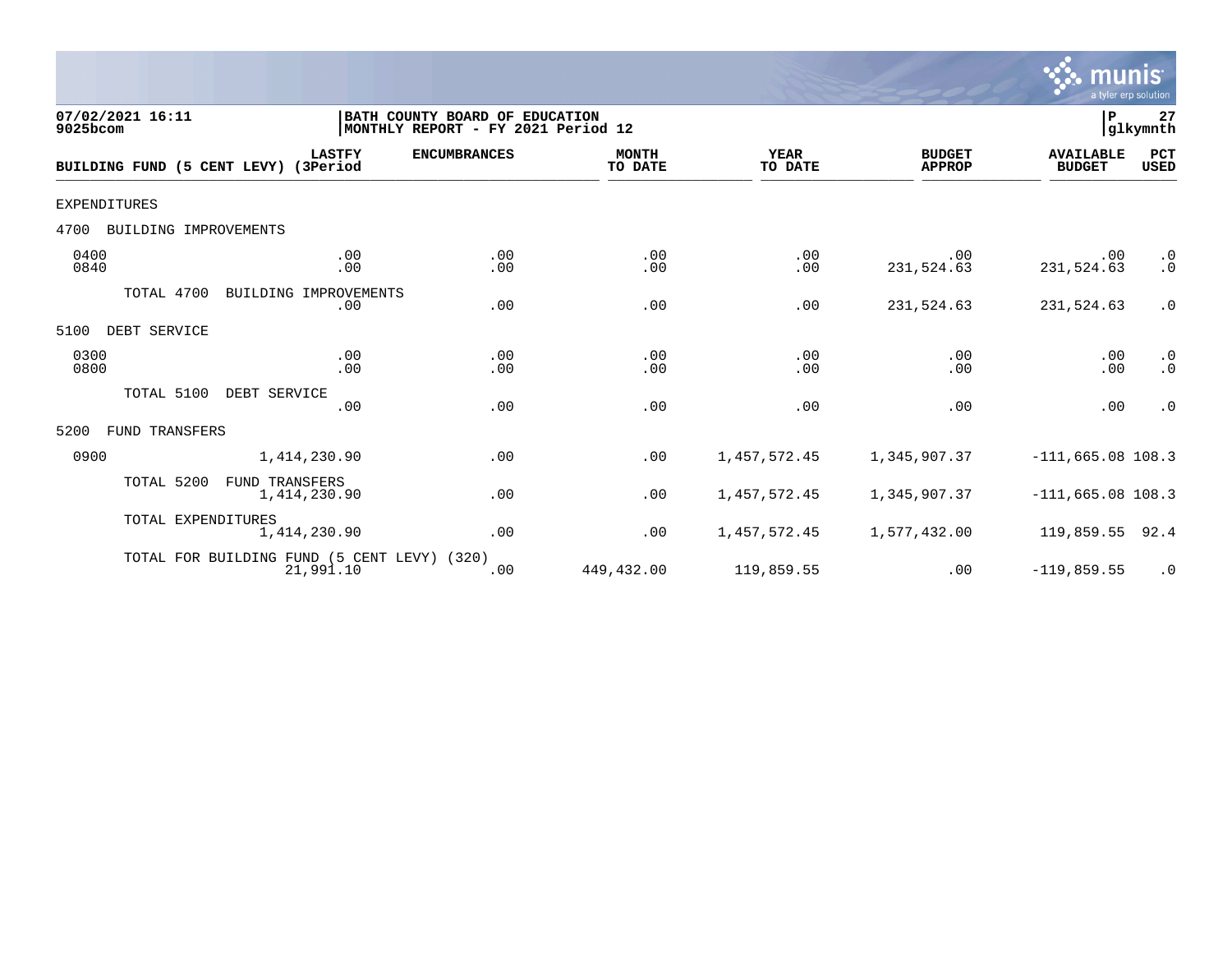|                                  |                                                                      |                     |                         |                        |                                | a tyler erp solution              |                        |
|----------------------------------|----------------------------------------------------------------------|---------------------|-------------------------|------------------------|--------------------------------|-----------------------------------|------------------------|
| 07/02/2021 16:11<br>9025bcom     | BATH COUNTY BOARD OF EDUCATION<br>MONTHLY REPORT - FY 2021 Period 12 |                     |                         |                        |                                |                                   | 28<br>glkymnth         |
| CONSTRUCTION FUND (360)          | <b>LASTFY</b><br>Period                                              | <b>ENCUMBRANCES</b> | <b>MONTH</b><br>TO DATE | <b>YEAR</b><br>TO DATE | <b>BUDGET</b><br><b>APPROP</b> | <b>AVAILABLE</b><br><b>BUDGET</b> | PCT<br><b>USED</b>     |
| <b>REVENUES</b>                  |                                                                      |                     |                         |                        |                                |                                   |                        |
| RECEIPTS                         |                                                                      |                     |                         |                        |                                |                                   |                        |
| REVENUE FROM LOCAL SOURCES       |                                                                      |                     |                         |                        |                                |                                   |                        |
| EARNINGS ON INVESTMENTS          |                                                                      |                     |                         |                        |                                |                                   |                        |
| 1510 INT ON INV                  | .00                                                                  | .00                 | .00                     | .00                    | .00                            | .00                               | $\cdot$ 0              |
| TOTAL EARNINGS ON INVESTMENTS    | .00                                                                  | .00                 | .00                     | .00                    | .00                            | .00                               | $\cdot$ 0              |
| TOTAL REVENUE FROM LOCAL SOURCES | .00                                                                  | .00                 | .00                     | .00                    | .00                            | .00                               | $\cdot$ 0              |
| OTHER RECEIPTS                   |                                                                      |                     |                         |                        |                                |                                   |                        |
| <b>BOND ISSUANCE</b>             |                                                                      |                     |                         |                        |                                |                                   |                        |
| 5110 BOND PRIN                   | .00                                                                  | .00                 | .00                     | .00                    | .00                            | .00                               | $\cdot$ 0              |
| TOTAL BOND ISSUANCE              | .00                                                                  | .00                 | .00                     | .00                    | .00                            | .00                               | $\cdot$ 0              |
| INTERFUND TRANSFERS              |                                                                      |                     |                         |                        |                                |                                   |                        |
| 5210 FND XFER                    | 26,010.00                                                            | .00                 | .00                     | .00                    | .00                            | .00                               | $\boldsymbol{\cdot}$ 0 |
| TOTAL INTERFUND TRANSFERS        | 26,010.00                                                            | .00                 | .00                     | .00                    | .00                            | .00                               | $\cdot$ 0              |
| TOTAL OTHER RECEIPTS             | 26,010.00                                                            | .00                 | .00                     | .00                    | .00                            | .00                               | $\boldsymbol{\cdot}$ 0 |
| TOTAL RECEIPTS                   | 26,010.00                                                            | .00                 | .00                     | .00                    | .00                            | .00                               | $\cdot$ 0              |
| TOTAL REVENUE                    | 26,010.00                                                            | .00                 | .00                     | .00                    | .00                            | .00                               | $\cdot$ 0              |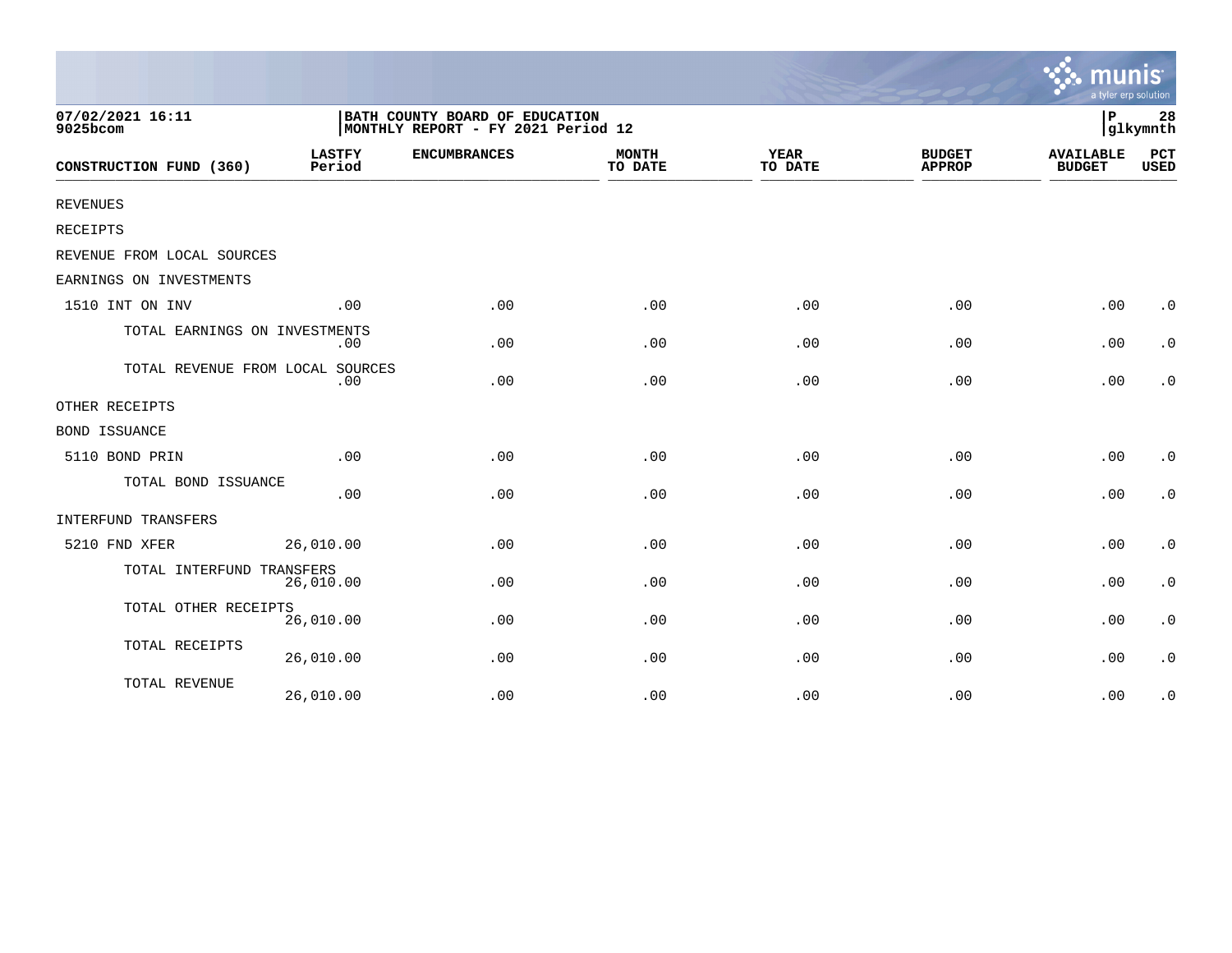|                                                              |                                                         |                                                                                |                                                                      |                                                            |                                                                            |                                                                | a tyler erp solution                                                            |                                                                                                                   |
|--------------------------------------------------------------|---------------------------------------------------------|--------------------------------------------------------------------------------|----------------------------------------------------------------------|------------------------------------------------------------|----------------------------------------------------------------------------|----------------------------------------------------------------|---------------------------------------------------------------------------------|-------------------------------------------------------------------------------------------------------------------|
| 07/02/2021 16:11<br>9025bcom                                 |                                                         |                                                                                | BATH COUNTY BOARD OF EDUCATION<br>MONTHLY REPORT - FY 2021 Period 12 |                                                            |                                                                            |                                                                | l P                                                                             | 29<br> glkymnth                                                                                                   |
| CONSTRUCTION FUND (360)                                      |                                                         | <b>LASTFY</b><br>Period                                                        | <b>ENCUMBRANCES</b>                                                  | <b>MONTH</b><br>TO DATE                                    | <b>YEAR</b><br>TO DATE                                                     | <b>BUDGET</b><br><b>APPROP</b>                                 | <b>AVAILABLE</b><br><b>BUDGET</b>                                               | PCT<br><b>USED</b>                                                                                                |
| EXPENDITURES                                                 |                                                         |                                                                                |                                                                      |                                                            |                                                                            |                                                                |                                                                                 |                                                                                                                   |
|                                                              | 0000 RESTRICT TO REV & BAL SHT ONLY                     |                                                                                |                                                                      |                                                            |                                                                            |                                                                |                                                                                 |                                                                                                                   |
| 0900                                                         |                                                         | .00                                                                            | .00                                                                  | .00                                                        | .00                                                                        | .00                                                            | .00                                                                             | . 0                                                                                                               |
|                                                              | TOTAL 0000 RESTRICT TO REV & BAL SHT ONLY               | .00                                                                            | .00                                                                  | .00                                                        | .00                                                                        | .00                                                            | .00                                                                             | . 0                                                                                                               |
| 4300                                                         | ARCHITECTURAL/ENGIN                                     |                                                                                |                                                                      |                                                            |                                                                            |                                                                |                                                                                 |                                                                                                                   |
| 0300                                                         |                                                         | .00                                                                            | .00                                                                  | .00                                                        | .00                                                                        | .00                                                            | .00                                                                             | . 0                                                                                                               |
|                                                              | TOTAL 4300 ARCHITECTURAL/ENGIN                          | .00                                                                            | .00                                                                  | .00                                                        | .00                                                                        | .00                                                            | .00                                                                             | . 0                                                                                                               |
|                                                              | 4500 BUILDING ACQUISTIONS & CONSTRUCTION                |                                                                                |                                                                      |                                                            |                                                                            |                                                                |                                                                                 |                                                                                                                   |
| 0300<br>0400<br>0600<br>0700<br>0800<br>0840                 |                                                         | 19,058.20<br>.00<br>.00<br>.00<br>.00<br>.00                                   | .00<br>.00<br>.00<br>.00<br>.00<br>.00                               | .00<br>.00<br>.00<br>.00<br>.00<br>.00                     | .00<br>.00<br>.00<br>.00<br>.00<br>.00                                     | .00<br>.00<br>.00<br>.00<br>.00<br>.00                         | .00<br>.00<br>.00<br>.00<br>.00<br>.00                                          | $\cdot$ 0<br>$\cdot$ 0<br>$\cdot$ 0<br>$\cdot$ 0<br>$\boldsymbol{\cdot}$ 0<br>$\cdot$ 0                           |
|                                                              | TOTAL 4500                                              | 19,058.20                                                                      | BUILDING ACQUISTIONS & CONSTRUCTION<br>.00                           | .00                                                        | .00                                                                        | .00                                                            | .00                                                                             | $\cdot$ 0                                                                                                         |
| 4700                                                         | BUILDING IMPROVEMENTS                                   |                                                                                |                                                                      |                                                            |                                                                            |                                                                |                                                                                 |                                                                                                                   |
| 0300<br>0400<br>0500<br>0600<br>0700<br>0800<br>0840<br>0900 |                                                         | 457,025.04<br>2,394,539.20<br>.00<br>.00<br>$-60, 290.88$<br>.00<br>.00<br>.00 | .00<br>.00<br>.00<br>.00<br>.00<br>.00<br>.00<br>.00                 | .00<br>.00<br>.00<br>14,661.82<br>.00<br>.00<br>.00<br>.00 | .00<br>33,915.91<br>.00<br>16,859.82<br>8,749.93<br>$.00 \,$<br>.00<br>.00 | .00<br>.00<br>.00<br>$.00 \,$<br>.00<br>.00<br>$.00 \,$<br>.00 | .00<br>$-33,915.91$<br>.00<br>$-16,859.82$<br>$-8, 749.93$<br>.00<br>.00<br>.00 | $\cdot$ 0<br>$\cdot$ 0<br>$\cdot$ 0<br>$\cdot$ 0<br>$\boldsymbol{\cdot}$ 0<br>$\cdot$ 0<br>$\cdot$ 0<br>$\cdot$ 0 |
|                                                              | TOTAL 4700                                              | BUILDING IMPROVEMENTS                                                          |                                                                      |                                                            |                                                                            |                                                                |                                                                                 |                                                                                                                   |
|                                                              |                                                         | 2,791,273.36                                                                   | .00                                                                  | 14,661.82                                                  | 59,525.66                                                                  | .00                                                            | $-59,525.66$                                                                    | . 0                                                                                                               |
| 5200 FUND TRANSFERS                                          |                                                         |                                                                                |                                                                      |                                                            |                                                                            |                                                                |                                                                                 |                                                                                                                   |
| 0900                                                         |                                                         | .00                                                                            | $\boldsymbol{\mathsf{.00}}$                                          | .00                                                        | $.00$                                                                      | .00                                                            | .00                                                                             | . $\boldsymbol{0}$                                                                                                |
|                                                              | TOTAL 5200 FUND TRANSFERS                               | .00                                                                            | $.00$                                                                | .00                                                        | .00                                                                        | .00                                                            | .00                                                                             | $\cdot$ 0                                                                                                         |
|                                                              | TOTAL EXPENDITURES<br>TOTAL FOR CONSTRUCTION FUND (360) | 2,810,331.56                                                                   | .00                                                                  | 14,661.82                                                  | 59,525.66                                                                  | .00                                                            | $-59,525.66$                                                                    | $\cdot$ 0                                                                                                         |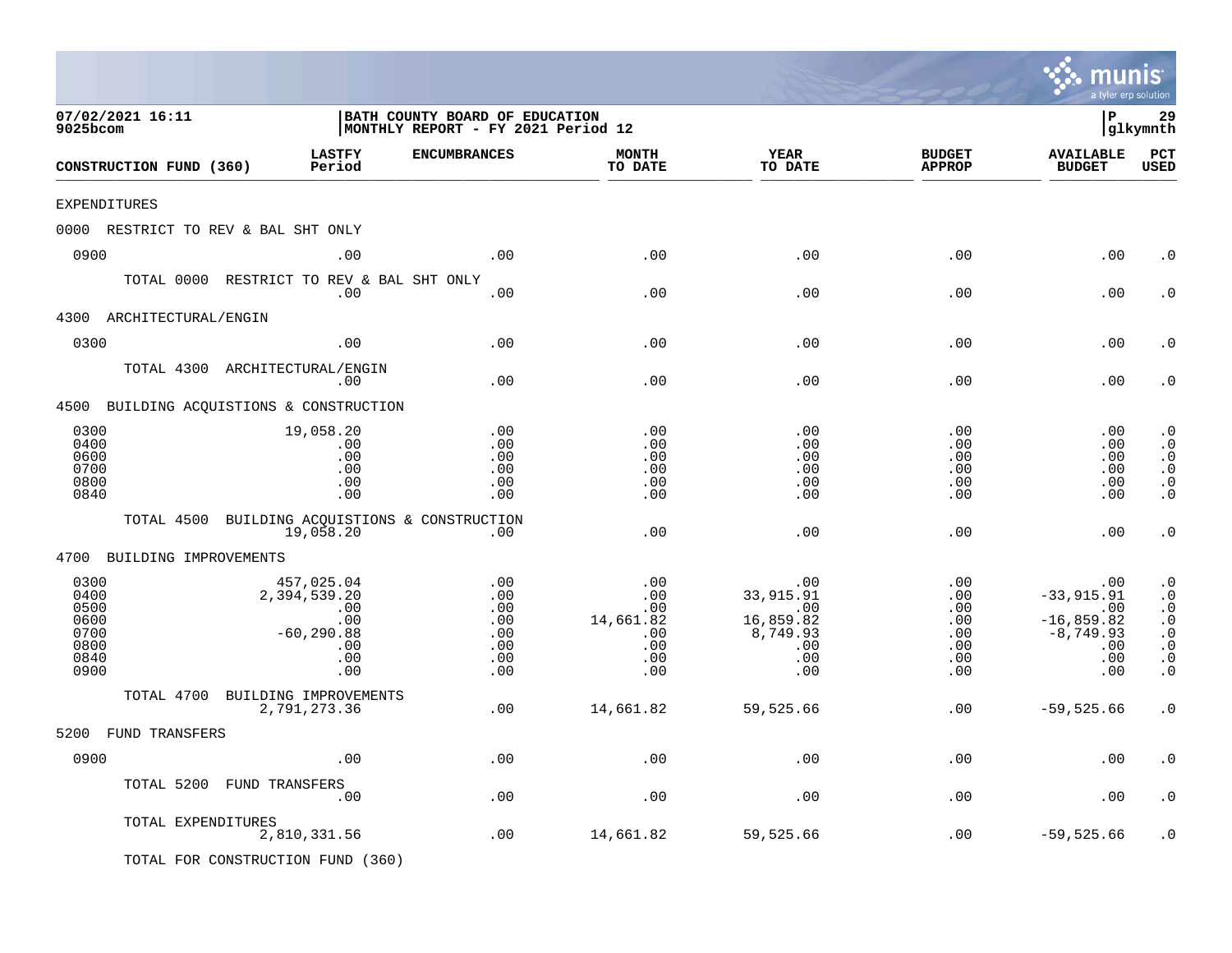|                              |                         |                                                                      |                         |                 |                         | a tyler erp solution              |                 |
|------------------------------|-------------------------|----------------------------------------------------------------------|-------------------------|-----------------|-------------------------|-----------------------------------|-----------------|
| 07/02/2021 16:11<br>9025bcom |                         | BATH COUNTY BOARD OF EDUCATION<br>MONTHLY REPORT - FY 2021 Period 12 |                         |                 |                         |                                   | 30<br> glkymnth |
| CONSTRUCTION FUND<br>(360)   | <b>LASTFY</b><br>Period | <b>ENCUMBRANCES</b>                                                  | <b>MONTH</b><br>TO DATE | YEAR<br>TO DATE | <b>BUDGET</b><br>APPROP | <b>AVAILABLE</b><br><b>BUDGET</b> | PCT<br>USED     |
|                              | $-2,784,321.56$         | .00                                                                  | $-14,661.82$            | $-59,525.66$    | .00                     | 59,525.66                         | $\cdot$ 0       |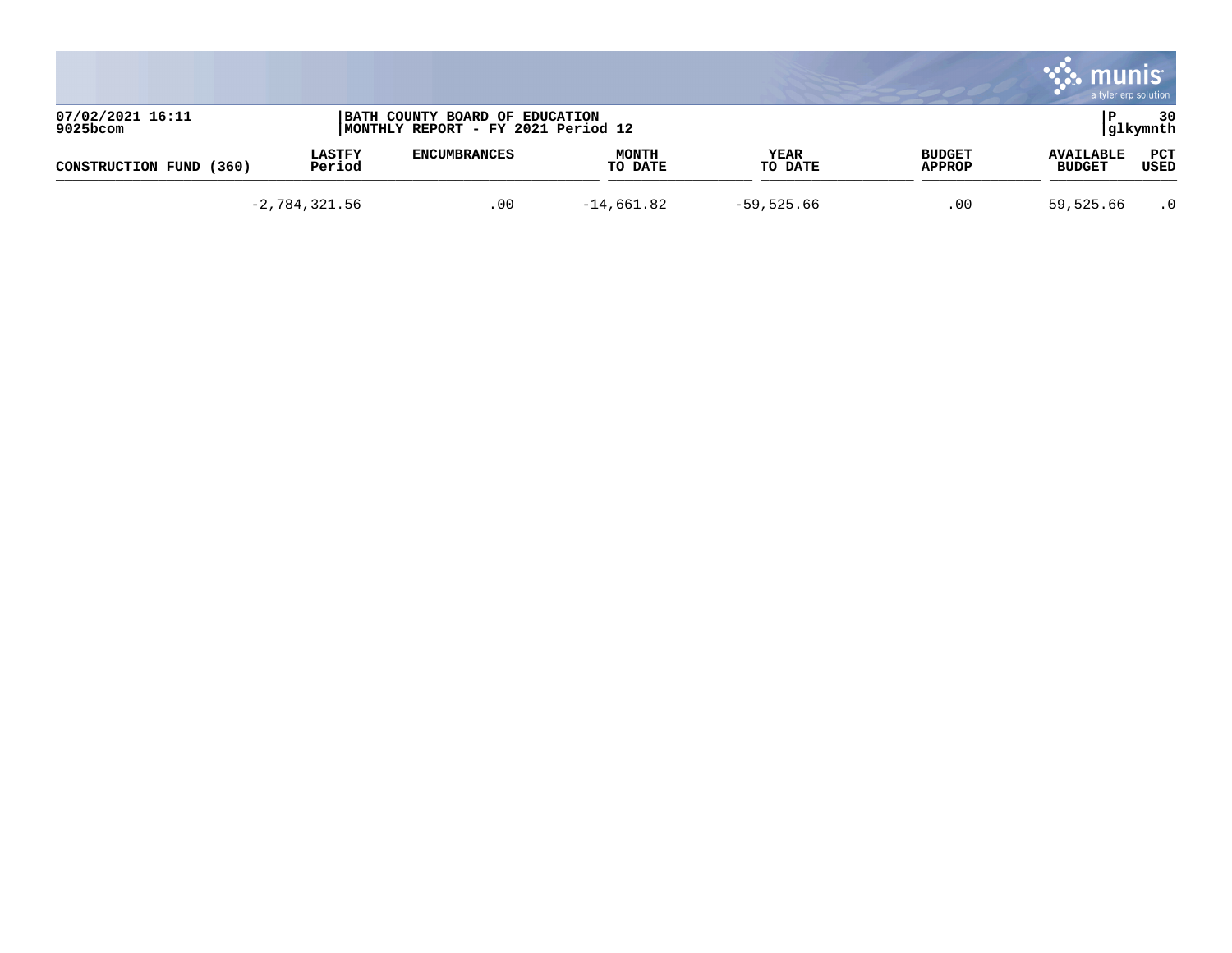|                                 |                                                |                                                                      |                         |                 |                                | a tyler erp solution              |                    |
|---------------------------------|------------------------------------------------|----------------------------------------------------------------------|-------------------------|-----------------|--------------------------------|-----------------------------------|--------------------|
| 07/02/2021 16:11<br>$9025$ bcom |                                                | BATH COUNTY BOARD OF EDUCATION<br>MONTHLY REPORT - FY 2021 Period 12 |                         | P               | 31<br>glkymnth                 |                                   |                    |
| DEBT SERVICE FUND (400)         | <b>LASTFY</b><br>Period                        | <b>ENCUMBRANCES</b>                                                  | <b>MONTH</b><br>TO DATE | YEAR<br>TO DATE | <b>BUDGET</b><br><b>APPROP</b> | <b>AVAILABLE</b><br><b>BUDGET</b> | PCT<br><b>USED</b> |
| <b>REVENUES</b>                 |                                                |                                                                      |                         |                 |                                |                                   |                    |
| RECEIPTS                        |                                                |                                                                      |                         |                 |                                |                                   |                    |
| REVENUE FROM LOCAL SOURCES      |                                                |                                                                      |                         |                 |                                |                                   |                    |
| EARNINGS ON INVESTMENTS         |                                                |                                                                      |                         |                 |                                |                                   |                    |
| 1510 INT ON INV                 | .00                                            | .00                                                                  | .00                     | .00             | .00                            | .00                               | $\cdot$ 0          |
|                                 | TOTAL EARNINGS ON INVESTMENTS<br>.00           | .00                                                                  | .00                     | .00             | .00                            | .00                               | $\cdot$ 0          |
|                                 | TOTAL REVENUE FROM LOCAL SOURCES<br>.00        | .00                                                                  | .00                     | .00             | .00                            | .00                               | $\cdot$ 0          |
| REVENUE FROM STATE SOURCES      |                                                |                                                                      |                         |                 |                                |                                   |                    |
| REVENUE ON BEHALF PAYMENTS      |                                                |                                                                      |                         |                 |                                |                                   |                    |
| 3900 ON-BEHALF                  | 769,848.79                                     | .00                                                                  | .00                     | .00             | .00                            | .00                               | $\cdot$ 0          |
|                                 | TOTAL REVENUE ON BEHALF PAYMENTS<br>769,848.79 | .00                                                                  | .00                     | .00             | .00                            | .00                               | $\cdot$ 0          |
|                                 | TOTAL REVENUE FROM STATE SOURCES<br>769,848.79 | .00                                                                  | .00                     | .00             | .00                            | .00                               | $\cdot$ 0          |
| OTHER RECEIPTS                  |                                                |                                                                      |                         |                 |                                |                                   |                    |
| <b>BOND ISSUANCE</b>            |                                                |                                                                      |                         |                 |                                |                                   |                    |
| 5110 BOND PRIN                  | .00                                            | .00                                                                  | .00                     | .00             | .00                            | .00                               | $\cdot$ 0          |
| TOTAL BOND ISSUANCE             | .00                                            | .00                                                                  | .00                     | .00             | .00                            | .00                               | $\cdot$ 0          |
| INTERFUND TRANSFERS             |                                                |                                                                      |                         |                 |                                |                                   |                    |
| 5210 FND XFER                   | 1,347,783.90                                   | .00                                                                  | .00                     | 1,345,907.45    | 1,345,907.37                   |                                   | $-.08$ 100.0       |
| TOTAL INTERFUND TRANSFERS       | 1,347,783.90                                   | .00                                                                  | .00                     | 1,345,907.45    | 1,345,907.37                   |                                   | $-.08$ 100.0       |
| TOTAL OTHER RECEIPTS            | 1,347,783.90                                   | .00                                                                  | .00                     | 1,345,907.45    | 1,345,907.37                   |                                   | $-.08$ 100.0       |
| TOTAL RECEIPTS                  | 2,117,632.69                                   | .00                                                                  | .00                     | 1,345,907.45    | 1,345,907.37                   |                                   | $-.08$ 100.0       |
| TOTAL REVENUE                   | 2,117,632.69                                   | .00                                                                  | .00                     | 1,345,907.45    | 1,345,907.37                   |                                   | $-.08$ 100.0       |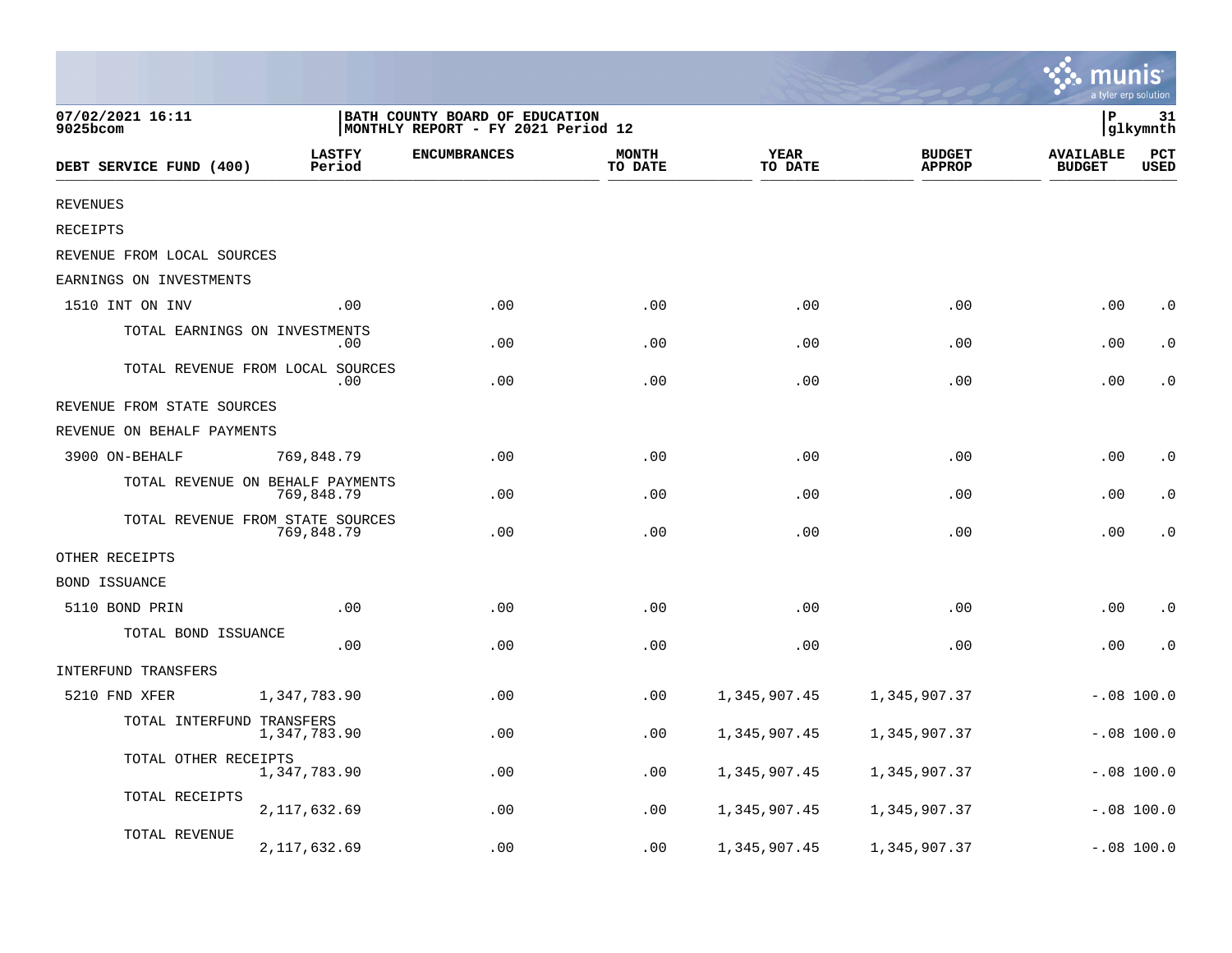

| 07/02/2021 16:11<br>9025bcom |                    | BATH COUNTY BOARD OF EDUCATION<br>MONTHLY REPORT - FY 2021 Period 12 |                     |                         |                        |                                | 32<br>P<br>glkymnth               |                           |  |
|------------------------------|--------------------|----------------------------------------------------------------------|---------------------|-------------------------|------------------------|--------------------------------|-----------------------------------|---------------------------|--|
| DEBT SERVICE FUND (400)      |                    | <b>LASTFY</b><br>Period                                              | <b>ENCUMBRANCES</b> | <b>MONTH</b><br>TO DATE | <b>YEAR</b><br>TO DATE | <b>BUDGET</b><br><b>APPROP</b> | <b>AVAILABLE</b><br><b>BUDGET</b> | PCT<br><b>USED</b>        |  |
| EXPENDITURES                 |                    |                                                                      |                     |                         |                        |                                |                                   |                           |  |
| 5100<br>DEBT SERVICE         |                    |                                                                      |                     |                         |                        |                                |                                   |                           |  |
| 0800<br>0900                 |                    | 2, 117, 632.69<br>.00                                                | .00<br>.00          | .00<br>.00              | 1,345,907.45<br>.00    | 1,345,907.37<br>.00            | .00                               | $-.08$ 100.0<br>$\cdot$ 0 |  |
| TOTAL 5100                   | DEBT SERVICE       | 2, 117, 632.69                                                       | .00                 | .00                     | 1,345,907.45           | 1,345,907.37                   |                                   | $-.08 100.0$              |  |
| 5200<br>TRANSFERS<br>FUND    |                    |                                                                      |                     |                         |                        |                                |                                   |                           |  |
| 0900                         |                    | .00                                                                  | .00                 | .00                     | .00                    | .00                            | .00                               | $\cdot$ 0                 |  |
| TOTAL 5200                   |                    | FUND TRANSFERS<br>.00                                                | .00                 | .00                     | .00                    | .00                            | .00                               | .0                        |  |
|                              | TOTAL EXPENDITURES | 2, 117, 632.69                                                       | .00                 | .00                     | 1,345,907.45           | 1,345,907.37                   |                                   | $-.08$ 100.0              |  |
|                              |                    | TOTAL FOR DEBT SERVICE FUND (400)<br>.00                             | .00                 | .00                     | .00                    | .00                            | .00                               | $\cdot$ 0                 |  |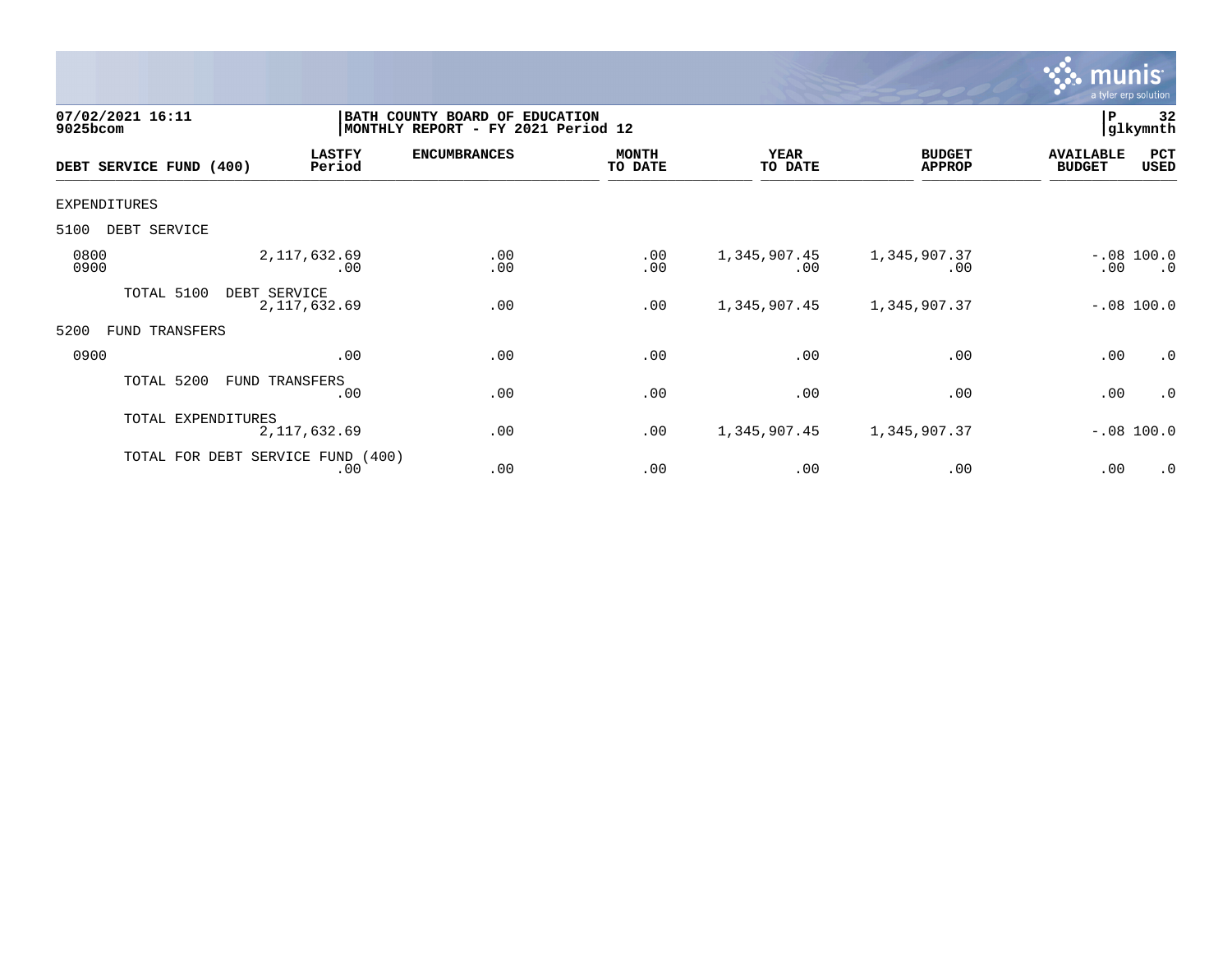|                                                                                                                                                                                                                                               |                                                                                               |                                                                                         |                                                                                            |                                                                                              |                                                                                                                  | mu                                                                                                     | nıs<br>a tyler erp solution                                                                                                                                                  |
|-----------------------------------------------------------------------------------------------------------------------------------------------------------------------------------------------------------------------------------------------|-----------------------------------------------------------------------------------------------|-----------------------------------------------------------------------------------------|--------------------------------------------------------------------------------------------|----------------------------------------------------------------------------------------------|------------------------------------------------------------------------------------------------------------------|--------------------------------------------------------------------------------------------------------|------------------------------------------------------------------------------------------------------------------------------------------------------------------------------|
| 07/02/2021 16:11<br>9025bcom                                                                                                                                                                                                                  |                                                                                               | BATH COUNTY BOARD OF EDUCATION<br>MONTHLY REPORT - FY 2021 Period 12                    |                                                                                            |                                                                                              |                                                                                                                  | lР                                                                                                     | 33<br> glkymnth                                                                                                                                                              |
| FOOD SERVICE FUND (51)                                                                                                                                                                                                                        | <b>LASTFY</b><br>Period                                                                       | <b>ENCUMBRANCES</b>                                                                     | <b>MONTH</b><br>TO DATE                                                                    | <b>YEAR</b><br>TO DATE                                                                       | <b>BUDGET</b><br><b>APPROP</b>                                                                                   | <b>AVAILABLE</b><br><b>BUDGET</b>                                                                      | $_{\rm PCT}$<br><b>USED</b>                                                                                                                                                  |
| <b>REVENUES</b>                                                                                                                                                                                                                               |                                                                                               |                                                                                         |                                                                                            |                                                                                              |                                                                                                                  |                                                                                                        |                                                                                                                                                                              |
| 0999 BEGINNING BALANCE                                                                                                                                                                                                                        |                                                                                               |                                                                                         |                                                                                            |                                                                                              |                                                                                                                  |                                                                                                        |                                                                                                                                                                              |
| TOTAL 0999 BEGINNING BALANCE                                                                                                                                                                                                                  | 1,544,935.42                                                                                  | .00                                                                                     | .00                                                                                        |                                                                                              | 2,096,569.51 2,199,245.42                                                                                        | 102,675.91 95.3                                                                                        |                                                                                                                                                                              |
| RECEIPTS                                                                                                                                                                                                                                      |                                                                                               |                                                                                         |                                                                                            |                                                                                              |                                                                                                                  |                                                                                                        |                                                                                                                                                                              |
| REVENUE FROM LOCAL SOURCES                                                                                                                                                                                                                    |                                                                                               |                                                                                         |                                                                                            |                                                                                              |                                                                                                                  |                                                                                                        |                                                                                                                                                                              |
| EARNINGS ON INVESTMENTS                                                                                                                                                                                                                       |                                                                                               |                                                                                         |                                                                                            |                                                                                              |                                                                                                                  |                                                                                                        |                                                                                                                                                                              |
| 1510 INT ON INV                                                                                                                                                                                                                               | 16,929.32                                                                                     | .00                                                                                     | 945.62                                                                                     | 9,781.52                                                                                     | 3,000.00                                                                                                         | $-6,781.52$ 326.1                                                                                      |                                                                                                                                                                              |
| TOTAL EARNINGS ON INVESTMENTS                                                                                                                                                                                                                 | 16,929.32                                                                                     | .00                                                                                     | 945.62                                                                                     | 9,781.52                                                                                     | 3,000.00                                                                                                         | $-6,781.52$ 326.1                                                                                      |                                                                                                                                                                              |
| FOOD SERVICE                                                                                                                                                                                                                                  |                                                                                               |                                                                                         |                                                                                            |                                                                                              |                                                                                                                  |                                                                                                        |                                                                                                                                                                              |
| 1611 REIMB LNCH<br>1612 REIMB BRKF<br>1613 REIMB MILK<br>1621 NO-RMB LNH<br>1622 NO-RMB BKF<br>1623 NO-RMB MLK<br>1624 NO-RMB ALA<br>1627 NO-RM VEND<br>1628 NO-RM VEND<br>1629 NO-RM OTHR<br>1630 SPEC FUNC<br>1631 CATERING<br>1637 VENDING | 56,774.19<br>.00<br>.00<br>.00<br>.00<br>.00<br>.00<br>.00<br>.00<br>.00<br>.00<br>.00<br>.00 | .00<br>.00<br>.00<br>.00<br>.00<br>.00<br>.00<br>.00<br>.00<br>.00<br>.00<br>.00<br>.00 | 195.00<br>.00<br>.00<br>.00<br>.00<br>.00<br>.00<br>.00<br>.00<br>.00<br>.00<br>.00<br>.00 | 4,039.55<br>.00<br>.00<br>.00<br>.00<br>.00<br>.00<br>.00<br>.00<br>.00<br>.00<br>.00<br>.00 | 67,000.00<br>600.00<br>.00<br>.00<br>.00<br>.00<br>.00<br>.00<br>.00<br>$.00 \,$<br>400.00<br>500.00<br>$.00 \,$ | 62,960.45<br>600.00<br>.00<br>.00<br>.00<br>.00<br>.00<br>.00<br>.00<br>.00<br>400.00<br>500.00<br>.00 | 6.0<br>$\cdot$ 0<br>$\cdot$ 0<br>$\cdot$ 0<br>$\cdot$ 0<br>$\boldsymbol{\cdot}$ 0<br>$\cdot$ 0<br>$\cdot$ 0<br>$\cdot$ 0<br>$\cdot$ 0<br>$\cdot$ 0<br>$\cdot$ 0<br>$\cdot$ 0 |
| TOTAL FOOD SERVICE                                                                                                                                                                                                                            | 56,774.19                                                                                     | .00                                                                                     | 195.00                                                                                     | 4,039.55                                                                                     | 68,500.00                                                                                                        | 64,460.45                                                                                              | 5.9                                                                                                                                                                          |
| OTHER REVENUE FROM LOCAL SOURCES                                                                                                                                                                                                              |                                                                                               |                                                                                         |                                                                                            |                                                                                              |                                                                                                                  |                                                                                                        |                                                                                                                                                                              |
| 1920 CONTRIBUTE<br>1980 PRYR REFND<br>1990 MISC REV<br>1993 OTH REBATE<br>1994 RET INSUFF                                                                                                                                                     | .00<br>.00<br>.00<br>.00<br>.00                                                               | .00<br>.00<br>.00<br>.00<br>.00                                                         | .00<br>.00<br>.00<br>.00<br>.00                                                            | .00<br>.00<br>.00<br>.00<br>.00                                                              | $.00 \,$<br>$.00 \,$<br>2,000.00<br>.00<br>.00                                                                   | .00<br>.00<br>2,000.00<br>.00<br>.00                                                                   | $\cdot$ 0<br>$\boldsymbol{\cdot}$ 0<br>$\cdot$ 0<br>$\cdot$ 0<br>$\cdot$ 0                                                                                                   |
|                                                                                                                                                                                                                                               | TOTAL OTHER REVENUE FROM LOCAL SOURCES<br>$.00 \,$                                            | .00                                                                                     | .00                                                                                        | .00                                                                                          | 2,000.00                                                                                                         | 2,000.00                                                                                               | $\cdot$ 0                                                                                                                                                                    |
| TOTAL REVENUE FROM LOCAL SOURCES                                                                                                                                                                                                              | 73,703.51                                                                                     | .00                                                                                     | 1,140.62                                                                                   | 13,821.07                                                                                    | 73,500.00                                                                                                        | 59,678.93 18.8                                                                                         |                                                                                                                                                                              |

**Contract Contract** 

REVENUE FROM STATE SOURCES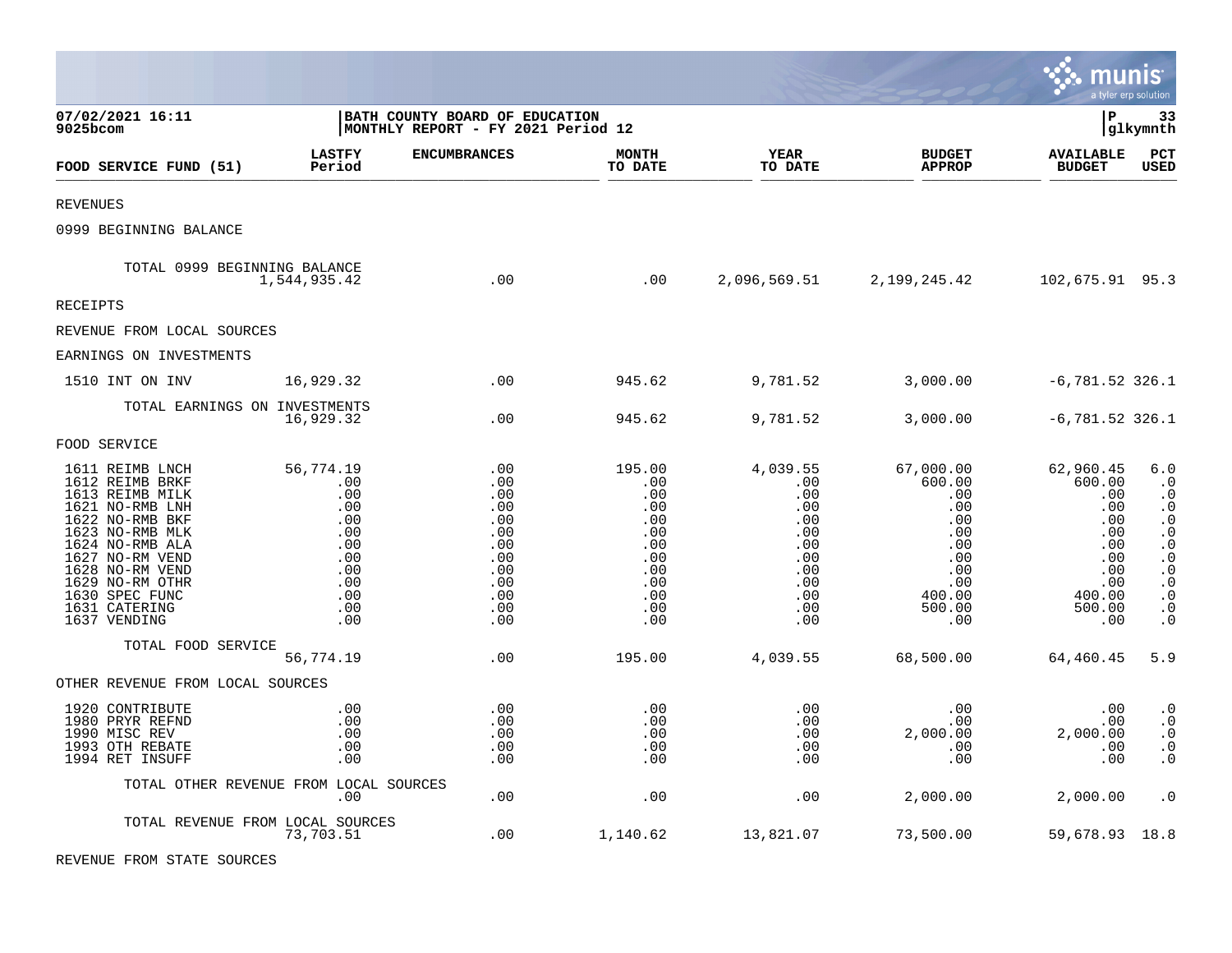

| 07/02/2021 16:11<br>$9025$ bcom                |                         | BATH COUNTY BOARD OF EDUCATION<br>MONTHLY REPORT - FY 2021 Period 12 |                         |                        |                                | İP                                | 34<br> glkymnth        |
|------------------------------------------------|-------------------------|----------------------------------------------------------------------|-------------------------|------------------------|--------------------------------|-----------------------------------|------------------------|
| FOOD SERVICE FUND (51)                         | <b>LASTFY</b><br>Period | <b>ENCUMBRANCES</b>                                                  | <b>MONTH</b><br>TO DATE | <b>YEAR</b><br>TO DATE | <b>BUDGET</b><br><b>APPROP</b> | <b>AVAILABLE</b><br><b>BUDGET</b> | PCT<br><b>USED</b>     |
|                                                |                         |                                                                      |                         |                        |                                |                                   |                        |
| RESTRICTED                                     |                         |                                                                      |                         |                        |                                |                                   |                        |
| 3200 RES STATE                                 | 17,799.58               | .00                                                                  | .00                     | 12,331.71              | 33,000.00                      | 20,668.29 37.4                    |                        |
| TOTAL RESTRICTED                               | 17,799.58               | .00                                                                  | .00                     | 12,331.71              | 33,000.00                      | 20,668.29                         | 37.4                   |
| REVENUE ON BEHALF PAYMENTS                     |                         |                                                                      |                         |                        |                                |                                   |                        |
| 3900 ON-BEHALF                                 | 97,883.01               | .00                                                                  | .00                     | .00                    | .00                            | .00                               | $\cdot$ 0              |
| TOTAL REVENUE ON BEHALF PAYMENTS               | 97,883.01               | .00                                                                  | .00                     | .00                    | .00                            | .00                               | $\cdot$ 0              |
| TOTAL REVENUE FROM STATE SOURCES               | 115,682.59              | .00                                                                  | .00                     | 12,331.71              | 33,000.00                      | 20,668.29                         | 37.4                   |
| REVENUE FROM FEDERAL SOURCES                   |                         |                                                                      |                         |                        |                                |                                   |                        |
| RESTRICTED THROUGH THE STATE                   |                         |                                                                      |                         |                        |                                |                                   |                        |
| 4500 RES FED/ST                                | 1,992,292.60            | .00                                                                  | 84, 416.25              | 1,019,358.57           | 1,194,000.00                   | 174,641.43 85.4                   |                        |
| TOTAL RESTRICTED THROUGH THE STATE             | 1,992,292.60            | .00                                                                  | 84,416.25               | 1,019,358.57           | 1,194,000.00                   | 174,641.43 85.4                   |                        |
| CHILD NUTRITION PROGRAM DONATED COMMODIT       |                         |                                                                      |                         |                        |                                |                                   |                        |
| 4950 CHD NT DC                                 | 83,189.28               | .00                                                                  | 102,514.50              | 102,514.50             | .00                            | $-102,514.50$                     | $\cdot$ 0              |
| TOTAL CHILD NUTRITION PROGRAM DONATED COMMODIT | 83,189.28               | .00                                                                  | 102,514.50              | 102,514.50             | .00                            | $-102, 514.50$                    | $\cdot$ 0              |
| TOTAL REVENUE FROM FEDERAL SOURCES             | 2,075,481.88            | .00                                                                  | 186,930.75              | 1,121,873.07           | 1,194,000.00                   | 72,126.93                         | 94.0                   |
| OTHER RECEIPTS                                 |                         |                                                                      |                         |                        |                                |                                   |                        |
| INTERFUND TRANSFERS                            |                         |                                                                      |                         |                        |                                |                                   |                        |
| 5210 FND XFER                                  | .00                     | .00                                                                  | .00                     | .00                    | .00                            | .00                               | $\cdot$ 0              |
| TOTAL INTERFUND TRANSFERS                      | .00                     | .00                                                                  | .00                     | .00                    | .00                            | .00                               | $\cdot$ 0              |
| SALE OR COMP FOR LOSS OF ASSETS                |                         |                                                                      |                         |                        |                                |                                   |                        |
| 5341 SALE EQUIP<br>5342 LOSS EQUIP             | .00<br>.00              | .00<br>.00                                                           | .00<br>.00              | .00<br>.00             | .00<br>.00                     | .00<br>.00                        | $\cdot$ 0<br>$\cdot$ 0 |
| TOTAL SALE OR COMP FOR LOSS OF ASSETS          | $.00 \,$                | .00                                                                  | .00                     | .00                    | .00                            | .00                               | $\cdot$ 0              |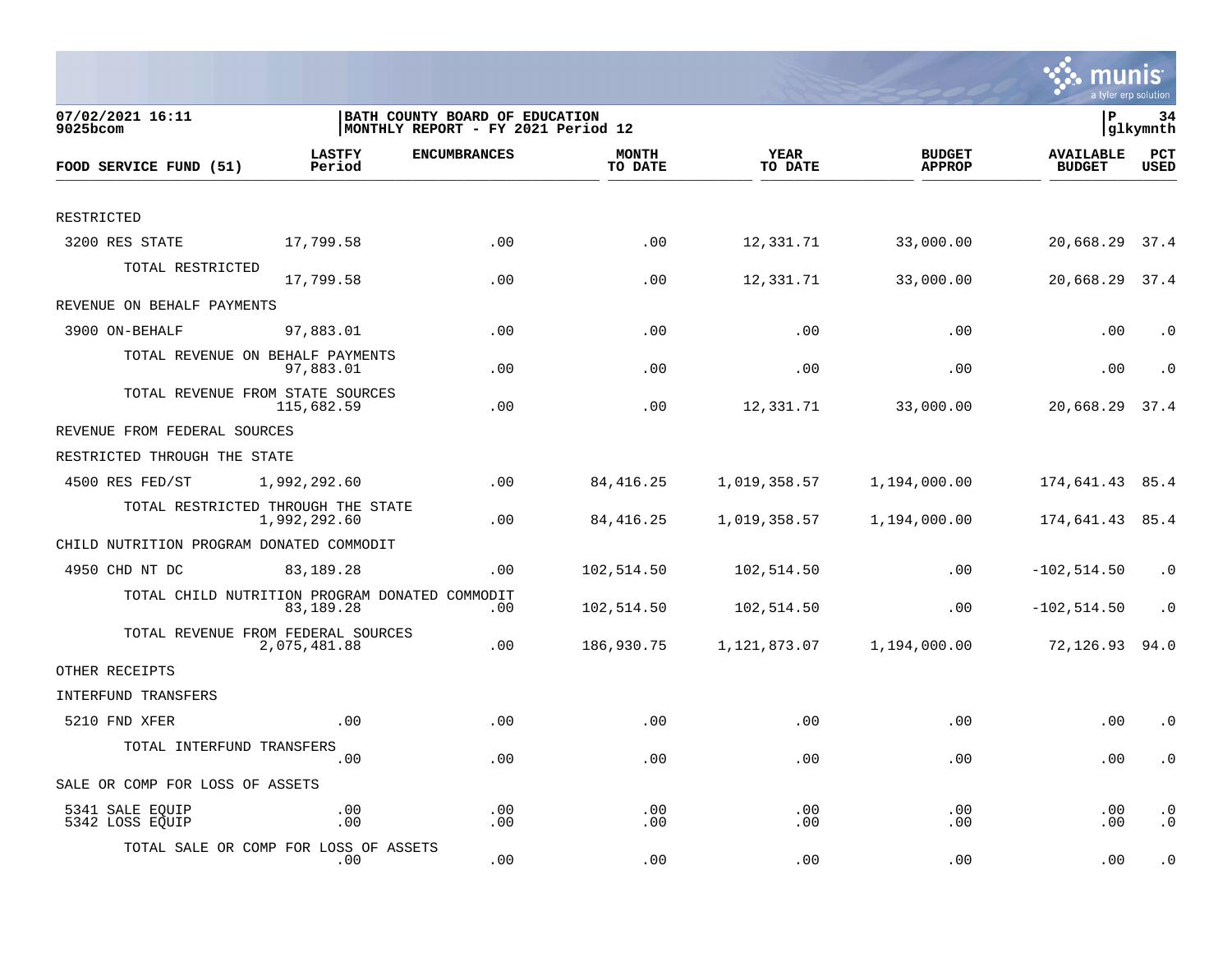|                              |                         |                                                                      |                         |                        |                                | munis <sup>®</sup><br>a tyler erp solution |                |
|------------------------------|-------------------------|----------------------------------------------------------------------|-------------------------|------------------------|--------------------------------|--------------------------------------------|----------------|
| 07/02/2021 16:11<br>9025bcom |                         | BATH COUNTY BOARD OF EDUCATION<br>MONTHLY REPORT - FY 2021 Period 12 |                         |                        |                                | P                                          | 35<br>glkymnth |
| FOOD SERVICE FUND (51)       | <b>LASTFY</b><br>Period | <b>ENCUMBRANCES</b>                                                  | <b>MONTH</b><br>TO DATE | <b>YEAR</b><br>TO DATE | <b>BUDGET</b><br><b>APPROP</b> | <b>AVAILABLE</b><br><b>BUDGET</b>          | PCT<br>USED    |
| TOTAL OTHER RECEIPTS         | .00                     | .00                                                                  | .00                     | .00                    | .00                            | .00                                        | $\cdot$ 0      |
| TOTAL RECEIPTS               | 2,264,867.98            | .00                                                                  | 188,071.37              | 1,148,025.85           | 1,300,500.00                   | 152,474.15                                 | 88.3           |
| TOTAL REVENUE                | 3,809,803.40            | .00                                                                  | 188,071.37              | 3, 244, 595. 36        | 3,499,745.42                   | 255,150.06                                 | 92.7           |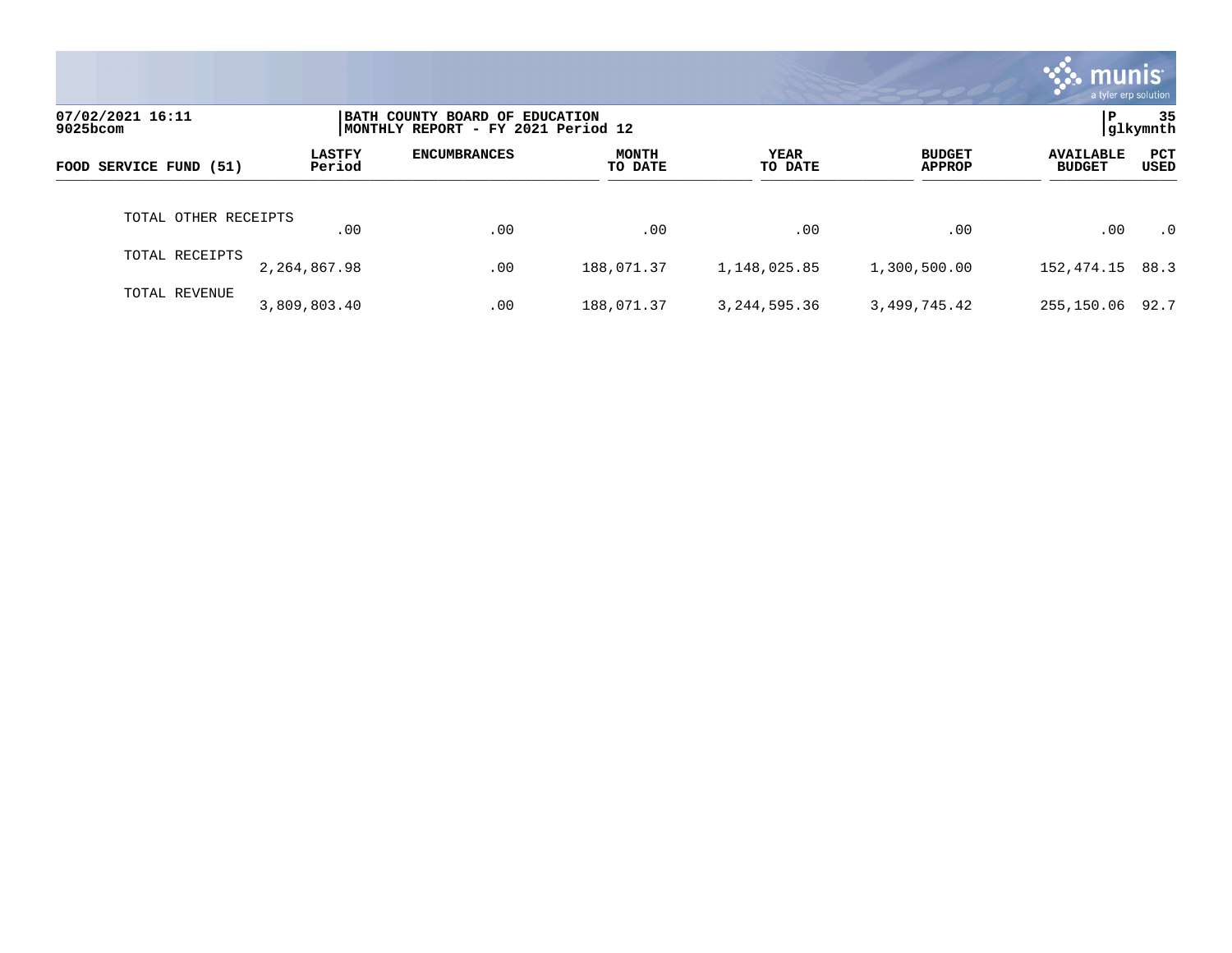|                                                                      |                                                                                                          |                                                                      |                                                                                                  |                                                                                                               |                                                                                                                          |                                                                                                                 | a tyler erp solution                                                               |
|----------------------------------------------------------------------|----------------------------------------------------------------------------------------------------------|----------------------------------------------------------------------|--------------------------------------------------------------------------------------------------|---------------------------------------------------------------------------------------------------------------|--------------------------------------------------------------------------------------------------------------------------|-----------------------------------------------------------------------------------------------------------------|------------------------------------------------------------------------------------|
| 07/02/2021 16:11<br>9025bcom                                         |                                                                                                          | BATH COUNTY BOARD OF EDUCATION<br>MONTHLY REPORT - FY 2021 Period 12 |                                                                                                  |                                                                                                               |                                                                                                                          | $\mathbf{P}$                                                                                                    | 36<br> glkymnth                                                                    |
| FOOD SERVICE FUND (51)                                               | <b>LASTFY</b><br>Period                                                                                  | <b>ENCUMBRANCES</b>                                                  | <b>MONTH</b><br>TO DATE                                                                          | YEAR<br>TO DATE                                                                                               | <b>BUDGET</b><br><b>APPROP</b>                                                                                           | <b>AVAILABLE</b><br><b>BUDGET</b>                                                                               | PCT<br><b>USED</b>                                                                 |
| <b>EXPENDITURES</b>                                                  |                                                                                                          |                                                                      |                                                                                                  |                                                                                                               |                                                                                                                          |                                                                                                                 |                                                                                    |
|                                                                      | 0000 RESTRICT TO REV & BAL SHT ONLY                                                                      |                                                                      |                                                                                                  |                                                                                                               |                                                                                                                          |                                                                                                                 |                                                                                    |
| 0300                                                                 | .00                                                                                                      | .00                                                                  | .00                                                                                              | .00                                                                                                           | .00                                                                                                                      | .00                                                                                                             | $\cdot$ 0                                                                          |
|                                                                      | TOTAL 0000 RESTRICT TO REV & BAL SHT ONLY<br>.00                                                         | .00                                                                  | .00                                                                                              | .00                                                                                                           | .00                                                                                                                      | .00                                                                                                             | $\cdot$ 0                                                                          |
| 2700 STUDENT TRANSPORTATION                                          |                                                                                                          |                                                                      |                                                                                                  |                                                                                                               |                                                                                                                          |                                                                                                                 |                                                                                    |
| 0100<br>0200                                                         | .00<br>.00                                                                                               | .00<br>.00                                                           | .00<br>.00                                                                                       | .00<br>.00                                                                                                    | 151.00<br>47.00                                                                                                          | 151.00<br>47.00                                                                                                 | $\cdot$ 0<br>$\cdot$ 0                                                             |
|                                                                      | TOTAL 2700 STUDENT TRANSPORTATION<br>.00                                                                 | .00                                                                  | .00                                                                                              | .00                                                                                                           | 198.00                                                                                                                   | 198.00                                                                                                          | $\cdot$ 0                                                                          |
| 3100 FOOD SERVICE OPERATION                                          |                                                                                                          |                                                                      |                                                                                                  |                                                                                                               |                                                                                                                          |                                                                                                                 |                                                                                    |
| 0100<br>0200<br>0280<br>0300<br>0400<br>0500<br>0600<br>0700<br>0800 | 458,666.07<br>142,532.09<br>97,883.01<br>2,439.50<br>2,515.65<br>276.26<br>821,027.85<br>4,946.92<br>.00 | .00<br>.00<br>.00<br>.00<br>.00<br>.00<br>.00<br>.00<br>.00          | 78,554.43<br>24, 222.76<br>$\sim$ 00<br>.00<br>2,630.87<br>.00<br>132,667.90<br>23,572.27<br>.00 | 422,578.35<br>131, 116.86<br>$\sim$ 00<br>800.00<br>3,978.26<br>241.50<br>585, 252.43<br>135,309.53<br>290.50 | 506,358.00<br>194,000.00<br>$\overline{00}$<br>19,050.00<br>231,799.00<br>5,723.00<br>2,240,503.00<br>262, 114.42<br>.00 | 83,779.65<br>62,883.14<br>.00<br>18,250.00<br>227,820.74<br>5,481.50<br>1,655,250.57<br>126,804.89<br>$-290.50$ | 83.5<br>67.6<br>$\cdot$ 0<br>$\frac{4.2}{1.7}$<br>4.2<br>26.1<br>51.6<br>$\cdot$ 0 |
| TOTAL 3100                                                           | FOOD SERVICE OPERATION<br>1,530,287.35                                                                   | .00                                                                  | 261,648.23                                                                                       | 1,279,567.43                                                                                                  | 3,459,547.42                                                                                                             | 2,179,979.99 37.0                                                                                               |                                                                                    |
| 5200 FUND TRANSFERS                                                  |                                                                                                          |                                                                      |                                                                                                  |                                                                                                               |                                                                                                                          |                                                                                                                 |                                                                                    |
| 0900                                                                 | 88,572.95                                                                                                | .00                                                                  | 12,651.87                                                                                        | 65,241.86                                                                                                     | 40,000.00                                                                                                                | $-25, 241.86$ 163.1                                                                                             |                                                                                    |
| TOTAL 5200                                                           | FUND TRANSFERS<br>88,572.95                                                                              | .00                                                                  | 12,651.87                                                                                        | 65,241.86                                                                                                     | 40,000.00                                                                                                                | $-25, 241.86$ 163.1                                                                                             |                                                                                    |
| TOTAL EXPENDITURES                                                   | 1,618,860.30                                                                                             | .00                                                                  | 274,300.10                                                                                       | 1,344,809.29                                                                                                  | 3,499,745.42                                                                                                             | 2, 154, 936. 13 38. 4                                                                                           |                                                                                    |
|                                                                      | TOTAL FOR FOOD SERVICE FUND (51)<br>2,190,943.10                                                         | .00                                                                  | $-86, 228.73$                                                                                    | 1,899,786.07                                                                                                  | .00                                                                                                                      | $-1,899,786.07$                                                                                                 | $\cdot$ 0                                                                          |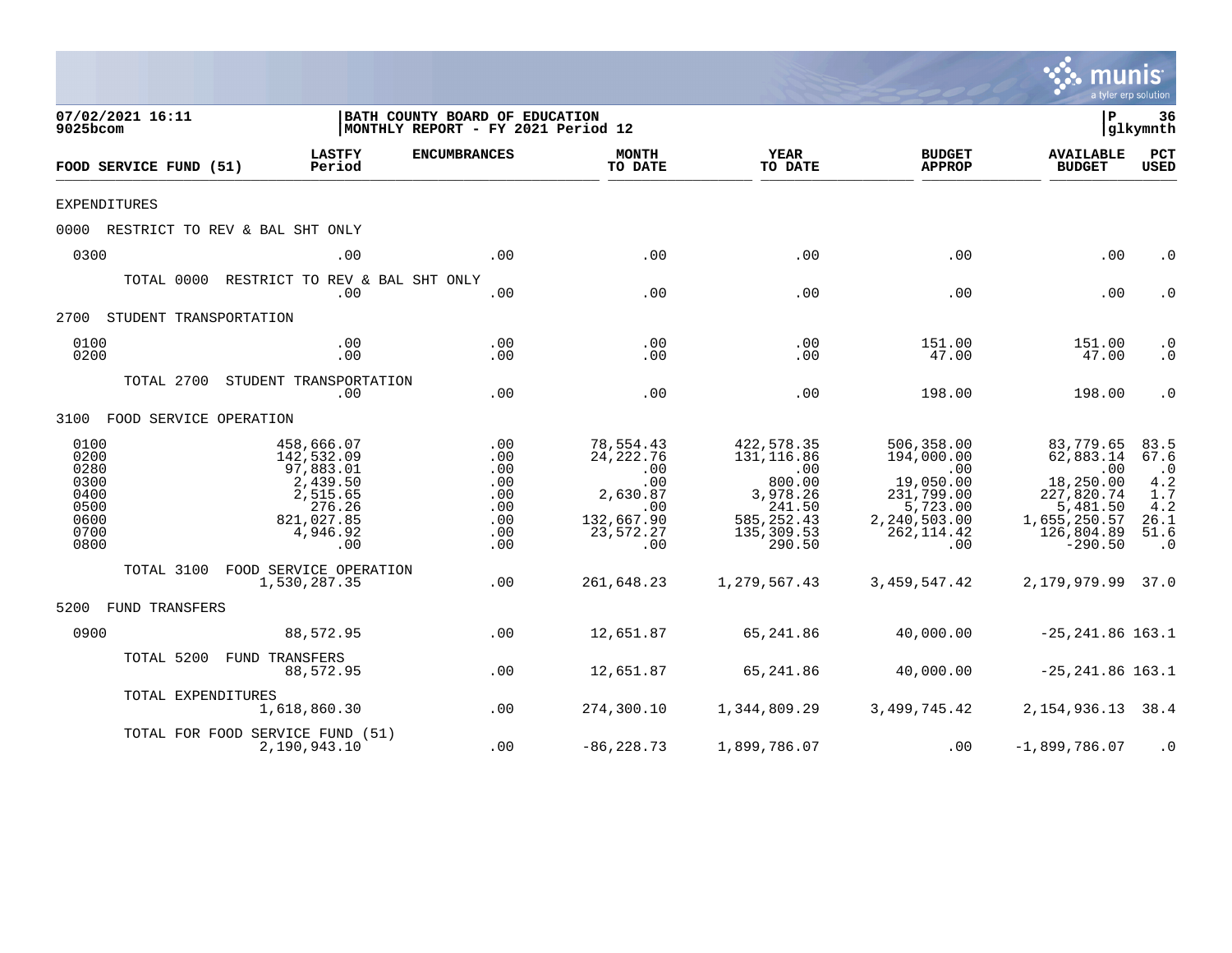|                                  |                                                |                                                                      |                         |                        |                                | munis                             | a tyler erp solution   |
|----------------------------------|------------------------------------------------|----------------------------------------------------------------------|-------------------------|------------------------|--------------------------------|-----------------------------------|------------------------|
| 07/02/2021 16:11<br>9025bcom     |                                                | BATH COUNTY BOARD OF EDUCATION<br>MONTHLY REPORT - FY 2021 Period 12 |                         |                        |                                | l P                               | 37<br> glkymnth        |
| CHILD CARE (52)                  | <b>LASTFY</b><br>Period                        | <b>ENCUMBRANCES</b>                                                  | <b>MONTH</b><br>TO DATE | <b>YEAR</b><br>TO DATE | <b>BUDGET</b><br><b>APPROP</b> | <b>AVAILABLE</b><br><b>BUDGET</b> | PCT<br><b>USED</b>     |
| <b>REVENUES</b>                  |                                                |                                                                      |                         |                        |                                |                                   |                        |
| 0999 BEGINNING BALANCE           |                                                |                                                                      |                         |                        |                                |                                   |                        |
| TOTAL 0999 BEGINNING BALANCE     | 6,251.90                                       | .00                                                                  | .00                     | 20,633.54              | 6,251.90                       | $-14,381.64$ 330.0                |                        |
| RECEIPTS                         |                                                |                                                                      |                         |                        |                                |                                   |                        |
| REVENUE FROM LOCAL SOURCES       |                                                |                                                                      |                         |                        |                                |                                   |                        |
| TUITION                          |                                                |                                                                      |                         |                        |                                |                                   |                        |
| 1310 TUIT IND                    | 62,934.50                                      | .00                                                                  | 4,022.00                | 22,078.00              | 99,051.43                      | 76,973.43                         | 22.3                   |
| TOTAL TUITION                    | 62,934.50                                      | .00                                                                  | 4,022.00                | 22,078.00              | 99,051.43                      | 76,973.43                         | 22.3                   |
| OTHER REVENUE FROM LOCAL SOURCES |                                                |                                                                      |                         |                        |                                |                                   |                        |
| 1920 CONTRIBUTE<br>1990 MISC REV | .00<br>.00                                     | .00<br>.00.                                                          | .00<br>.00              | .00<br>.00             | .00<br>.00                     | .00<br>.00                        | $\cdot$ 0<br>$\cdot$ 0 |
|                                  | TOTAL OTHER REVENUE FROM LOCAL SOURCES<br>.00  | .00                                                                  | .00                     | .00                    | .00                            | .00                               | $\cdot$ 0              |
|                                  | TOTAL REVENUE FROM LOCAL SOURCES<br>62,934.50  | .00                                                                  | 4,022.00                | 22,078.00              | 99,051.43                      | 76,973.43                         | 22.3                   |
| REVENUE FROM STATE SOURCES       |                                                |                                                                      |                         |                        |                                |                                   |                        |
| EXPENDITURE REIMBURSEMENTS       |                                                |                                                                      |                         |                        |                                |                                   |                        |
| 3131 MISC REIMB                  | 49,170.00                                      | .00                                                                  | 3,837.00                | 43,759.19              | 40,000.00                      | $-3,759.19$ 109.4                 |                        |
|                                  | TOTAL EXPENDITURE REIMBURSEMENTS<br>49,170.00  | .00                                                                  | 3,837.00                | 43,759.19              | 40,000.00                      | $-3,759.19$ 109.4                 |                        |
| REVENUE ON BEHALF PAYMENTS       |                                                |                                                                      |                         |                        |                                |                                   |                        |
| 3900 ON-BEHALF                   | 4,305.52                                       | .00                                                                  | .00                     | .00                    | .00                            | .00                               | $\cdot$ 0              |
|                                  | TOTAL REVENUE ON BEHALF PAYMENTS<br>4,305.52   | .00                                                                  | .00                     | .00                    | .00                            | .00                               | $\cdot$ 0              |
|                                  | TOTAL REVENUE FROM STATE SOURCES<br>53, 475.52 | .00                                                                  | 3,837.00                | 43,759.19              | 40,000.00                      | $-3,759.19$ 109.4                 |                        |
| REVENUE FROM FEDERAL SOURCES     |                                                |                                                                      |                         |                        |                                |                                   |                        |

**Contract** 

RESTRICTED THROUGH THE STATE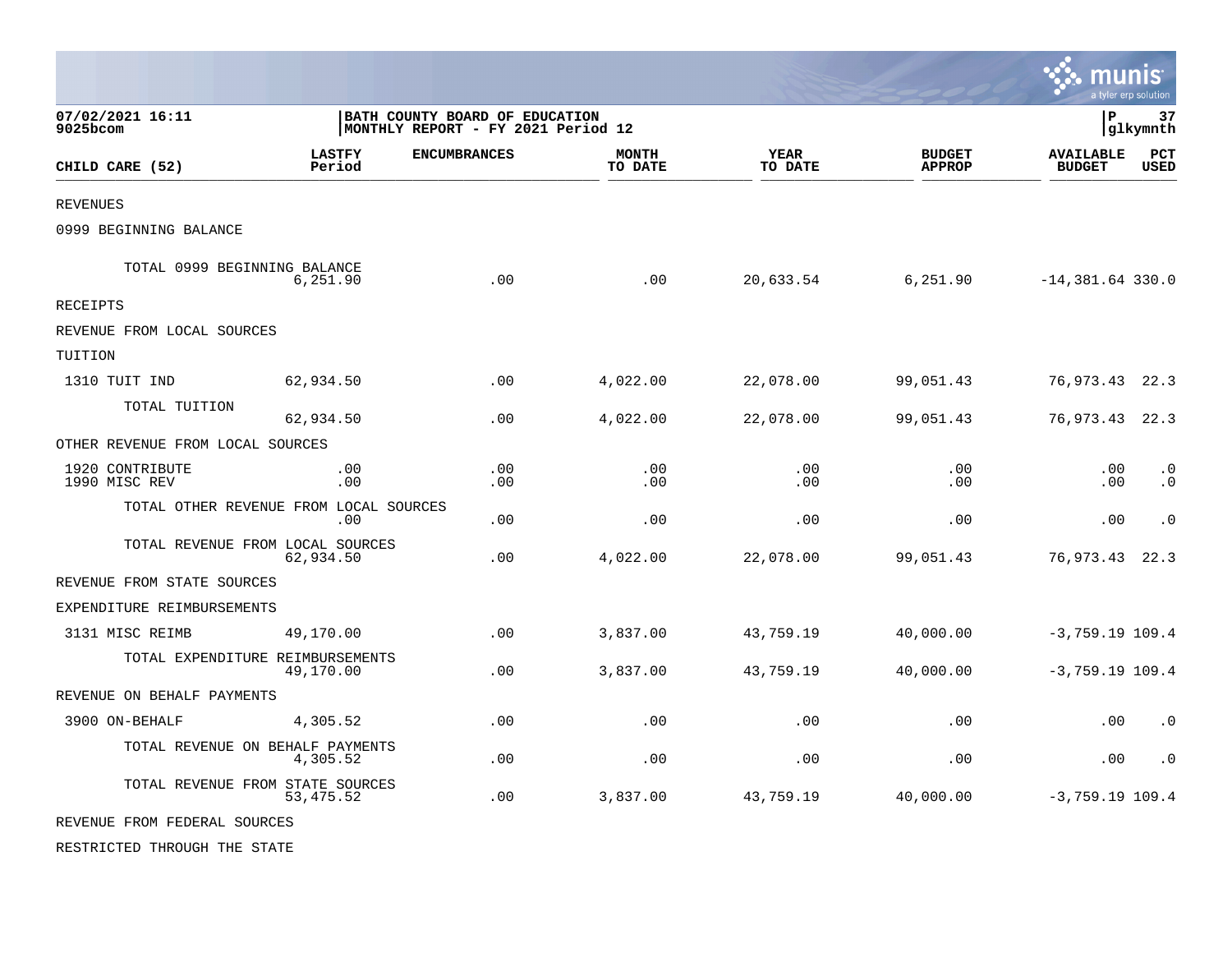

| 07/02/2021 16:11<br>9025bcom |                                      | BATH COUNTY BOARD OF EDUCATION<br>MONTHLY REPORT - FY 2021 Period 12 |                         |                        |                                |                                   |                    |  |
|------------------------------|--------------------------------------|----------------------------------------------------------------------|-------------------------|------------------------|--------------------------------|-----------------------------------|--------------------|--|
| CHILD CARE (52)              | <b>LASTFY</b><br>Period              | <b>ENCUMBRANCES</b>                                                  | <b>MONTH</b><br>TO DATE | <b>YEAR</b><br>TO DATE | <b>BUDGET</b><br><b>APPROP</b> | <b>AVAILABLE</b><br><b>BUDGET</b> | PCT<br><b>USED</b> |  |
| 4500 RES FED/ST              | 56,086.49                            | .00                                                                  | 73.84                   | 110,593.77             | 59,300.00                      | $-51, 293.77$ 186.5               |                    |  |
| TOTAL RESTRICTED             | THROUGH THE STATE<br>56,086.49       | .00                                                                  | 73.84                   | 110,593.77             | 59,300.00                      | $-51, 293.77$ 186.5               |                    |  |
| TOTAL REVENUE                | FEDERAL SOURCES<br>FROM<br>56,086.49 | .00                                                                  | 73.84                   | 110,593.77             | 59,300.00                      | $-51, 293.77$ 186.5               |                    |  |
| OTHER RECEIPTS               |                                      |                                                                      |                         |                        |                                |                                   |                    |  |
| INTERFUND TRANSFERS          |                                      |                                                                      |                         |                        |                                |                                   |                    |  |
| 5210 FND XFER                | .00                                  | .00                                                                  | .00                     | .00                    | .00                            | .00                               | $\cdot$ 0          |  |
| TOTAL INTERFUND TRANSFERS    | .00                                  | .00                                                                  | .00                     | .00                    | .00                            | .00                               | $\cdot$ 0          |  |
| TOTAL OTHER RECEIPTS         | .00                                  | .00                                                                  | .00                     | .00                    | .00                            | .00                               | $\cdot$ 0          |  |
| TOTAL RECEIPTS               | 172,496.51                           | .00                                                                  | 7,932.84                | 176,430.96             | 198,351.43                     | 21,920.47                         | 89.0               |  |
| TOTAL REVENUE                | 178,748.41                           | .00                                                                  | 7,932.84                | 197,064.50             | 204,603.33                     | 7,538.83                          | 96.3               |  |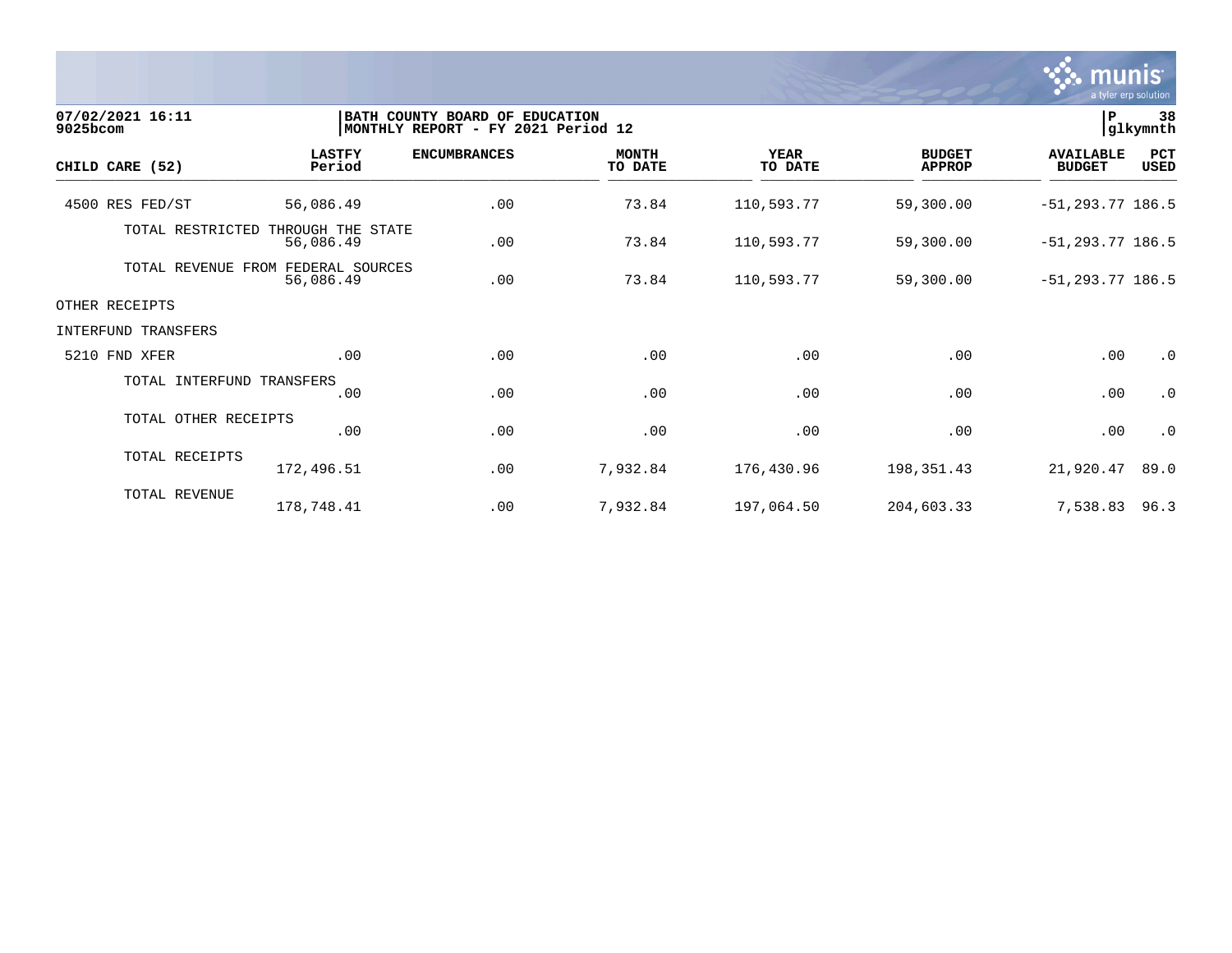

| 07/02/2021 16:11<br>9025bcom                                         |                     |                                                                                             | BATH COUNTY BOARD OF EDUCATION<br> MONTHLY REPORT - FY 2021 Period 12 |                                                                          | $\mathbf{P}$                                                                   | 39<br>glkymnth                                                                           |                                                                                         |                                                                                              |
|----------------------------------------------------------------------|---------------------|---------------------------------------------------------------------------------------------|-----------------------------------------------------------------------|--------------------------------------------------------------------------|--------------------------------------------------------------------------------|------------------------------------------------------------------------------------------|-----------------------------------------------------------------------------------------|----------------------------------------------------------------------------------------------|
|                                                                      | CHILD CARE (52)     | <b>LASTFY</b><br>Period                                                                     | <b>ENCUMBRANCES</b>                                                   | <b>MONTH</b><br>TO DATE                                                  | <b>YEAR</b><br>TO DATE                                                         | <b>BUDGET</b><br><b>APPROP</b>                                                           | <b>AVAILABLE</b><br><b>BUDGET</b>                                                       | PCT<br><b>USED</b>                                                                           |
| <b>EXPENDITURES</b>                                                  |                     |                                                                                             |                                                                       |                                                                          |                                                                                |                                                                                          |                                                                                         |                                                                                              |
| 2600                                                                 |                     | PLANT OPERATIONS AND MAINTENANCE                                                            |                                                                       |                                                                          |                                                                                |                                                                                          |                                                                                         |                                                                                              |
| 0100<br>0200                                                         |                     | .00<br>.00                                                                                  | .00<br>.00                                                            | .00<br>.00                                                               | .00<br>.00                                                                     | .00<br>.00                                                                               | .00<br>.00                                                                              | $\cdot$ 0<br>$\cdot$ 0                                                                       |
|                                                                      | TOTAL 2600          | PLANT OPERATIONS AND MAINTENANCE<br>.00                                                     | .00                                                                   | .00                                                                      | .00                                                                            | .00                                                                                      | .00                                                                                     | $\cdot$ 0                                                                                    |
| 3200                                                                 | DAY CARE OPERATIONS |                                                                                             |                                                                       |                                                                          |                                                                                |                                                                                          |                                                                                         |                                                                                              |
| 0100<br>0200<br>0280<br>0300<br>0400<br>0500<br>0600<br>0700         |                     | 20,175.10<br>6,393.80<br>2,152.76<br>25.00<br>.00<br>.00<br>228.80<br>.00                   | .00<br>.00<br>.00<br>.00<br>.00<br>.00<br>.00<br>.00                  | 1,381.02<br>437.92<br>.00<br>.00<br>.00<br>.00<br>.00<br>.00             | 14,500.71<br>4,598.16<br>.00<br>.00<br>.00<br>.00<br>.00<br>.00                | 28,098.00<br>8,641.00<br>.00<br>500.00<br>1,500.00<br>500.00<br>11,094.11<br>.00         | 13,597.29<br>4,042.84<br>.00<br>500.00<br>1,500.00<br>500.00<br>11,094.11<br>.00        | 51.6<br>53.2<br>$\cdot$ 0<br>$\cdot$ 0<br>$\cdot$ 0<br>$\cdot$ 0<br>$\cdot$ 0<br>$\cdot$ 0   |
|                                                                      | TOTAL 3200          | DAY CARE OPERATIONS<br>28,975.46                                                            | .00                                                                   | 1,818.94                                                                 | 19,098.87                                                                      | 50, 333. 11                                                                              | 31, 234. 24 37. 9                                                                       |                                                                                              |
| 3300                                                                 | COMMUNITY SERVICES  |                                                                                             |                                                                       |                                                                          |                                                                                |                                                                                          |                                                                                         |                                                                                              |
| 0100<br>0200<br>0280<br>0300<br>0400<br>0500<br>0600<br>0700<br>0800 |                     | 80,824.94<br>25, 147. 34<br>2,152.76<br>1,143.25<br>.00<br>.00<br>6,590.95<br>.00<br>377.78 | .00<br>.00<br>.00<br>.00<br>.00<br>.00<br>.00<br>.00<br>.00           | 8,226.21<br>2,366.33<br>.00<br>.00<br>.00<br>.00<br>499.97<br>.00<br>.00 | 75,172.20<br>22,954.27<br>.00<br>.00<br>.00<br>11.31<br>5,351.99<br>.00<br>.00 | 94,633.00<br>32,208.00<br>.00<br>500.00<br>1,500.00<br>500.00<br>24,929.22<br>.00<br>.00 | 19,460.80<br>9,253.73<br>.00<br>500.00<br>1,500.00<br>488.69<br>19,577.23<br>.00<br>.00 | 79.4<br>71.3<br>$\cdot$ 0<br>$\cdot$ 0<br>$\cdot$ 0<br>2.3<br>21.5<br>$\cdot$ 0<br>$\cdot$ 0 |
|                                                                      | TOTAL 3300          | COMMUNITY SERVICES<br>116,237.02                                                            | .00                                                                   | 11,092.51                                                                | 103,489.77                                                                     | 154,270.22                                                                               | 50,780.45                                                                               | 67.1                                                                                         |
|                                                                      | TOTAL EXPENDITURES  | 145, 212.48                                                                                 | .00                                                                   | 12,911.45                                                                | 122,588.64                                                                     | 204,603.33                                                                               | 82,014.69                                                                               | 59.9                                                                                         |
|                                                                      |                     | TOTAL FOR CHILD CARE (52)<br>33,535.93                                                      | .00                                                                   | $-4,978.61$                                                              | 74,475.86                                                                      | .00                                                                                      | $-74, 475.86$                                                                           | $\cdot$ 0                                                                                    |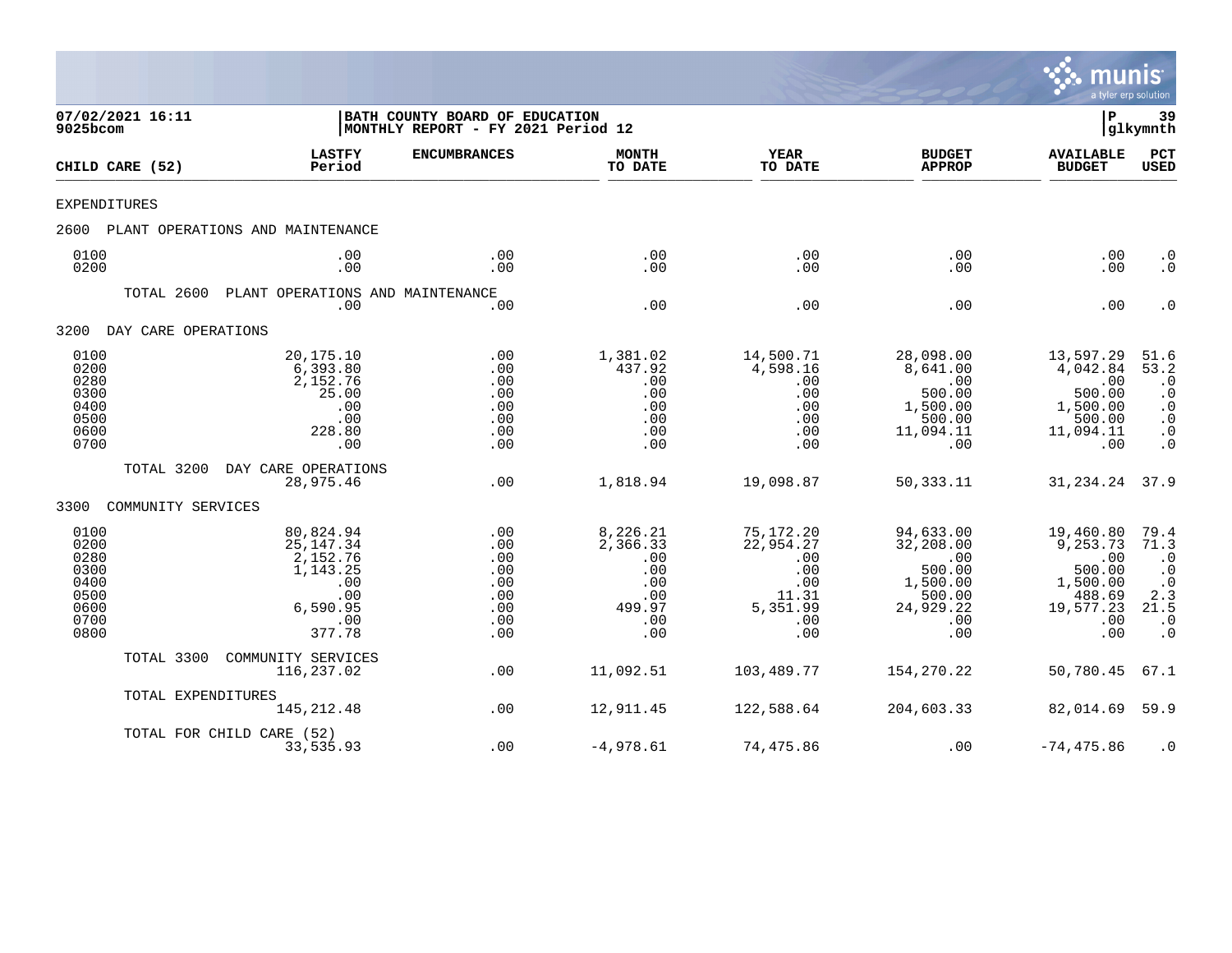|                                  |                         |                                                                      |                         |                        |                                | a tyler erp solution              |                    |
|----------------------------------|-------------------------|----------------------------------------------------------------------|-------------------------|------------------------|--------------------------------|-----------------------------------|--------------------|
| 07/02/2021 16:11<br>9025bcom     |                         | BATH COUNTY BOARD OF EDUCATION<br>MONTHLY REPORT - FY 2021 Period 12 |                         |                        |                                | P                                 | 40<br>glkymnth     |
| PRESCHOOL (53)                   | <b>LASTFY</b><br>Period | <b>ENCUMBRANCES</b>                                                  | <b>MONTH</b><br>TO DATE | <b>YEAR</b><br>TO DATE | <b>BUDGET</b><br><b>APPROP</b> | <b>AVAILABLE</b><br><b>BUDGET</b> | PCT<br><b>USED</b> |
| <b>REVENUES</b>                  |                         |                                                                      |                         |                        |                                |                                   |                    |
| 0999 BEGINNING BALANCE           |                         |                                                                      |                         |                        |                                |                                   |                    |
| TOTAL 0999 BEGINNING BALANCE     | 1,901.91                | .00                                                                  | .00                     | 493.51                 | 1,901.91                       | 1,408.40 26.0                     |                    |
| RECEIPTS                         |                         |                                                                      |                         |                        |                                |                                   |                    |
| REVENUE FROM LOCAL SOURCES       |                         |                                                                      |                         |                        |                                |                                   |                    |
| TUITION                          |                         |                                                                      |                         |                        |                                |                                   |                    |
| 1310 TUIT IND                    | 3,090.00                | .00                                                                  | .00                     | .00                    | 13, 157. 23                    | 13, 157. 23                       | $\cdot$ 0          |
| TOTAL TUITION                    | 3,090.00                | .00                                                                  | .00                     | .00                    | 13, 157. 23                    | 13, 157. 23                       | $\cdot$ 0          |
| TOTAL REVENUE FROM LOCAL SOURCES | 3,090.00                | .00                                                                  | .00                     | .00                    | 13, 157. 23                    | 13, 157. 23                       | $\cdot$ 0          |
| REVENUE FROM STATE SOURCES       |                         |                                                                      |                         |                        |                                |                                   |                    |
| REVENUE ON BEHALF PAYMENTS       |                         |                                                                      |                         |                        |                                |                                   |                    |
| 3900 ON-BEHALF                   | .00                     | .00                                                                  | .00                     | .00                    | .00                            | .00                               | $\cdot$ 0          |
| TOTAL REVENUE ON BEHALF PAYMENTS | .00                     | .00                                                                  | .00                     | .00                    | .00                            | .00                               | $\cdot$ 0          |
| TOTAL REVENUE FROM STATE SOURCES | .00                     | .00                                                                  | .00                     | .00                    | .00                            | .00                               | $\cdot$ 0          |
| TOTAL RECEIPTS                   | 3,090.00                | .00                                                                  | .00                     | .00                    | 13, 157. 23                    | 13, 157. 23                       | $\cdot$ 0          |
| TOTAL REVENUE                    | 4,991.91                | .00                                                                  | .00                     | 493.51                 | 15,059.14                      | 14,565.63                         | 3.3                |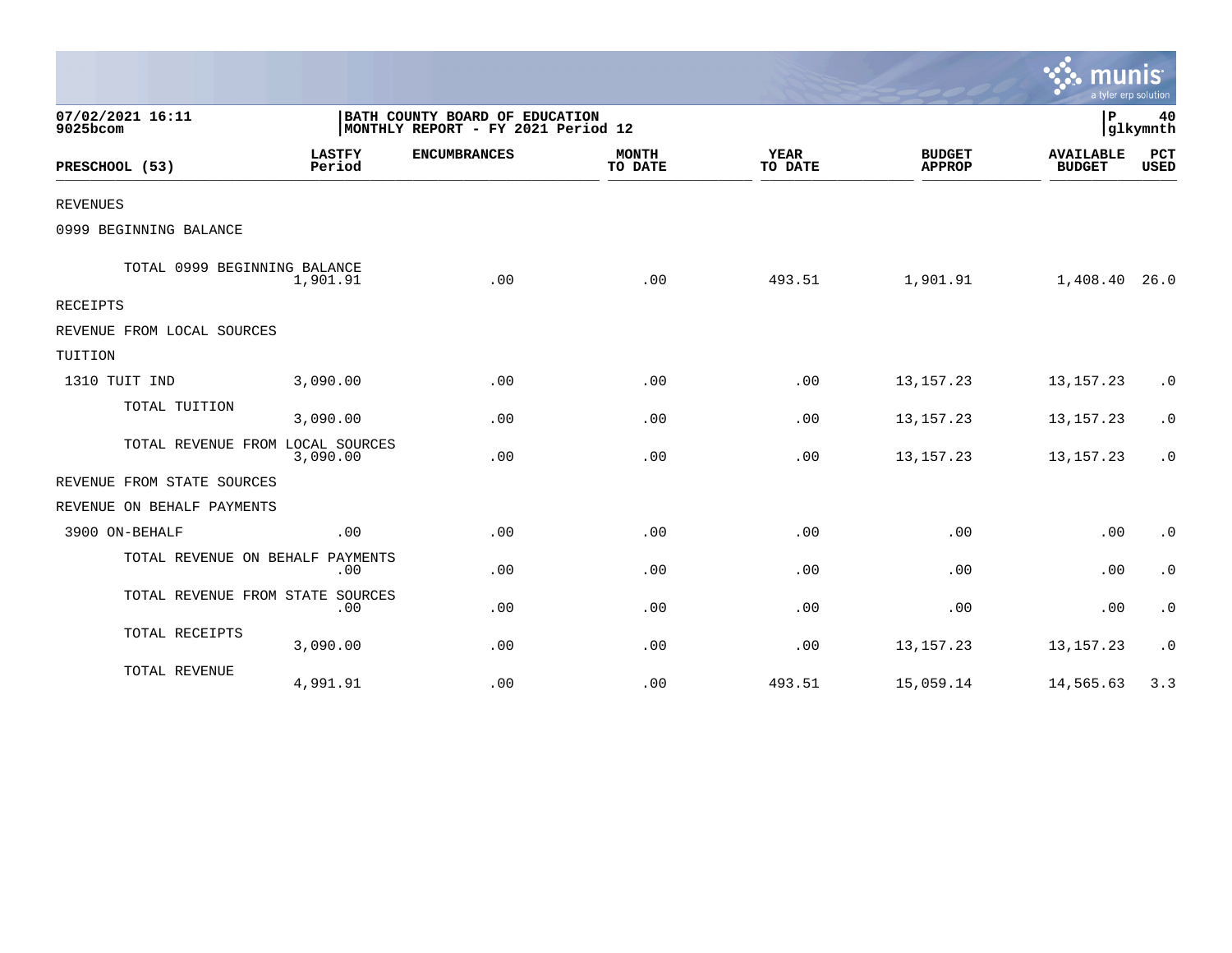|                                                                      |                                |                                                                          |                                                                      |                                                                        |                                                                               |                                                                                             | munis<br>a tyler erp solution                                                               |                                                                                          |
|----------------------------------------------------------------------|--------------------------------|--------------------------------------------------------------------------|----------------------------------------------------------------------|------------------------------------------------------------------------|-------------------------------------------------------------------------------|---------------------------------------------------------------------------------------------|---------------------------------------------------------------------------------------------|------------------------------------------------------------------------------------------|
| 9025bcom                                                             | 07/02/2021 16:11               |                                                                          | BATH COUNTY BOARD OF EDUCATION<br>MONTHLY REPORT - FY 2021 Period 12 |                                                                        |                                                                               |                                                                                             | ΙP                                                                                          | 41<br> glkymnth                                                                          |
|                                                                      | PRESCHOOL (53)                 | <b>LASTFY</b><br>Period                                                  | <b>ENCUMBRANCES</b>                                                  | <b>MONTH</b><br>TO DATE                                                | <b>YEAR</b><br>TO DATE                                                        | <b>BUDGET</b><br><b>APPROP</b>                                                              | <b>AVAILABLE</b><br><b>BUDGET</b>                                                           | PCT<br><b>USED</b>                                                                       |
| <b>EXPENDITURES</b>                                                  |                                |                                                                          |                                                                      |                                                                        |                                                                               |                                                                                             |                                                                                             |                                                                                          |
| 0000                                                                 | RESTRICT TO REV & BAL SHT ONLY |                                                                          |                                                                      |                                                                        |                                                                               |                                                                                             |                                                                                             |                                                                                          |
| 0280                                                                 |                                | .00                                                                      | .00                                                                  | .00                                                                    | .00                                                                           | .00                                                                                         | .00                                                                                         | $\cdot$ 0                                                                                |
|                                                                      | TOTAL 0000                     | RESTRICT TO REV & BAL SHT ONLY<br>.00                                    | .00                                                                  | .00                                                                    | .00                                                                           | .00                                                                                         | .00                                                                                         | $\cdot$ 0                                                                                |
| 1000                                                                 | INSTRUCTION                    |                                                                          |                                                                      |                                                                        |                                                                               |                                                                                             |                                                                                             |                                                                                          |
| 0100<br>0200<br>0280<br>0300<br>0400<br>0500<br>0600<br>0700<br>0800 |                                | .00<br>.00<br>.00<br>.00<br>1,005.84<br>224.72<br>3,267.84<br>.00<br>.00 | .00<br>.00<br>.00<br>.00<br>.00<br>.00<br>.00<br>.00<br>.00          | .00<br>.00<br>.00<br>.00<br>195.58<br>.00<br>.00<br>$-1,815.64$<br>.00 | .00<br>.00<br>.00<br>.00<br>1,033.78<br>.00<br>1,275.37<br>$-1,815.64$<br>.00 | 2,200.00<br>2,000.00<br>.00<br>.00<br>2,422.72<br>1,063.52<br>5,200.00<br>2,122.90<br>50.00 | 2,200.00<br>2,000.00<br>.00<br>.00<br>1,388.94<br>1,063.52<br>3,924.63<br>3,938.54<br>50.00 | $\cdot$ 0<br>$\cdot$ 0<br>$\cdot$ 0<br>42.7<br>$\cdot$ 0<br>24.5<br>$-85.5$<br>$\cdot$ 0 |
|                                                                      | TOTAL 1000                     | INSTRUCTION<br>4,498.40                                                  | .00                                                                  | $-1,620.06$                                                            | 493.51                                                                        | 15,059.14                                                                                   | 14,565.63                                                                                   | 3.3                                                                                      |
| 2700                                                                 | STUDENT TRANSPORTATION         |                                                                          |                                                                      |                                                                        |                                                                               |                                                                                             |                                                                                             |                                                                                          |
| 0100<br>0200                                                         |                                | .00<br>.00                                                               | .00<br>.00                                                           | .00<br>.00                                                             | .00<br>.00                                                                    | .00<br>.00                                                                                  | .00<br>.00                                                                                  | $\cdot$ 0<br>$\cdot$ 0                                                                   |
|                                                                      | TOTAL 2700                     | STUDENT TRANSPORTATION<br>.00                                            | .00                                                                  | .00                                                                    | .00                                                                           | .00                                                                                         | .00                                                                                         | $\cdot$ 0                                                                                |
|                                                                      | TOTAL EXPENDITURES             | 4,498.40                                                                 | .00                                                                  | $-1,620.06$                                                            | 493.51                                                                        | 15,059.14                                                                                   | 14,565.63                                                                                   | 3.3                                                                                      |
|                                                                      | TOTAL FOR PRESCHOOL (53)       | 493.51                                                                   | .00                                                                  | 1,620.06                                                               | .00                                                                           | .00                                                                                         | .00                                                                                         | $\cdot$ 0                                                                                |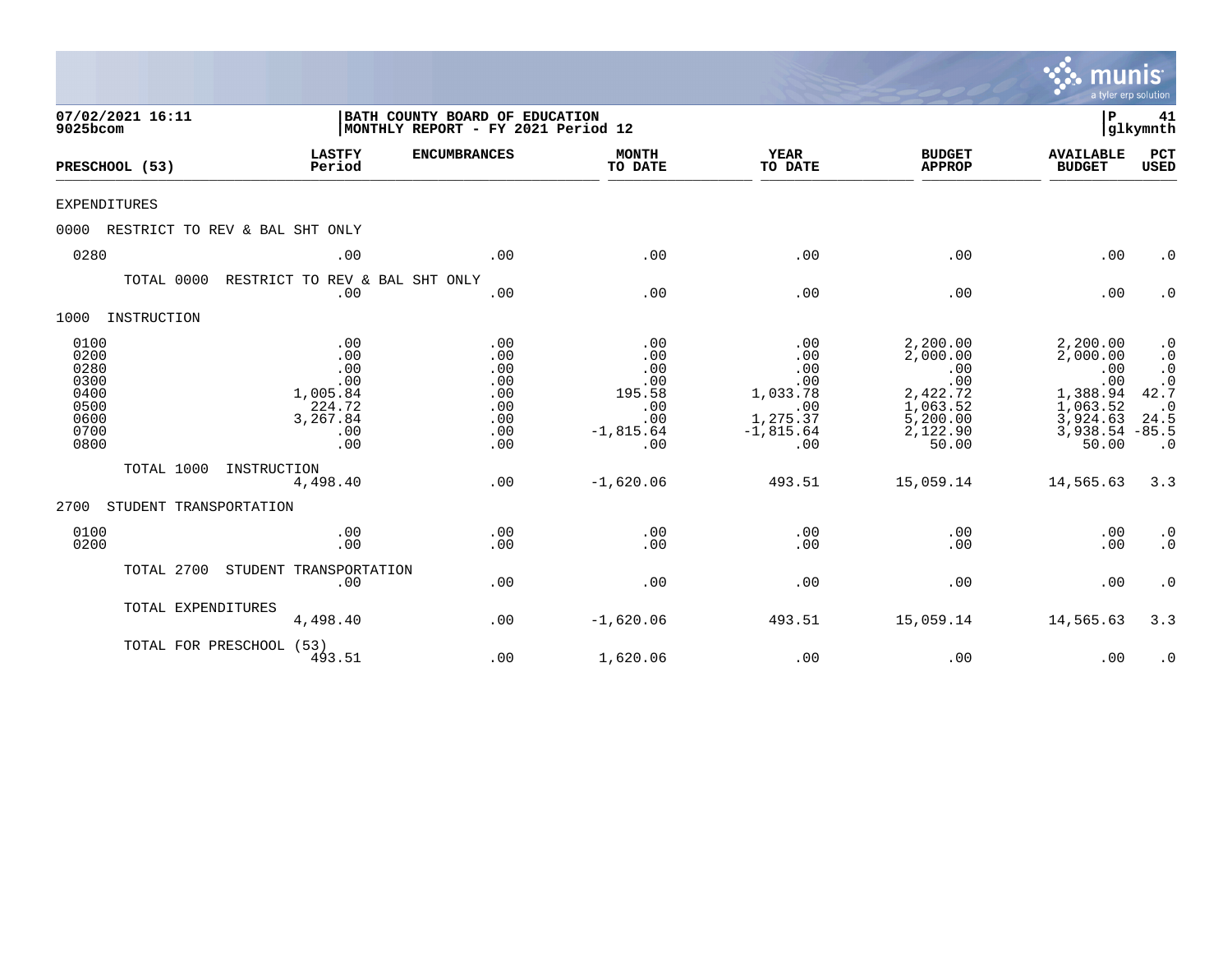|                                    |                         |                                                                      |                         |                        |                                | mun<br>a tyler erp solution       |                        |
|------------------------------------|-------------------------|----------------------------------------------------------------------|-------------------------|------------------------|--------------------------------|-----------------------------------|------------------------|
| 07/02/2021 16:11<br>9025bcom       |                         | BATH COUNTY BOARD OF EDUCATION<br>MONTHLY REPORT - FY 2021 Period 12 |                         |                        |                                | ∣P                                | 42<br>glkymnth         |
| CHILD CARE (61)                    | <b>LASTFY</b><br>Period | <b>ENCUMBRANCES</b>                                                  | <b>MONTH</b><br>TO DATE | <b>YEAR</b><br>TO DATE | <b>BUDGET</b><br><b>APPROP</b> | <b>AVAILABLE</b><br><b>BUDGET</b> | PCT<br>USED            |
| <b>REVENUES</b>                    |                         |                                                                      |                         |                        |                                |                                   |                        |
| RECEIPTS                           |                         |                                                                      |                         |                        |                                |                                   |                        |
| REVENUE FROM LOCAL SOURCES         |                         |                                                                      |                         |                        |                                |                                   |                        |
| COMMUNITY SERVICE ACTIVITIES       |                         |                                                                      |                         |                        |                                |                                   |                        |
| 1810 CHILD CARE                    | .00                     | .00                                                                  | .00                     | .00                    | .00                            | .00                               | $\cdot$ 0              |
| TOTAL COMMUNITY SERVICE ACTIVITIES | .00                     | .00                                                                  | .00                     | .00                    | .00                            | .00                               | $\cdot$ 0              |
| TOTAL REVENUE FROM LOCAL SOURCES   | .00                     | .00                                                                  | .00                     | .00                    | .00                            | .00                               | $\cdot$ 0              |
| REVENUE FROM STATE SOURCES         |                         |                                                                      |                         |                        |                                |                                   |                        |
| EXPENDITURE REIMBURSEMENTS         |                         |                                                                      |                         |                        |                                |                                   |                        |
| 3131 MISC REIMB                    | .00                     | .00                                                                  | .00                     | .00                    | .00                            | .00                               | $\cdot$ 0              |
| TOTAL EXPENDITURE REIMBURSEMENTS   | .00                     | .00                                                                  | .00                     | .00                    | .00                            | .00                               | $\cdot$ 0              |
| RESTRICTED                         |                         |                                                                      |                         |                        |                                |                                   |                        |
| 3200 RES STATE                     | .00                     | .00                                                                  | .00                     | .00                    | .00                            | .00                               | $\cdot$ 0              |
| TOTAL RESTRICTED                   | .00                     | .00                                                                  | .00                     | .00                    | .00                            | .00                               | $\cdot$ 0              |
| TOTAL REVENUE FROM STATE SOURCES   | .00                     | .00                                                                  | .00                     | .00                    | .00                            | .00                               | $\cdot$ 0              |
| OTHER RECEIPTS                     |                         |                                                                      |                         |                        |                                |                                   |                        |
| INTERFUND TRANSFERS                |                         |                                                                      |                         |                        |                                |                                   |                        |
| 5210 FND XFER                      | .00                     | .00                                                                  | .00                     | .00                    | .00                            | .00                               | $\cdot$ 0              |
| TOTAL INTERFUND TRANSFERS          | .00                     | .00                                                                  | .00                     | .00                    | .00                            | .00                               | $\cdot$ 0              |
| TOTAL OTHER RECEIPTS               | .00                     | .00                                                                  | .00                     | .00                    | .00                            | .00                               | $\cdot$ 0              |
| TOTAL RECEIPTS                     | .00                     | .00                                                                  | .00                     | .00                    | .00                            | .00                               | $\boldsymbol{\cdot}$ 0 |
| TOTAL REVENUE                      | .00                     | .00                                                                  | .00                     | .00                    | .00                            | .00                               | . 0                    |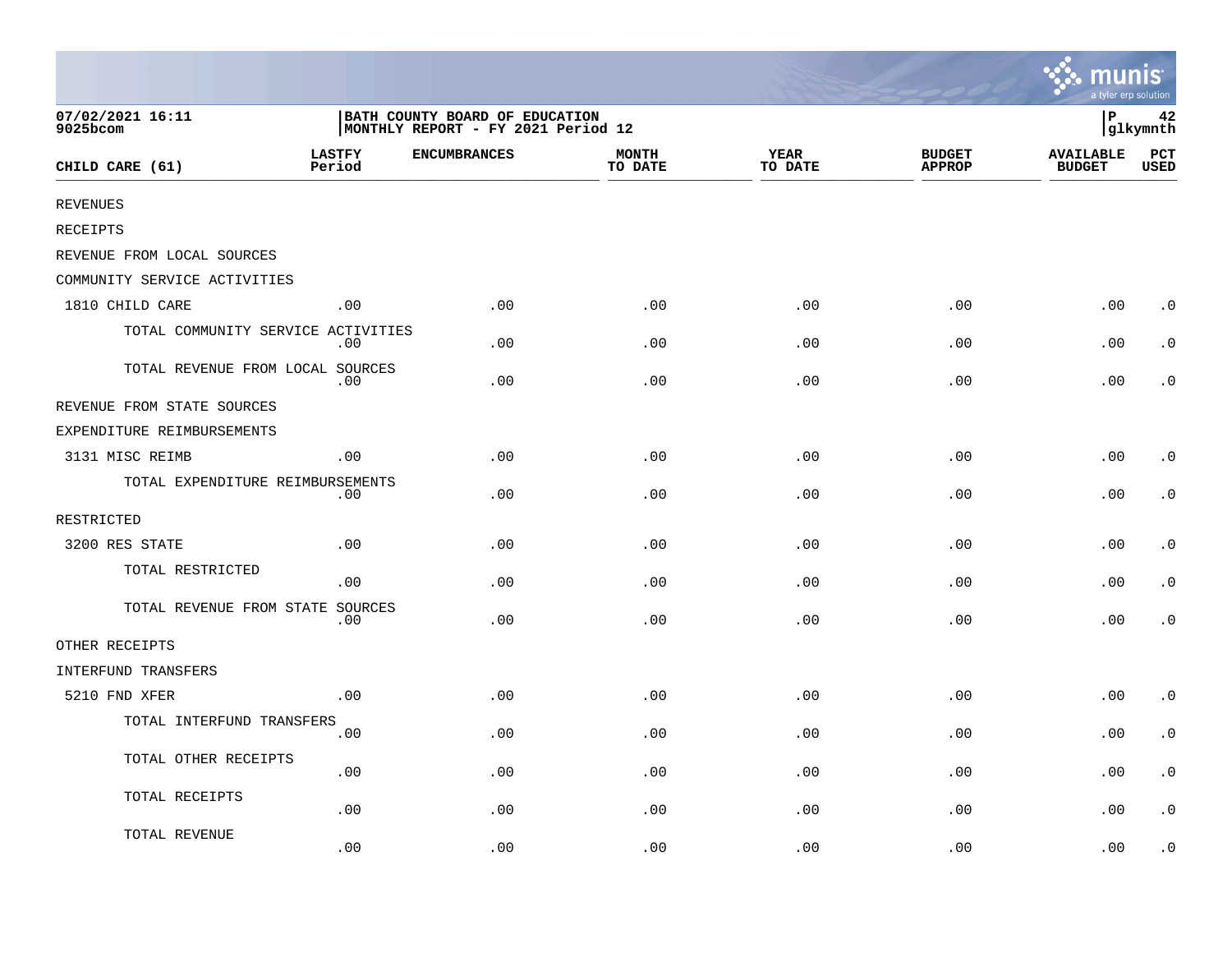

| 07/02/2021 16:11<br>9025bcom                 |                      | BATH COUNTY BOARD OF EDUCATION<br>MONTHLY REPORT - FY 2021 Period 12 |                                        |                                        |                                        |                                        |                                        | 43<br>glkymnth                                                             |
|----------------------------------------------|----------------------|----------------------------------------------------------------------|----------------------------------------|----------------------------------------|----------------------------------------|----------------------------------------|----------------------------------------|----------------------------------------------------------------------------|
| CHILD CARE (61)                              |                      | <b>LASTFY</b><br>Period                                              | <b>ENCUMBRANCES</b>                    | <b>MONTH</b><br>TO DATE                | <b>YEAR</b><br>TO DATE                 | <b>BUDGET</b><br><b>APPROP</b>         | <b>AVAILABLE</b><br><b>BUDGET</b>      | PCT<br><b>USED</b>                                                         |
| EXPENDITURES                                 |                      |                                                                      |                                        |                                        |                                        |                                        |                                        |                                                                            |
| 3300                                         | COMMUNITY SERVICES   |                                                                      |                                        |                                        |                                        |                                        |                                        |                                                                            |
| 0100<br>0200<br>0300<br>0500<br>0600<br>0700 |                      | .00<br>.00<br>.00<br>.00<br>.00<br>.00                               | .00<br>.00<br>.00<br>.00<br>.00<br>.00 | .00<br>.00<br>.00<br>.00<br>.00<br>.00 | .00<br>.00<br>.00<br>.00<br>.00<br>.00 | .00<br>.00<br>.00<br>.00<br>.00<br>.00 | .00<br>.00<br>.00<br>.00<br>.00<br>.00 | $\cdot$ 0<br>$\cdot$ 0<br>$\cdot$ 0<br>$\cdot$ 0<br>$\cdot$ 0<br>$\cdot$ 0 |
|                                              | TOTAL 3300           | COMMUNITY SERVICES<br>.00                                            | .00                                    | .00                                    | .00                                    | .00                                    | .00                                    | $\cdot$ 0                                                                  |
|                                              | TOTAL EXPENDITURES   | .00                                                                  | .00                                    | .00                                    | .00                                    | .00                                    | .00                                    | $\cdot$ 0                                                                  |
|                                              | TOTAL FOR CHILD CARE | (61)<br>.00                                                          | .00                                    | .00                                    | .00                                    | .00                                    | .00                                    | $\cdot$ 0                                                                  |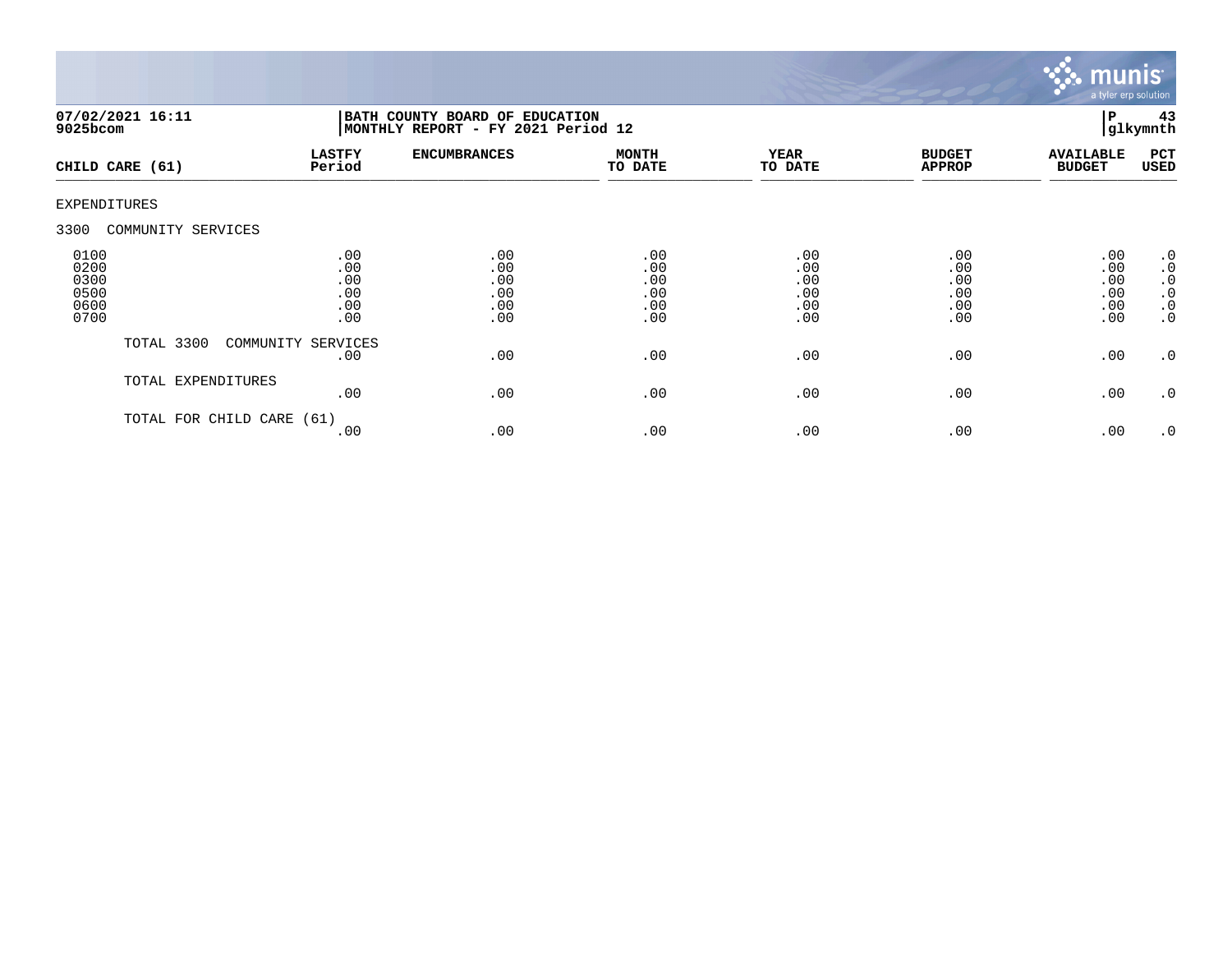|                              |                         |                                                                      |                         |                        |                                | <u>munis </u><br>a tyler erp solution |                |
|------------------------------|-------------------------|----------------------------------------------------------------------|-------------------------|------------------------|--------------------------------|---------------------------------------|----------------|
| 07/02/2021 16:11<br>9025bcom |                         | BATH COUNTY BOARD OF EDUCATION<br>MONTHLY REPORT - FY 2021 Period 12 |                         |                        |                                | P                                     | 44<br>glkymnth |
| PRESCHOOL (62)               | <b>LASTFY</b><br>Period | <b>ENCUMBRANCES</b>                                                  | <b>MONTH</b><br>TO DATE | <b>YEAR</b><br>TO DATE | <b>BUDGET</b><br><b>APPROP</b> | <b>AVAILABLE</b><br><b>BUDGET</b>     | PCT<br>USED    |
| <b>REVENUES</b>              |                         |                                                                      |                         |                        |                                |                                       |                |
| 0999 BEGINNING BALANCE       |                         |                                                                      |                         |                        |                                |                                       |                |
| TOTAL 0999 BEGINNING BALANCE | .00                     | .00                                                                  | .00                     | .00                    | .00                            | .00                                   | .0             |
| <b>RECEIPTS</b>              |                         |                                                                      |                         |                        |                                |                                       |                |
| REVENUE FROM LOCAL SOURCES   |                         |                                                                      |                         |                        |                                |                                       |                |
| TUITION                      |                         |                                                                      |                         |                        |                                |                                       |                |
| 1310 TUIT IND                | .00                     | .00                                                                  | .00                     | .00                    | .00                            | .00                                   | $\cdot$ 0      |
| TOTAL TUITION                | .00                     | .00                                                                  | .00                     | .00                    | .00                            | .00                                   | $\cdot$ 0      |
| TOTAL REVENUE FROM LOCAL     | SOURCES<br>.00          | .00                                                                  | .00                     | .00                    | .00                            | .00                                   | $\cdot$ 0      |
| TOTAL RECEIPTS               | .00                     | .00                                                                  | .00                     | .00                    | .00                            | .00                                   | $\cdot$ 0      |
| TOTAL REVENUE                | .00                     | .00                                                                  | .00                     | .00                    | .00                            | .00                                   | $\cdot$ 0      |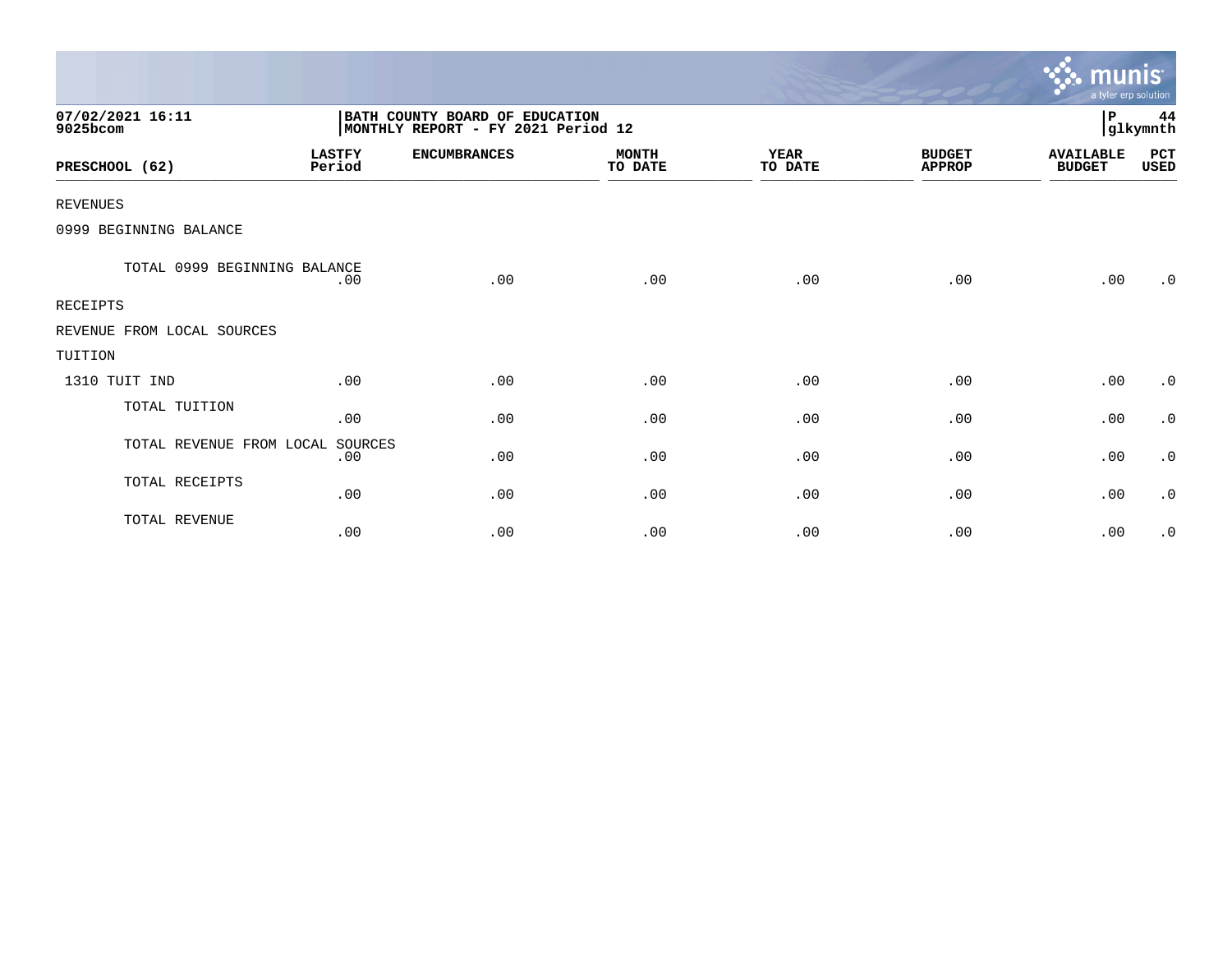

| 07/02/2021 16:11<br>9025bcom | BATH COUNTY BOARD OF EDUCATION<br>MONTHLY REPORT - FY 2021 Period 12 |                     |                         |                        |                                |                                   | 45<br>l P<br>glkymnth |  |  |
|------------------------------|----------------------------------------------------------------------|---------------------|-------------------------|------------------------|--------------------------------|-----------------------------------|-----------------------|--|--|
| PRESCHOOL (62)               | <b>LASTFY</b><br>Period                                              | <b>ENCUMBRANCES</b> | <b>MONTH</b><br>TO DATE | <b>YEAR</b><br>TO DATE | <b>BUDGET</b><br><b>APPROP</b> | <b>AVAILABLE</b><br><b>BUDGET</b> | PCT<br>USED           |  |  |
| EXPENDITURES                 |                                                                      |                     |                         |                        |                                |                                   |                       |  |  |
| 1000<br>INSTRUCTION          |                                                                      |                     |                         |                        |                                |                                   |                       |  |  |
| 0600                         | .00                                                                  | .00                 | .00                     | .00                    | .00                            | .00                               | .0                    |  |  |
| TOTAL 1000<br>INSTRUCTION    | .00                                                                  | .00                 | .00                     | .00                    | .00                            | .00                               | $\cdot$ 0             |  |  |
| TOTAL EXPENDITURES           | .00                                                                  | .00                 | .00                     | .00                    | .00                            | .00                               | $\cdot$ 0             |  |  |
| TOTAL FOR PRESCHOOL (62)     | .00                                                                  | .00                 | .00                     | .00                    | .00                            | .00                               | $\cdot$ 0             |  |  |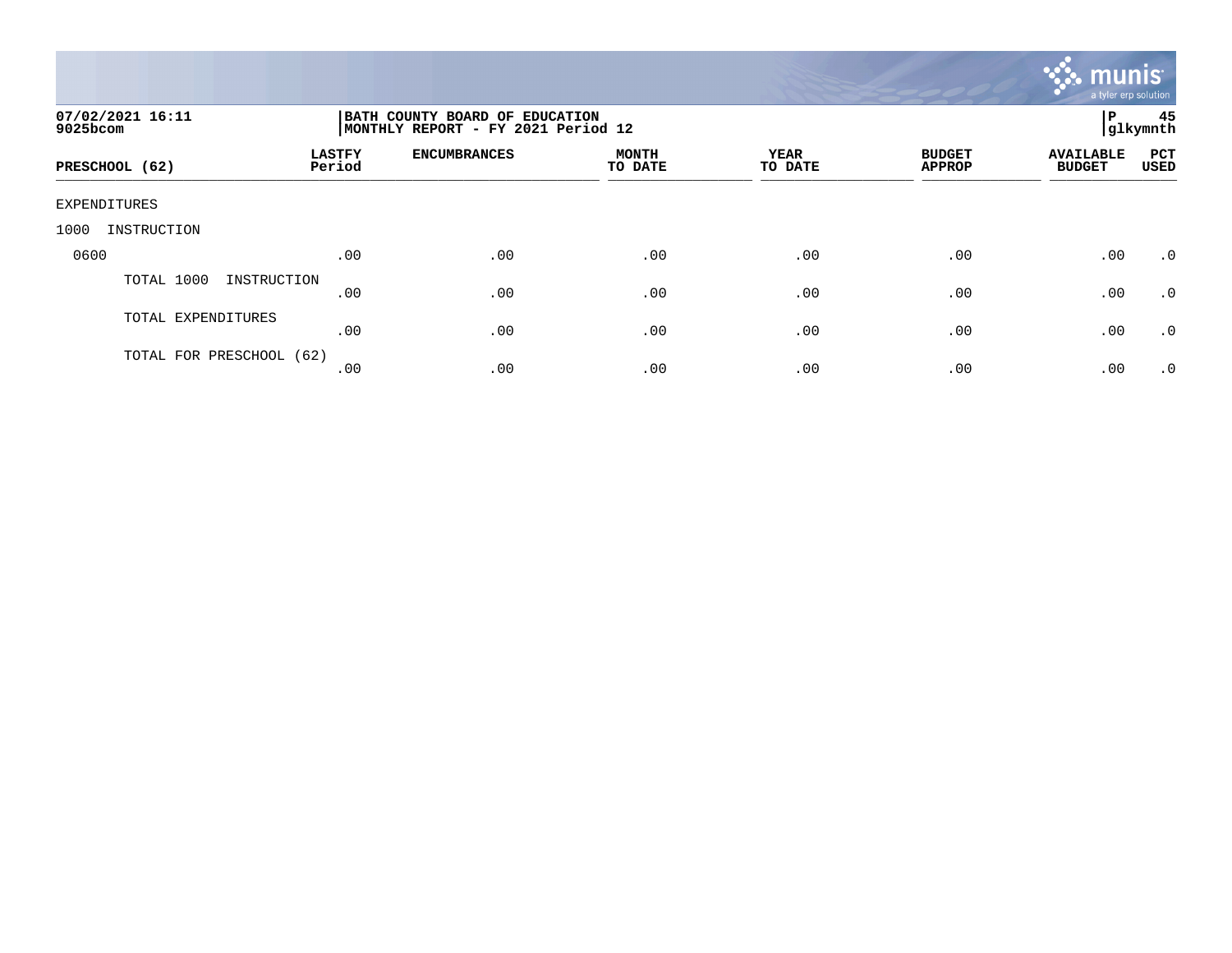|                                        |                                                                      |                     |                         |                        |                                |                                   | a tyler erp solution |
|----------------------------------------|----------------------------------------------------------------------|---------------------|-------------------------|------------------------|--------------------------------|-----------------------------------|----------------------|
| 07/02/2021 16:11<br>9025bcom           | BATH COUNTY BOARD OF EDUCATION<br>MONTHLY REPORT - FY 2021 Period 12 |                     |                         |                        |                                | $\mathbf{P}$                      | 46<br>glkymnth       |
| TRUST/AGENCY FUNDS (7000)              | <b>LASTFY</b><br>Period                                              | <b>ENCUMBRANCES</b> | <b>MONTH</b><br>TO DATE | <b>YEAR</b><br>TO DATE | <b>BUDGET</b><br><b>APPROP</b> | <b>AVAILABLE</b><br><b>BUDGET</b> | PCT<br><b>USED</b>   |
| <b>REVENUES</b>                        |                                                                      |                     |                         |                        |                                |                                   |                      |
| 0999 BEGINNING BALANCE                 |                                                                      |                     |                         |                        |                                |                                   |                      |
| TOTAL 0999 BEGINNING BALANCE           | .00                                                                  | .00                 | .00                     | .00                    | .00                            | .00                               | $\cdot$ 0            |
| <b>RECEIPTS</b>                        |                                                                      |                     |                         |                        |                                |                                   |                      |
| REVENUE FROM LOCAL SOURCES             |                                                                      |                     |                         |                        |                                |                                   |                      |
| OTHER REVENUE FROM LOCAL SOURCES       |                                                                      |                     |                         |                        |                                |                                   |                      |
| 1920 CONTRIBUTE                        | 218.09                                                               | .00                 | 4.25                    | 28, 434. 27            | 21,000.00                      | $-7, 434.27$ 135.4                |                      |
| TOTAL OTHER REVENUE FROM LOCAL SOURCES | 218.09                                                               | .00                 | 4.25                    | 28, 434. 27            | 21,000.00                      | $-7,434.27$ 135.4                 |                      |
| TOTAL REVENUE FROM LOCAL SOURCES       | 218.09                                                               | .00                 | 4.25                    | 28, 434. 27            | 21,000.00                      | $-7,434.27$ 135.4                 |                      |
| OTHER RECEIPTS                         |                                                                      |                     |                         |                        |                                |                                   |                      |
| INTERFUND TRANSFERS                    |                                                                      |                     |                         |                        |                                |                                   |                      |
| 5210 FND XFER                          | .00                                                                  | .00                 | .00                     | .00                    | .00                            | .00                               | $\cdot$ 0            |
| TOTAL INTERFUND TRANSFERS              | .00                                                                  | .00                 | .00                     | .00                    | .00                            | .00                               | $\cdot$ 0            |
| TOTAL OTHER RECEIPTS                   | .00                                                                  | .00                 | .00                     | .00                    | .00                            | .00                               | $\cdot$ 0            |
| TOTAL RECEIPTS                         | 218.09                                                               | .00                 | 4.25                    | 28, 434. 27            | 21,000.00                      | $-7,434.27$ 135.4                 |                      |
| TOTAL REVENUE                          | 218.09                                                               | .00                 | 4.25                    | 28, 434. 27            | 21,000.00                      | $-7,434.27$ 135.4                 |                      |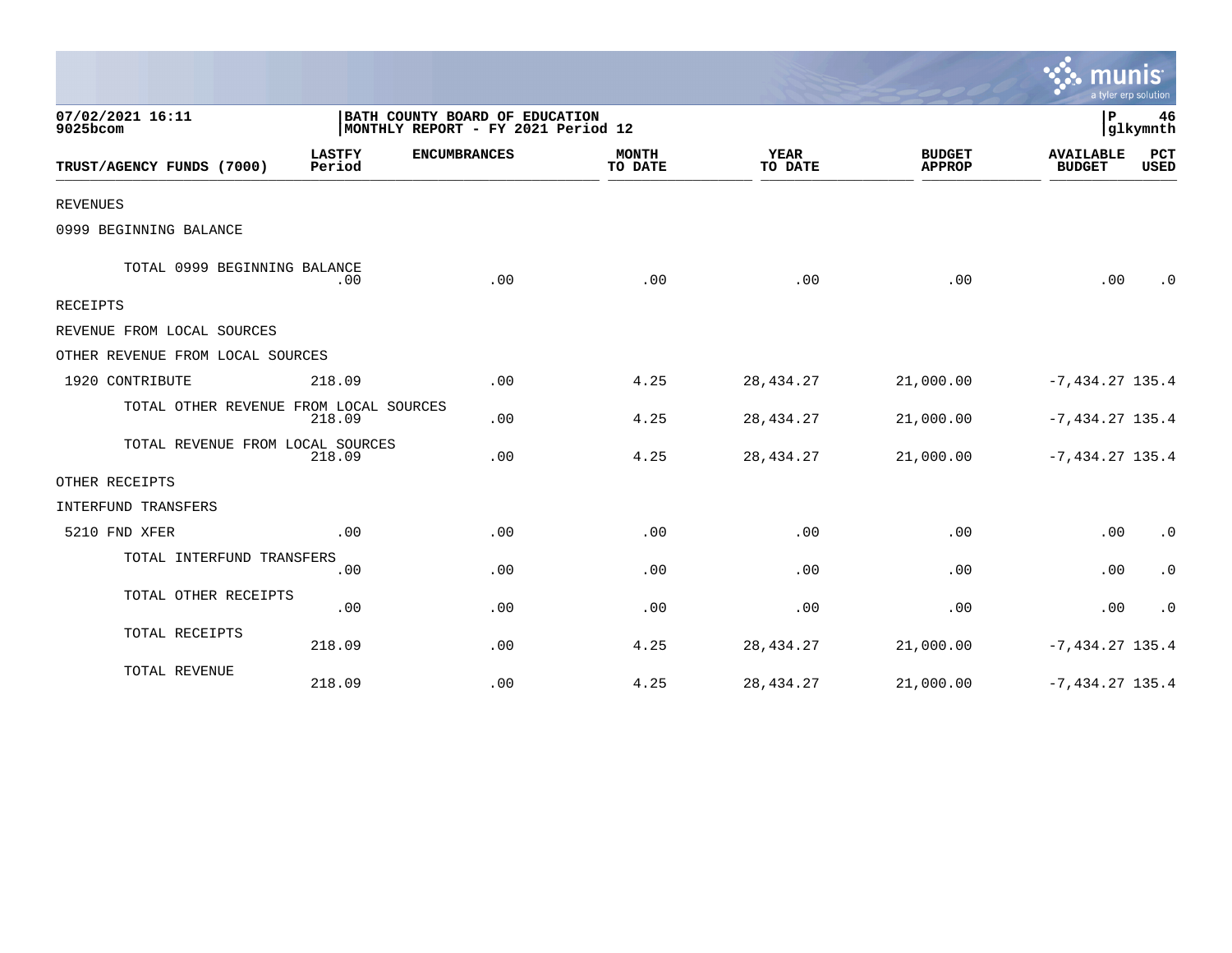

| 07/02/2021 16:11<br>$9025$ bcom |                                             | BATH COUNTY BOARD OF EDUCATION<br>MONTHLY REPORT - FY 2021 Period 12 |                         |                        |                                |                                   |                           |  |
|---------------------------------|---------------------------------------------|----------------------------------------------------------------------|-------------------------|------------------------|--------------------------------|-----------------------------------|---------------------------|--|
| TRUST/AGENCY FUNDS (7000)       | <b>LASTFY</b><br>Period                     | <b>ENCUMBRANCES</b>                                                  | <b>MONTH</b><br>TO DATE | <b>YEAR</b><br>TO DATE | <b>BUDGET</b><br><b>APPROP</b> | <b>AVAILABLE</b><br><b>BUDGET</b> | <b>PCT</b><br><b>USED</b> |  |
| EXPENDITURES                    |                                             |                                                                      |                         |                        |                                |                                   |                           |  |
| 3300<br>COMMUNITY SERVICES      |                                             |                                                                      |                         |                        |                                |                                   |                           |  |
| 0600                            | 2,000.00                                    | .00                                                                  | 1,000.00                | 4,000.00               | 21,000.00                      | 17,000.00                         | 19.1                      |  |
| TOTAL 3300                      | COMMUNITY SERVICES<br>2,000.00              | .00                                                                  | 1,000.00                | 4,000.00               | 21,000.00                      | 17,000.00                         | 19.1                      |  |
| TOTAL EXPENDITURES              | 2,000.00                                    | .00                                                                  | 1,000.00                | 4,000.00               | 21,000.00                      | 17,000.00                         | 19.1                      |  |
| TOTAL FOR                       | TRUST/AGENCY FUNDS<br>(7000)<br>$-1,781.91$ | .00                                                                  | $-995.75$               | 24,434.27              | .00                            | $-24, 434.27$                     | .0                        |  |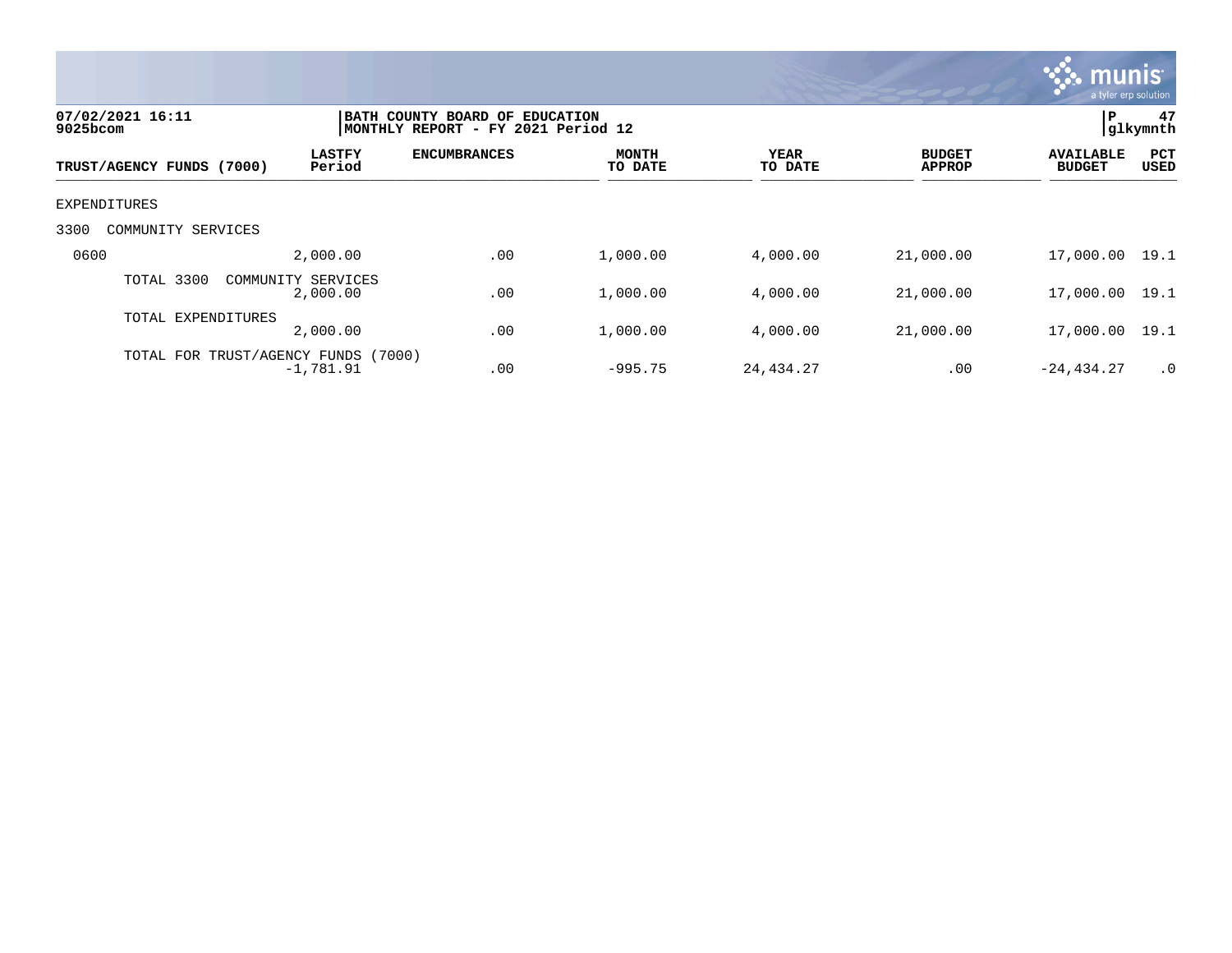|                                                     |                         |                                                                      |                         |                        |                                | munis<br>a tyler erp solution     |                                     |
|-----------------------------------------------------|-------------------------|----------------------------------------------------------------------|-------------------------|------------------------|--------------------------------|-----------------------------------|-------------------------------------|
| 07/02/2021 16:11<br>9025bcom                        |                         | BATH COUNTY BOARD OF EDUCATION<br>MONTHLY REPORT - FY 2021 Period 12 |                         |                        |                                | l P                               | 48<br>glkymnth                      |
| <b>GOVERNMENTAL ASSETS (8)</b>                      | <b>LASTFY</b><br>Period | <b>ENCUMBRANCES</b>                                                  | <b>MONTH</b><br>TO DATE | <b>YEAR</b><br>TO DATE | <b>BUDGET</b><br><b>APPROP</b> | <b>AVAILABLE</b><br><b>BUDGET</b> | <b>PCT</b><br><b>USED</b>           |
| <b>REVENUES</b>                                     |                         |                                                                      |                         |                        |                                |                                   |                                     |
| RECEIPTS                                            |                         |                                                                      |                         |                        |                                |                                   |                                     |
| REVENUE FROM LOCAL SOURCES                          |                         |                                                                      |                         |                        |                                |                                   |                                     |
| OTHER REVENUE FROM LOCAL SOURCES                    |                         |                                                                      |                         |                        |                                |                                   |                                     |
| 1930 GAIN/LOSS                                      | .00                     | .00                                                                  | .00                     | .00                    | .00                            | .00                               | $\cdot$ 0                           |
| TOTAL OTHER REVENUE FROM LOCAL SOURCES              | .00                     | .00                                                                  | .00                     | .00                    | .00                            | .00                               | $\cdot$ 0                           |
| TOTAL REVENUE FROM LOCAL SOURCES                    | .00                     | .00                                                                  | .00                     | .00                    | .00                            | .00                               | $\cdot$ 0                           |
| OTHER RECEIPTS                                      |                         |                                                                      |                         |                        |                                |                                   |                                     |
| SALE OR COMP FOR LOSS OF ASSETS                     |                         |                                                                      |                         |                        |                                |                                   |                                     |
| 5311 SALE LAND<br>5331 SALE BLDG<br>5341 SALE EQUIP | .00<br>.00<br>.00       | .00<br>.00<br>.00                                                    | .00<br>.00<br>.00       | .00<br>.00<br>.00      | .00<br>.00<br>.00              | .00<br>.00<br>.00                 | $\cdot$ 0<br>$\cdot$ 0<br>$\cdot$ 0 |
| TOTAL SALE OR COMP FOR LOSS OF ASSETS               | .00                     | .00                                                                  | .00                     | .00                    | .00                            | .00                               | $\cdot$ 0                           |
| TOTAL OTHER RECEIPTS                                | .00                     | .00                                                                  | .00                     | .00                    | .00                            | .00                               | $\cdot$ 0                           |
| TOTAL RECEIPTS                                      | .00                     | .00                                                                  | .00                     | .00                    | .00                            | .00                               | $\cdot$ 0                           |
| TOTAL REVENUE                                       | .00                     | .00                                                                  | .00                     | .00                    | .00                            | .00                               | $\cdot$ 0                           |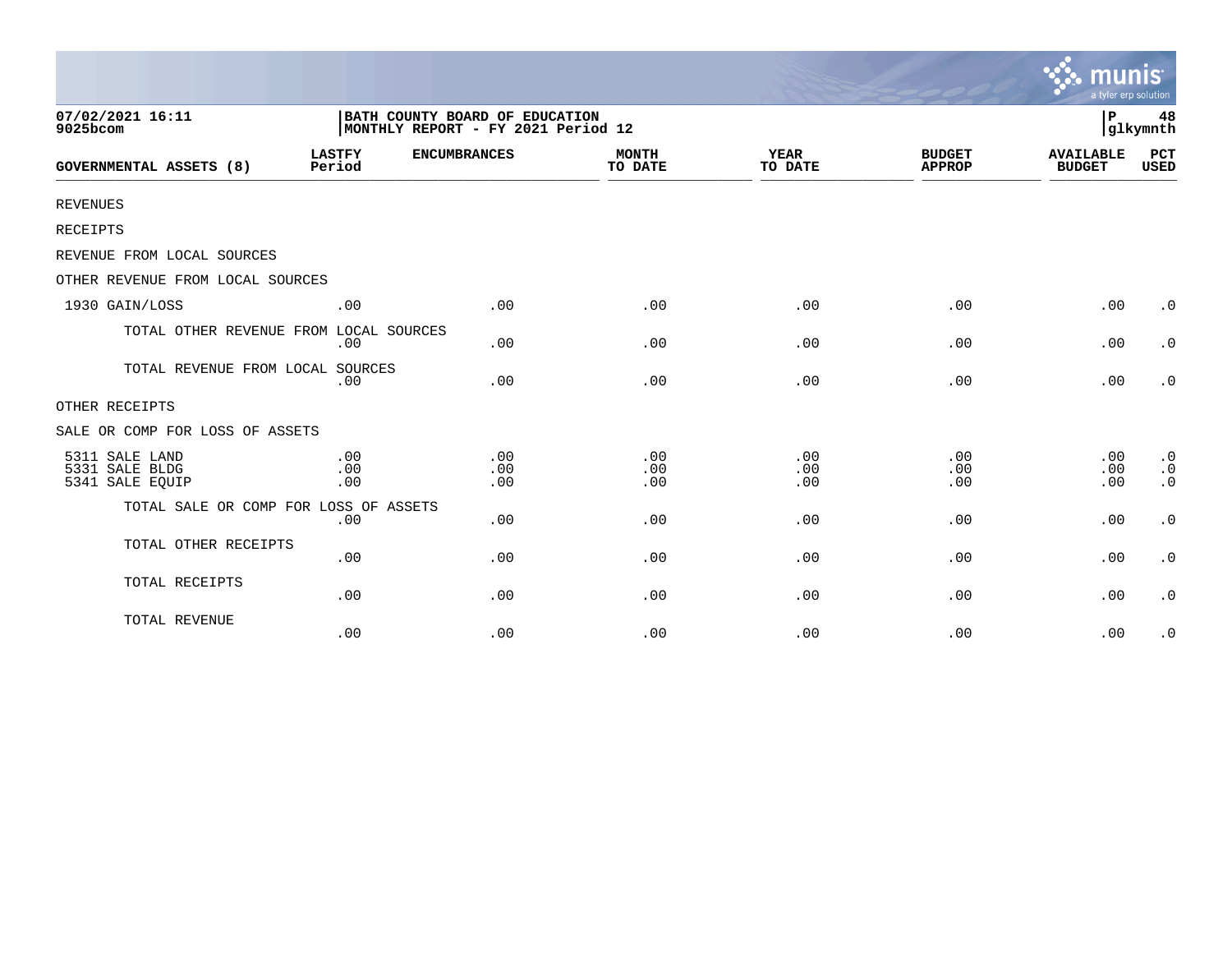

| 07/02/2021 16:11<br>9025bcom      |                                                  | BATH COUNTY BOARD OF EDUCATION<br>MONTHLY REPORT - FY 2021 Period 12 |                         |                        |                                |                                   |                    |
|-----------------------------------|--------------------------------------------------|----------------------------------------------------------------------|-------------------------|------------------------|--------------------------------|-----------------------------------|--------------------|
| GOVERNMENTAL ASSETS (8)           | <b>LASTFY</b><br>Period                          | <b>ENCUMBRANCES</b>                                                  | <b>MONTH</b><br>TO DATE | <b>YEAR</b><br>TO DATE | <b>BUDGET</b><br><b>APPROP</b> | <b>AVAILABLE</b><br><b>BUDGET</b> | PCT<br><b>USED</b> |
| <b>EXPENDITURES</b>               |                                                  |                                                                      |                         |                        |                                |                                   |                    |
| 1000<br>INSTRUCTION               |                                                  |                                                                      |                         |                        |                                |                                   |                    |
| 0700                              | 255, 260. 75                                     | .00                                                                  | 242,837.62              | 243, 375.55            | .00                            | $-243, 375.55$                    | $\cdot$ 0          |
| TOTAL 1000                        | INSTRUCTION<br>255,260.75                        | .00                                                                  | 242,837.62              | 243, 375.55            | .00                            | $-243, 375.55$                    | $\cdot$ 0          |
| STUDENT SUPPORT SERVICES<br>2100  |                                                  |                                                                      |                         |                        |                                |                                   |                    |
| 0700                              | 14,222.80                                        | .00                                                                  | 16,037.21               | 16,037.21              | .00                            | $-16,037.21$                      | $\cdot$ 0          |
| TOTAL 2100                        | STUDENT SUPPORT SERVICES<br>14,222.80            | .00                                                                  | 16,037.21               | 16,037.21              | .00                            | $-16,037.21$                      | $\cdot$ 0          |
| 2200                              | INSTRUCTIONAL STAFF SUPP SERV                    |                                                                      |                         |                        |                                |                                   |                    |
| 0700                              | 20,665.25                                        | .00                                                                  | 17,109.62               | 17, 153. 79            | .00                            | $-17, 153.79$                     | $\cdot$ 0          |
| TOTAL 2200                        | INSTRUCTIONAL STAFF SUPP SERV<br>20,665.25       | .00                                                                  | 17,109.62               | 17, 153. 79            | .00                            | $-17, 153.79$                     | $\cdot$ 0          |
| 2300<br>DISTRICT ADMIN SUPPORT    |                                                  |                                                                      |                         |                        |                                |                                   |                    |
| 0700                              | 25,691.31                                        | .00                                                                  | 22,767.83               | 22,992.95              | .00                            | $-22,992.95$                      | $\cdot$ 0          |
| TOTAL 2300                        | DISTRICT ADMIN SUPPORT<br>25,691.31              | .00                                                                  | 22,767.83               | 22,992.95              | .00                            | $-22,992.95$                      | $\cdot$ 0          |
| 2400<br>SCHOOL ADMIN SUPPORT      |                                                  |                                                                      |                         |                        |                                |                                   |                    |
| 0700                              | 4,710.97                                         | .00                                                                  | 6,503.54                | 6,503.54               | .00                            | $-6, 503.54$                      | $\cdot$ 0          |
| TOTAL 2400                        | SCHOOL ADMIN SUPPORT<br>4,710.97                 | .00                                                                  | 6,503.54                | 6,503.54               | .00                            | $-6, 503.54$                      | $\cdot$ 0          |
| 2500<br>BUSINESS SUPPORT SERVICES |                                                  |                                                                      |                         |                        |                                |                                   |                    |
| 0700                              | 388.25                                           | .00                                                                  | 766.90                  | 766.90                 | .00                            | $-766.90$                         | $\cdot$ 0          |
| TOTAL 2500                        | BUSINESS SUPPORT SERVICES<br>388.25              | .00                                                                  | 766.90                  | 766.90                 | .00                            | $-766.90$                         | $\cdot$ 0          |
| 2600                              | PLANT OPERATIONS AND MAINTENANCE                 |                                                                      |                         |                        |                                |                                   |                    |
| 0700                              | 201,295.15                                       | .00                                                                  | 1,164,737.19            | 1,164,737.19           | .00                            | $-1, 164, 737.19$                 | $\cdot$ 0          |
| TOTAL 2600                        | PLANT OPERATIONS AND MAINTENANCE<br>201, 295. 15 | .00                                                                  | 1,164,737.19            | 1,164,737.19           | .00                            | $-1, 164, 737.19$                 | $\cdot$ 0          |

2700 STUDENT TRANSPORTATION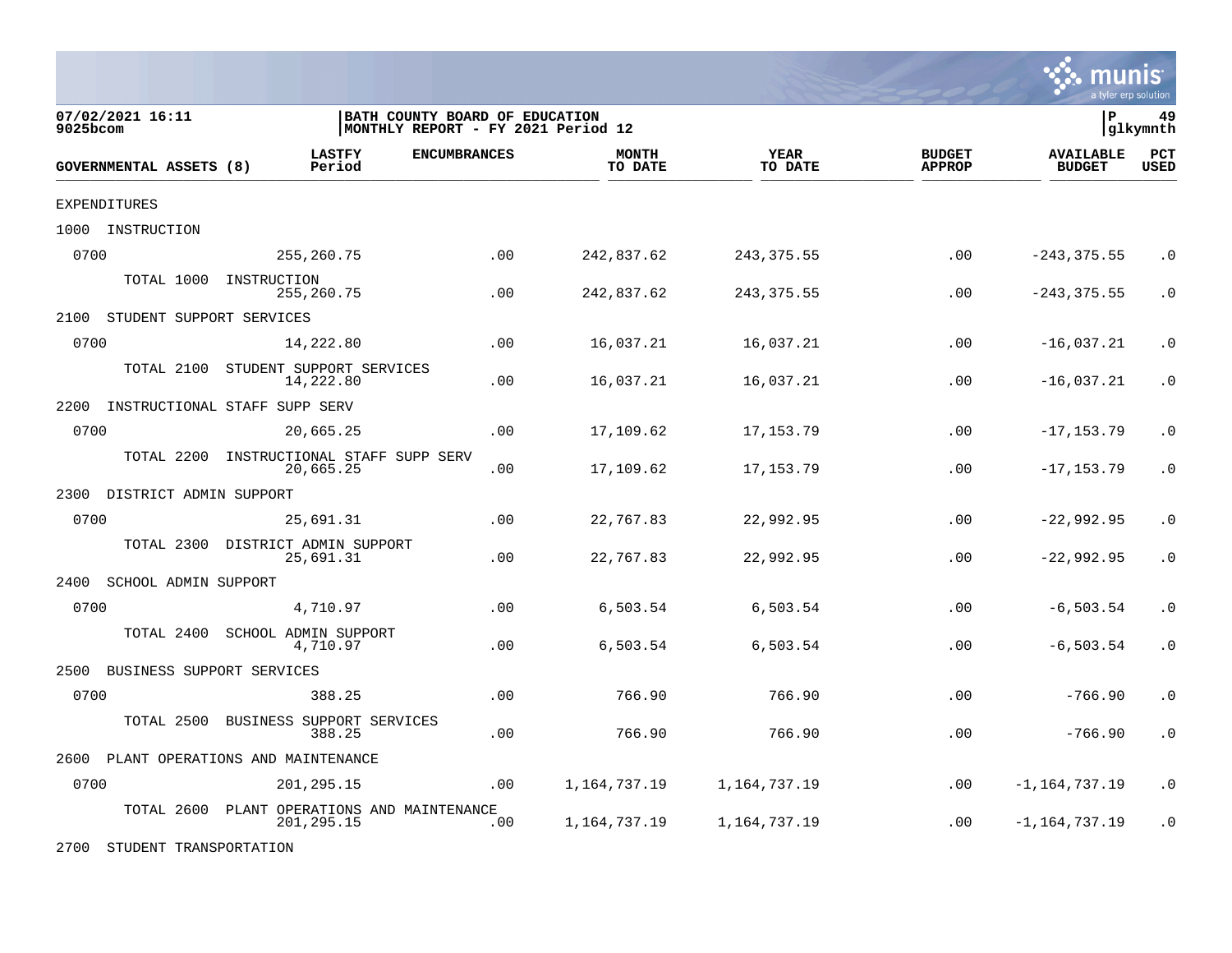

| 07/02/2021 16:11<br>$9025$ bcom |                                                     | BATH COUNTY BOARD OF<br>MONTHLY REPORT - FY 2021 Period 12 | <b>EDUCATION</b>        |                        |                                | P<br>glkymnth                     |                    |  |
|---------------------------------|-----------------------------------------------------|------------------------------------------------------------|-------------------------|------------------------|--------------------------------|-----------------------------------|--------------------|--|
| <b>GOVERNMENTAL ASSETS (8)</b>  | <b>LASTFY</b><br>Period                             | <b>ENCUMBRANCES</b>                                        | <b>MONTH</b><br>TO DATE | <b>YEAR</b><br>TO DATE | <b>BUDGET</b><br><b>APPROP</b> | <b>AVAILABLE</b><br><b>BUDGET</b> | PCT<br><b>USED</b> |  |
| 0700                            | 172,741.95                                          | .00                                                        | 184, 269.59             | 184,269.59             | .00                            | $-184, 269.59$                    | $\cdot$ 0          |  |
| TOTAL 2700                      | STUDENT TRANSPORTATION<br>172,741.95                | .00                                                        | 184, 269.59             | 184,269.59             | .00                            | $-184, 269.59$                    | $\cdot$ 0          |  |
| 3300<br>COMMUNITY SERVICES      |                                                     |                                                            |                         |                        |                                |                                   |                    |  |
| 0700                            | .00                                                 | .00                                                        | .00                     | .00                    | .00                            | .00                               | $\cdot$ 0          |  |
| TOTAL 3300                      | SERVICES<br>COMMUNITY<br>.00                        | .00                                                        | .00                     | .00                    | .00                            | .00                               | $\cdot$ 0          |  |
| TOTAL EXPENDITURES              | 694,976.43                                          | .00                                                        | 1,655,029.50            | 1,655,836.72           | .00                            | $-1,655,836.72$                   | $\cdot$ 0          |  |
|                                 | TOTAL FOR GOVERNMENTAL ASSETS (8)<br>$-694, 976.43$ | .00                                                        | $-1,655,029.50$         | $-1,655,836.72$        | .00                            | 1,655,836.72                      | $\cdot$ 0          |  |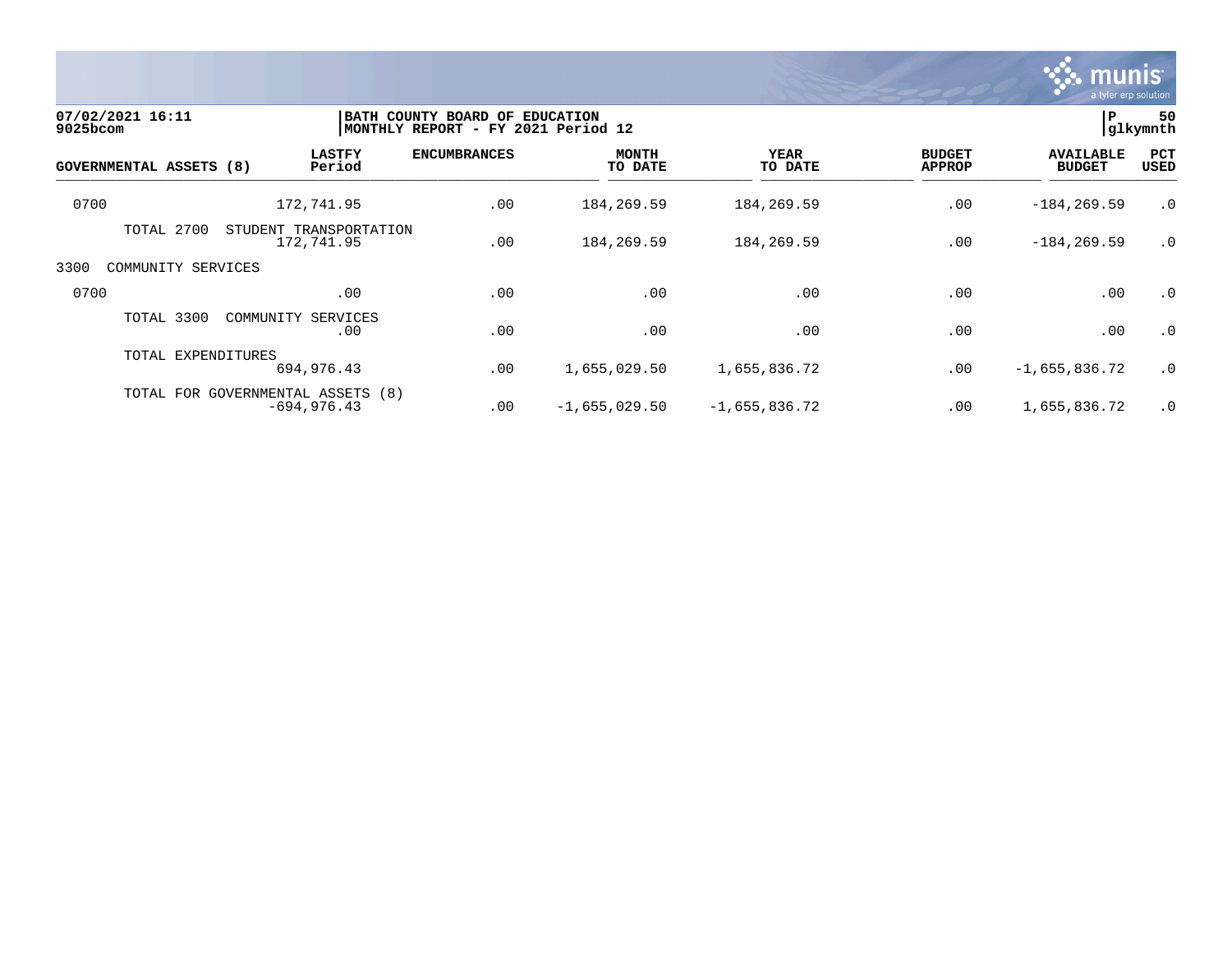|                                                                                                      |                         |                     |                         |                        |                                |                                   | mui<br>a tyler erp solution |  |
|------------------------------------------------------------------------------------------------------|-------------------------|---------------------|-------------------------|------------------------|--------------------------------|-----------------------------------|-----------------------------|--|
| 07/02/2021 16:11<br>BATH COUNTY BOARD OF EDUCATION<br>9025bcom<br>MONTHLY REPORT - FY 2021 Period 12 |                         |                     |                         |                        |                                |                                   |                             |  |
| FOOD SERVICE ASSETS (81)                                                                             | <b>LASTFY</b><br>Period | <b>ENCUMBRANCES</b> | <b>MONTH</b><br>TO DATE | <b>YEAR</b><br>TO DATE | <b>BUDGET</b><br><b>APPROP</b> | <b>AVAILABLE</b><br><b>BUDGET</b> | PCT<br>USED                 |  |
| <b>REVENUES</b>                                                                                      |                         |                     |                         |                        |                                |                                   |                             |  |
| RECEIPTS                                                                                             |                         |                     |                         |                        |                                |                                   |                             |  |
| REVENUE FROM LOCAL SOURCES                                                                           |                         |                     |                         |                        |                                |                                   |                             |  |
| OTHER REVENUE FROM LOCAL SOURCES                                                                     |                         |                     |                         |                        |                                |                                   |                             |  |
| 1930 GAIN/LOSS                                                                                       | .00                     | .00                 | .00                     | .00                    | .00                            | .00                               | $\cdot$ 0                   |  |
| TOTAL OTHER REVENUE FROM                                                                             | LOCAL SOURCES<br>.00    | .00                 | .00                     | .00                    | .00                            | .00                               | $\cdot$ 0                   |  |
| TOTAL REVENUE FROM LOCAL SOURCES                                                                     | .00                     | .00                 | .00                     | .00                    | .00                            | .00                               | $\cdot$ 0                   |  |
| TOTAL RECEIPTS                                                                                       | .00                     | .00                 | .00                     | .00                    | .00                            | .00                               | $\cdot$ 0                   |  |
| TOTAL REVENUE                                                                                        | .00                     | .00                 | .00                     | .00                    | .00                            | .00                               | $\cdot$ 0                   |  |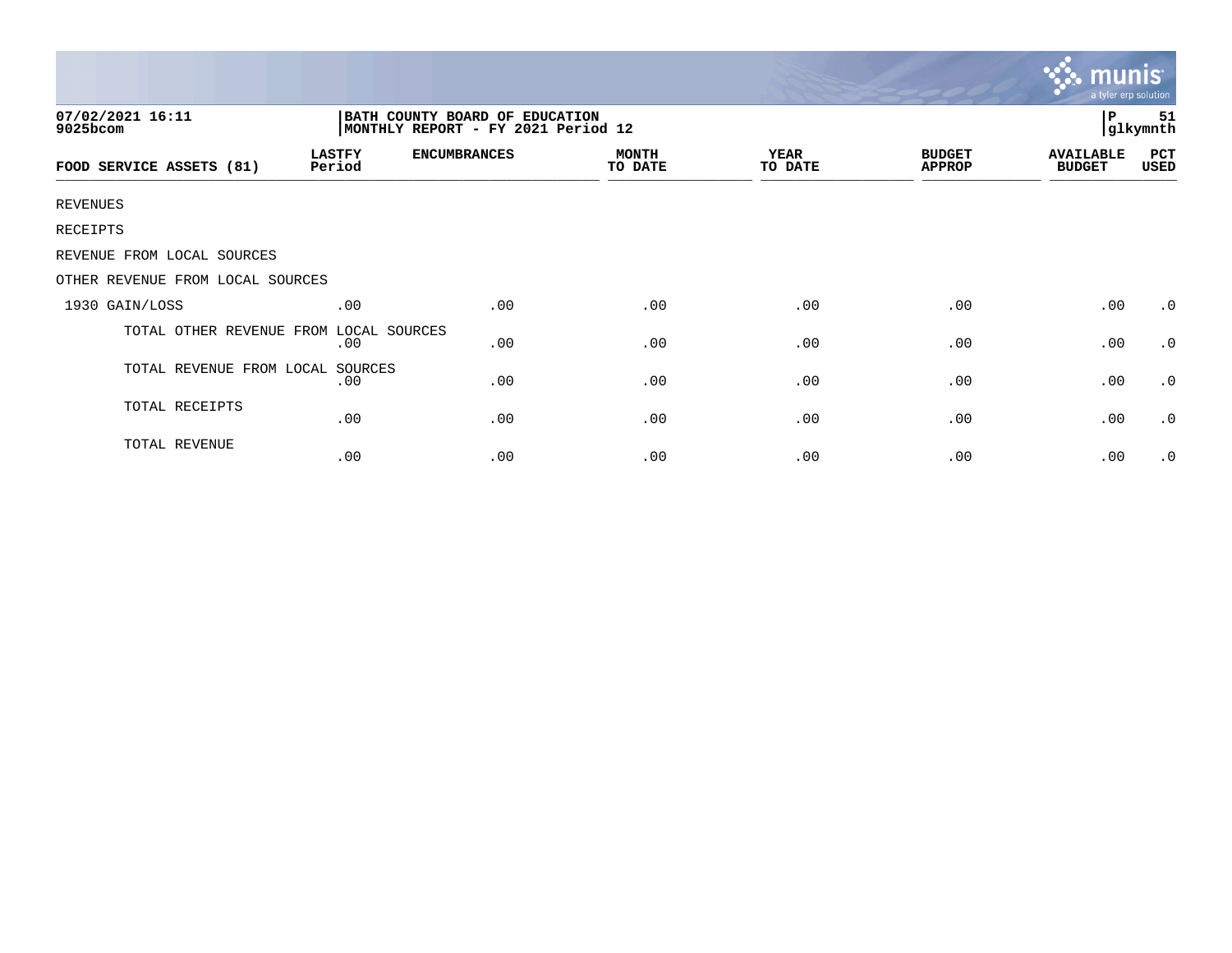

| 07/02/2021 16:11<br>9025bcom |                           |                                                    | BATH COUNTY BOARD OF EDUCATION<br>MONTHLY REPORT - FY 2021 Period 12 |                         |                 |                                |                                   |             |
|------------------------------|---------------------------|----------------------------------------------------|----------------------------------------------------------------------|-------------------------|-----------------|--------------------------------|-----------------------------------|-------------|
|                              | FOOD SERVICE ASSETS (81)  | <b>LASTFY</b><br>Period                            | <b>ENCUMBRANCES</b>                                                  | <b>MONTH</b><br>TO DATE | YEAR<br>TO DATE | <b>BUDGET</b><br><b>APPROP</b> | <b>AVAILABLE</b><br><b>BUDGET</b> | PCT<br>USED |
|                              | EXPENDITURES              |                                                    |                                                                      |                         |                 |                                |                                   |             |
| 3100                         | SERVICE OPERATION<br>FOOD |                                                    |                                                                      |                         |                 |                                |                                   |             |
| 0700                         |                           | 44,854.03                                          | .00                                                                  | 45,276.22               | 45,276.22       | .00                            | $-45, 276, 22$                    | .0          |
|                              | TOTAL 3100                | FOOD<br>SERVICE OPERATION<br>44,854.03             | .00                                                                  | 45,276.22               | 45,276.22       | .00                            | $-45, 276, 22$                    | .0          |
|                              | TOTAL EXPENDITURES        | 44,854.03                                          | .00                                                                  | 45,276.22               | 45,276.22       | .00                            | $-45, 276, 22$                    | .0          |
|                              |                           | TOTAL FOR FOOD SERVICE ASSETS (81)<br>$-44,854.03$ | .00                                                                  | $-45, 276.22$           | $-45, 276.22$   | .00                            | 45,276.22                         | .0          |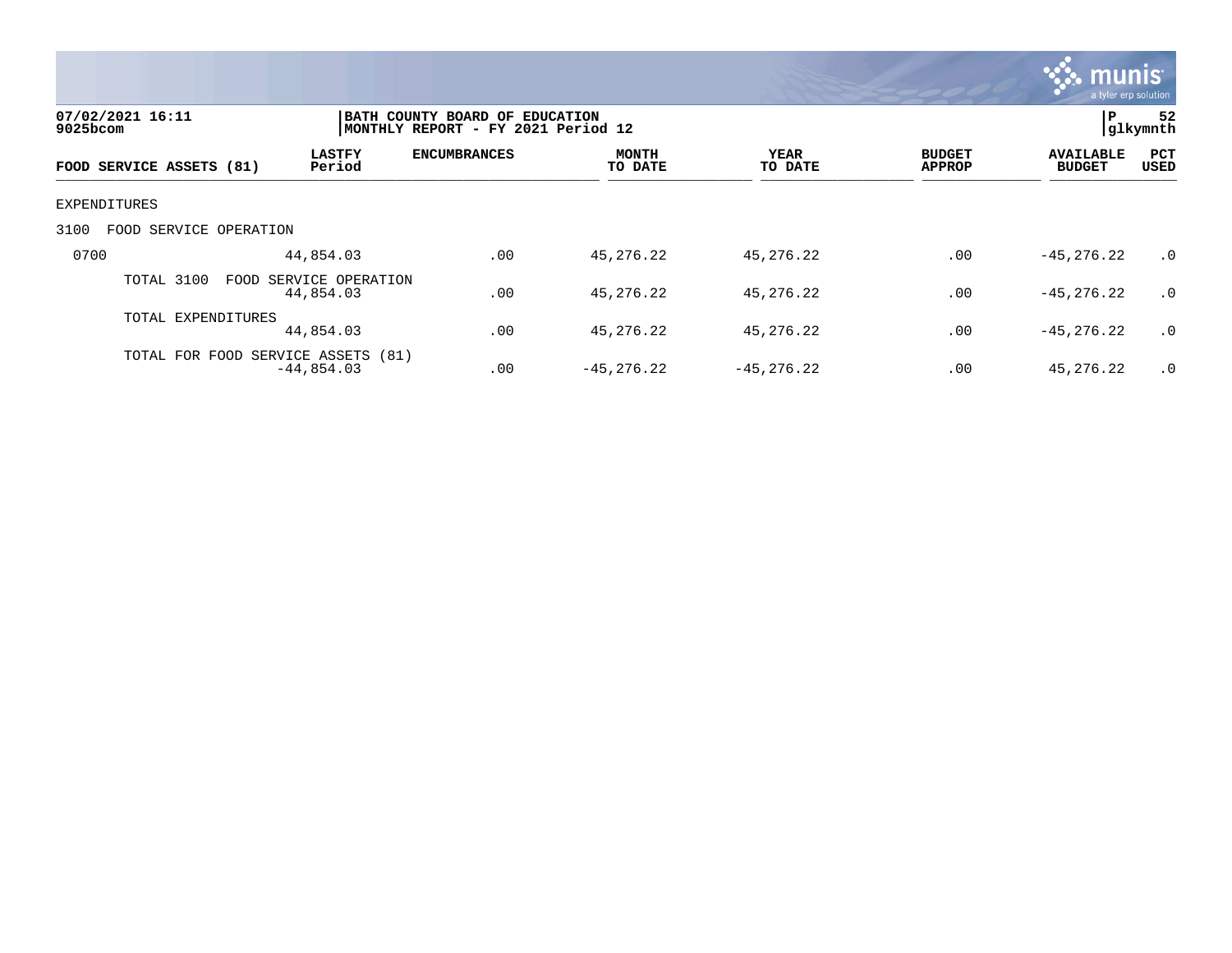|                                        |                                                                       |                     |                         |                 |                                | <b>munis</b><br>a tyler erp solution |                |
|----------------------------------------|-----------------------------------------------------------------------|---------------------|-------------------------|-----------------|--------------------------------|--------------------------------------|----------------|
| 07/02/2021 16:11<br>9025bcom           | BATH COUNTY BOARD OF EDUCATION<br> MONTHLY REPORT - FY 2021 Period 12 |                     |                         |                 |                                |                                      | 53<br>glkymnth |
| DAY CARE ASSERTS (82)                  | <b>LASTFY</b><br>Period                                               | <b>ENCUMBRANCES</b> | <b>MONTH</b><br>TO DATE | YEAR<br>TO DATE | <b>BUDGET</b><br><b>APPROP</b> | <b>AVAILABLE</b><br><b>BUDGET</b>    | PCT<br>USED    |
| <b>REVENUES</b>                        |                                                                       |                     |                         |                 |                                |                                      |                |
| RECEIPTS                               |                                                                       |                     |                         |                 |                                |                                      |                |
| REVENUE FROM LOCAL SOURCES             |                                                                       |                     |                         |                 |                                |                                      |                |
| OTHER REVENUE FROM LOCAL SOURCES       |                                                                       |                     |                         |                 |                                |                                      |                |
| 1930 GAIN/LOSS                         | .00                                                                   | .00                 | .00                     | .00             | .00                            | .00                                  | $\cdot$ 0      |
| TOTAL OTHER REVENUE FROM LOCAL SOURCES | .00                                                                   | .00                 | .00                     | .00             | .00                            | .00                                  | $\cdot$ 0      |
| TOTAL REVENUE FROM LOCAL               | SOURCES<br>.00                                                        | .00                 | .00                     | .00             | .00                            | .00                                  | $\cdot$ 0      |
| TOTAL RECEIPTS                         | .00                                                                   | .00                 | .00                     | .00             | .00                            | .00                                  | $\cdot$ 0      |
| TOTAL REVENUE                          | .00                                                                   | .00                 | .00                     | .00             | .00                            | .00                                  | $\cdot$ 0      |
| TOTAL FOR DAY CARE ASSERTS (82)        | .00                                                                   | .00                 | .00                     | .00             | .00                            | .00                                  | $\cdot$ 0      |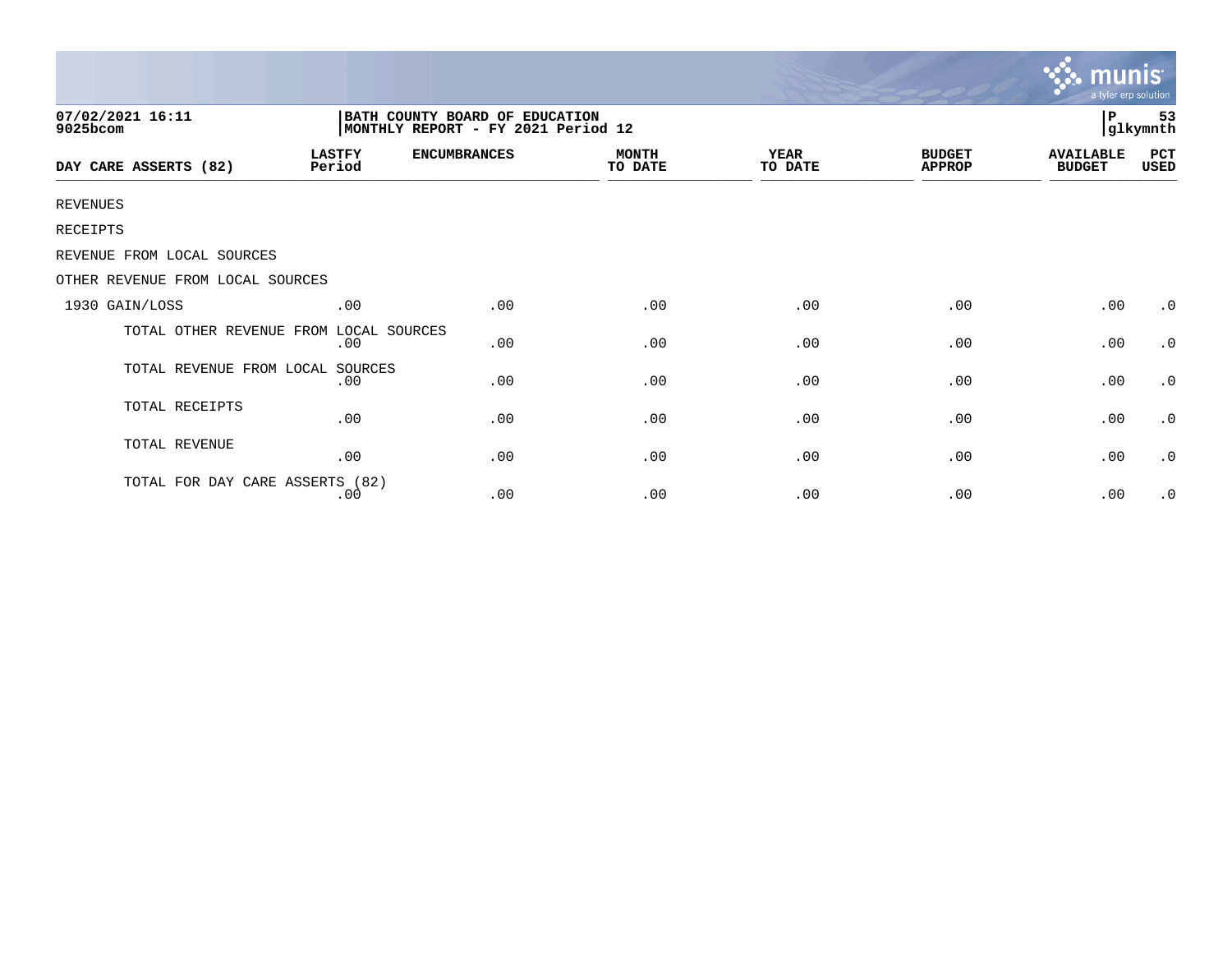|                                  |                                                                      |                     |                         |                        | a tyler erp solution           |                                   |                 |
|----------------------------------|----------------------------------------------------------------------|---------------------|-------------------------|------------------------|--------------------------------|-----------------------------------|-----------------|
| 07/02/2021 16:11<br>9025bcom     | BATH COUNTY BOARD OF EDUCATION<br>MONTHLY REPORT - FY 2021 Period 12 |                     |                         |                        |                                | l P                               | 54<br> glkymnth |
| ADULT EDUCATION ASSETS (84)      | <b>LASTFY</b><br>Period                                              | <b>ENCUMBRANCES</b> | <b>MONTH</b><br>TO DATE | <b>YEAR</b><br>TO DATE | <b>BUDGET</b><br><b>APPROP</b> | <b>AVAILABLE</b><br><b>BUDGET</b> | PCT<br>USED     |
| <b>REVENUES</b>                  |                                                                      |                     |                         |                        |                                |                                   |                 |
| RECEIPTS                         |                                                                      |                     |                         |                        |                                |                                   |                 |
| REVENUE FROM LOCAL SOURCES       |                                                                      |                     |                         |                        |                                |                                   |                 |
| OTHER REVENUE FROM LOCAL SOURCES |                                                                      |                     |                         |                        |                                |                                   |                 |
| 1930 GAIN/LOSS                   | .00                                                                  | .00                 | .00                     | .00                    | .00                            | .00                               | $\cdot$ 0       |
| TOTAL OTHER REVENUE FROM         | LOCAL SOURCES<br>.00                                                 | .00                 | .00                     | .00                    | .00                            | .00                               | $\cdot$ 0       |
| TOTAL REVENUE FROM LOCAL SOURCES | .00                                                                  | .00                 | .00                     | .00                    | .00                            | .00                               | $\cdot$ 0       |
| TOTAL RECEIPTS                   | .00                                                                  | .00                 | .00                     | .00                    | .00                            | .00                               | $\cdot$ 0       |
| TOTAL REVENUE                    | .00                                                                  | .00                 | .00                     | .00                    | .00                            | .00                               | $\cdot$ 0       |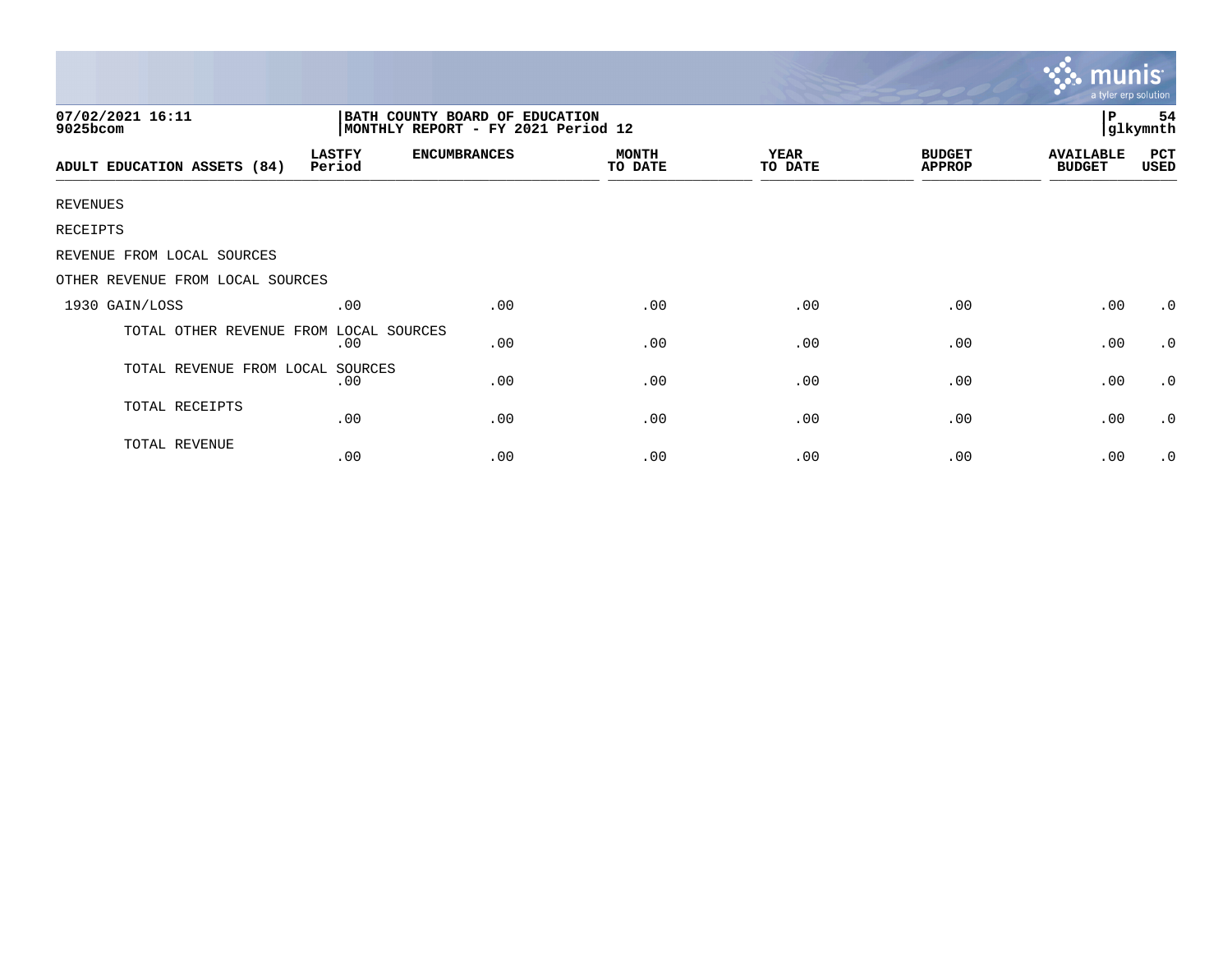

| 07/02/2021 16:11<br>$9025$ bcom       | BATH COUNTY BOARD OF EDUCATION<br>MONTHLY REPORT - FY 2021 Period 12 |                     |                  |                 |                                |                                   | 55<br> glkymnth    |
|---------------------------------------|----------------------------------------------------------------------|---------------------|------------------|-----------------|--------------------------------|-----------------------------------|--------------------|
| ADULT EDUCATION ASSETS (84)           | <b>LASTFY</b><br>Period                                              | <b>ENCUMBRANCES</b> | MONTH<br>TO DATE | YEAR<br>TO DATE | <b>BUDGET</b><br><b>APPROP</b> | <b>AVAILABLE</b><br><b>BUDGET</b> | PCT<br><b>USED</b> |
| EXPENDITURES                          |                                                                      |                     |                  |                 |                                |                                   |                    |
| 3400<br>ADULT EDUCATION OPERATIONS    |                                                                      |                     |                  |                 |                                |                                   |                    |
| 0700                                  | .00                                                                  | .00                 | .00              | .00             | .00                            | .00                               | $\cdot$ 0          |
| TOTAL 3400                            | ADULT EDUCATION OPERATIONS<br>.00                                    | .00                 | .00              | .00             | .00                            | .00                               | $\cdot$ 0          |
| TOTAL EXPENDITURES                    | .00                                                                  | .00                 | .00              | .00             | .00                            | .00                               | .0                 |
| TOTAL FOR ADULT EDUCATION ASSETS (84) | .00                                                                  | .00                 | .00              | .00             | .00                            | .00                               | $\cdot$ 0          |